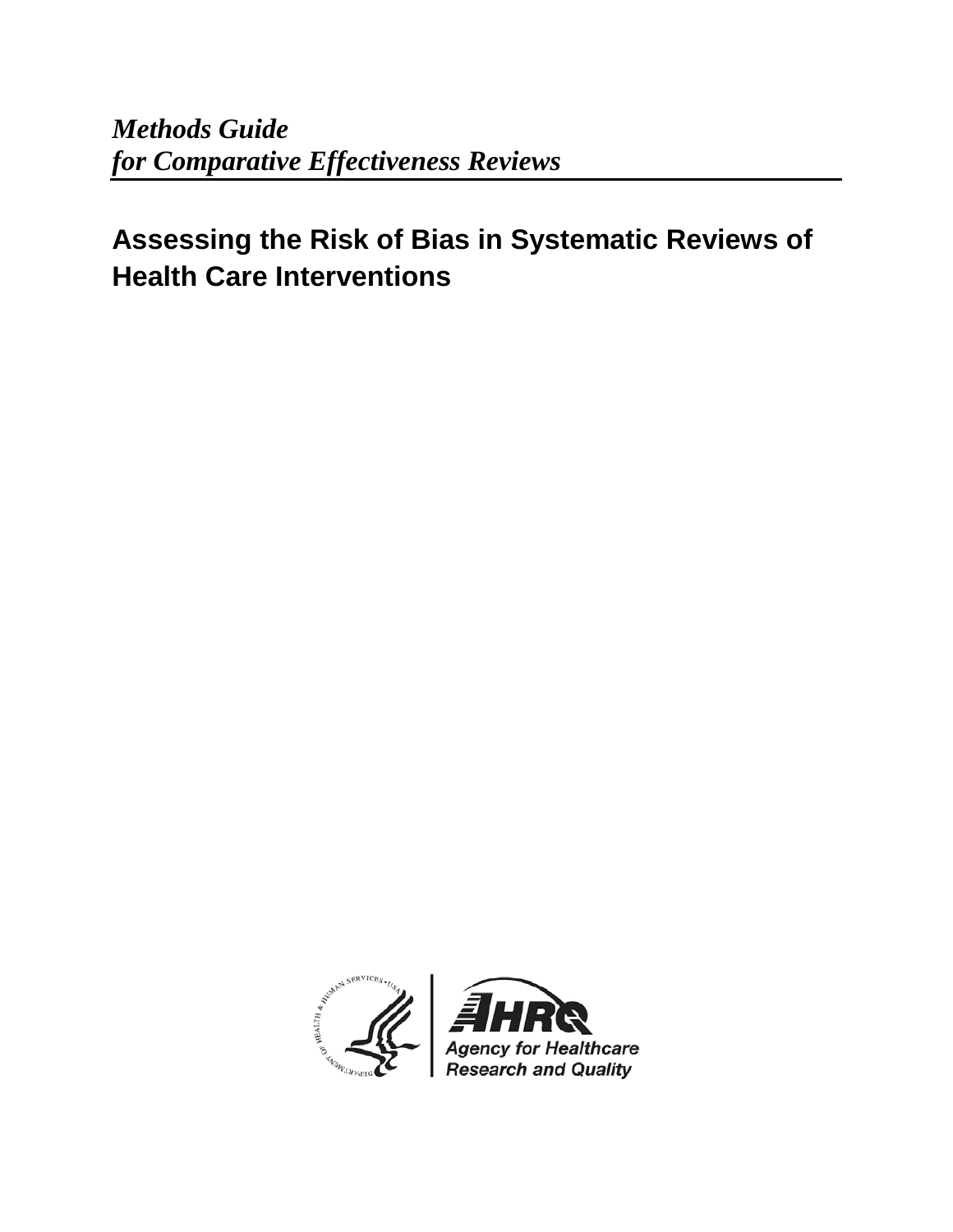This report is based on research conducted by the Agency for Healthcare Research and Quality (AHRQ) Evidence-based Practice Centers' Methods Workgroup. The findings and conclusions in this document are those of the authors, who are responsible for its contents; the findings and conclusions do not necessarily represent the views of AHRQ. Therefore, no statement in this report should be construed as an official position of AHRQ or of the U.S. Department of Health and Human Services.

#### **None of the investigators have any affiliations or financial involvement that conflicts with the material presented in this report.**

This research was funded through contracts from the Agency for Healthcare Research and Quality to the following Evidence-based Practice Centers: RTI (290-2015-00011-I ), University of Alberta (290-2015-00001-I), ECRI-Penn (290-2015-00005-I), The Johns Hopkins University (290-2015-00006-I), Brown University (290-2015-00002-I), Mayo Clinic (290-2015-00013-I), Minnesota University (290 -2015-00008-I), and Kaiser Permanente Center for Health Research (290-2015-00007-I).

The information in this report is intended to help health care decisionmakers—patients and clinicians, health system leaders, and policy makers, among others—make well-informed decisions and thereby improve the quality of health care services. This report is not intended to be a substitute for the application of clinical judgment. Anyone who makes decisions concerning the provision of clinical care should consider this report in the same way as any medical reference and in conjunction with all other pertinent information (i.e., in the context of available resources and circumstances presented by individual patients).

This report is made available to the public under the terms of a licensing agreement between the author and the Agency for Healthcare Research and Quality. This report may be used and reprinted without permission except those copyrighted materials that are clearly noted in the report. Further reproduction of those copyrighted materials is prohibited without the express permission of copyright holders.

AHRQ or U.S. Department of Health and Human Services endorsement of any derivative products that may be developed from this report, such as clinical practice guidelines, other quality enhancement tools, or reimbursement or coverage policies may not be stated or implied. Persons using assistive technology may not be able to fully access information in this report. For assistance, contact epc@ahrq.hhs.gov.

**Suggested citation:** Viswanathan M, Patnode C, Berkman ND, Bass EB, Chang S, Hartling L, Murad HM, Treadwell JR, Kane RL. Assessing the Risk of Bias in Systematic Reviews of Health Care Interventions. Methods Guide for Comparative Effectiveness Reviews. (Prepared by the Scientific Resource Center under Contract No. 290-2012-0004-C). AHRQ Publication No. 17(18)-EHC036-EF. Rockville, MD: Agency for Healthcare Research and Quality; December 2017. Posted final reports are located on the [Effective Health Care Program search page.](https://effectivehealthcare.ahrq.gov/search?f%5B0%5D=field_product_type%3Aresearch_report&f%5B1%5D=field_product_type%3Asystematic_review&f%5B2%5D=field_product_type%3Atechnical_brief&f%5B3%5D=field_product_type%3Awhite_paper&f%5B4%5D=field_product_type%3Amethods_guide_chapter&sort_by=field_product_pub_date) DOI: [https://doi.org/10.23970/AHRQEPCMETHGUIDE2.](https://doi.org/10.23970/AHRQEPCMETHGUIDE2)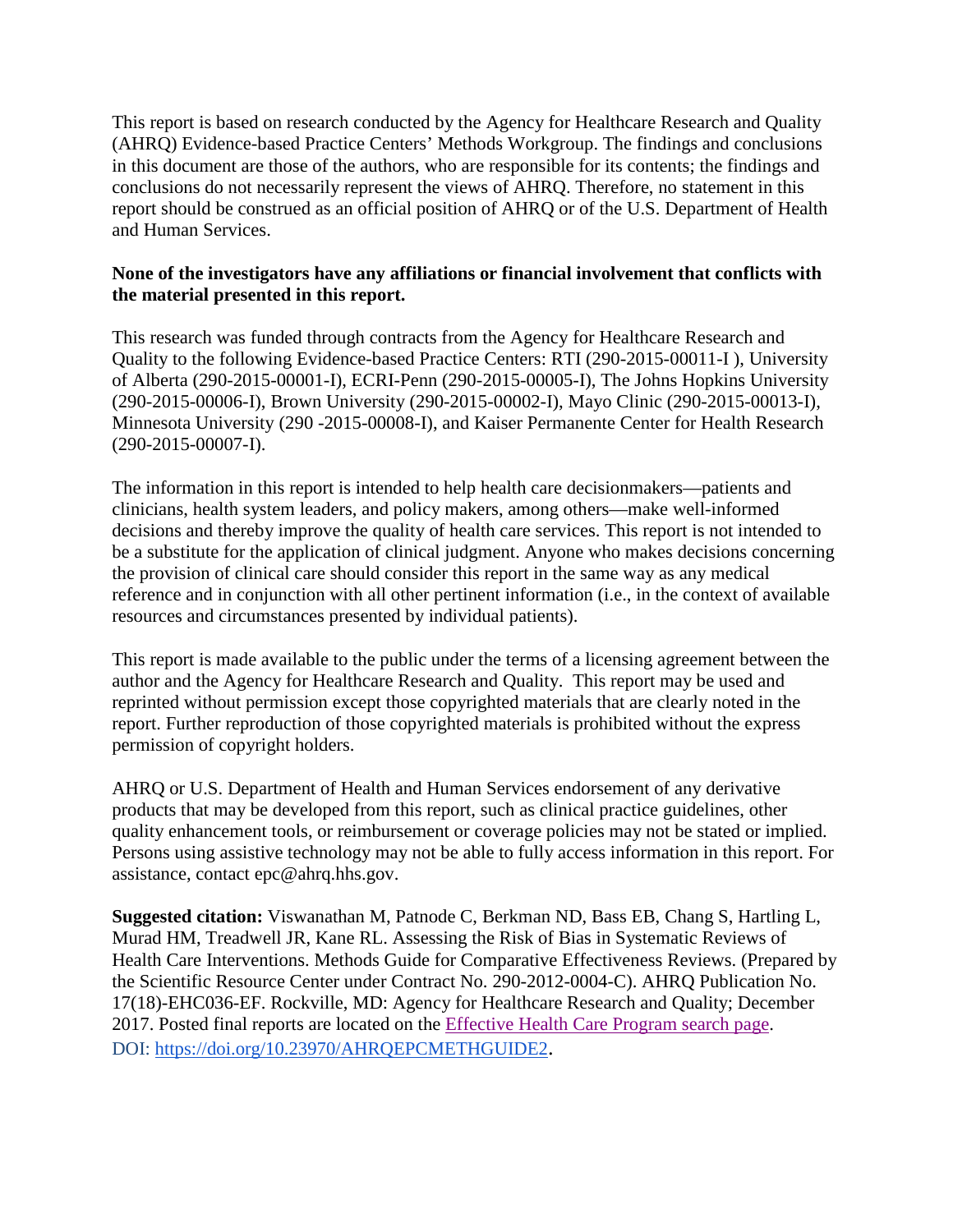**Prepared by:**

Scientific Resource Center Portland, OR

#### **Investigators:**

Meera Viswanathan, Ph.D. Carrie D. Patnode, Ph.D., M.P.H. Nancy D. Berkman, Ph.D. Eric B. Bass, M.D., M.P.H. Stephanie Chang, M.D., M.P.H. Lisa Hartling, Ph.D. M. Hassan Murad, M.D., M.P.H. Jonathan R. Treadwell, Ph.D. Robert L. Kane, M.D.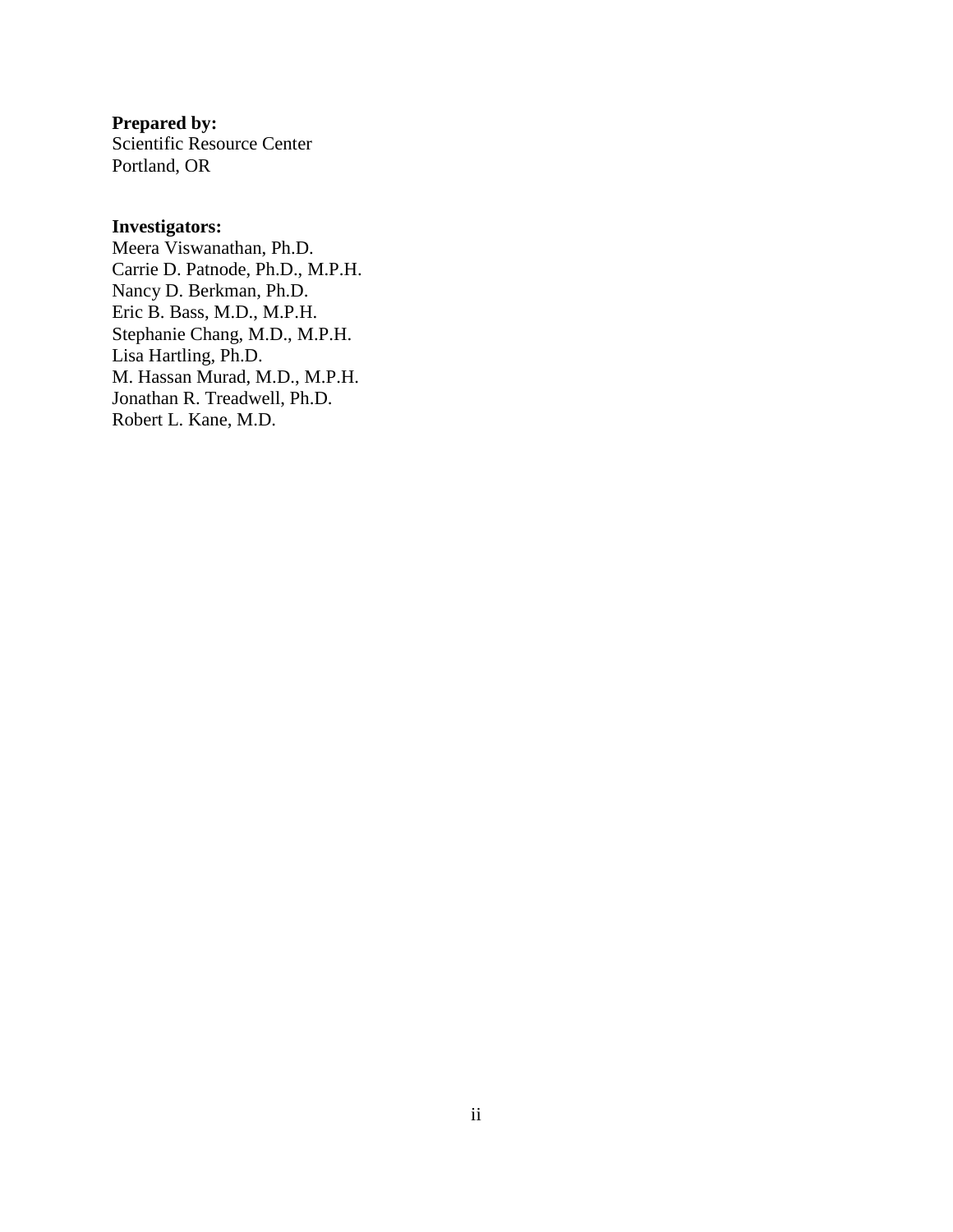## **Preface**

The Agency for Healthcare Research and Quality (AHRQ), through its Evidence-based Practice Centers (EPCs), sponsors the development of evidence reports and technology assessments to assist public- and private-sector organizations in their efforts to improve the quality of health care in the United States. The reports and assessments provide organizations with comprehensive, science-based information on common, costly medical conditions and new health care technologies and strategies. The EPCs systematically review the relevant scientific literature on topics assigned to them by AHRQ and conduct additional analyses when appropriate prior to developing their reports and assessments.

Strong methodological approaches to systematic review improve the transparency, consistency, and scientific rigor of these reports. Through a collaborative effort of the Effective Health Care (EHC) Program, the Agency for Healthcare Research and Quality (AHRQ), the EHC Program Scientific Resource Center, and the AHRQ Evidence-based Practice Centers have developed a Methods Guide for Comparative Effectiveness Reviews. This Guide presents issues key to the development of Systematic Reviews and describes recommended approaches for addressing difficult, frequently encountered methodological issues.

The Methods Guide for Comparative Effectiveness Reviews is a living document, and will be updated as further empiric evidence develops and our understanding of better methods improves.

If you have comments on this Methods Guide paper, they may be sent by mail to the Task Order Officer named below at: Agency for Healthcare Research and Quality, 5600 Fishers Lane, Rockville, MD 20857, or by email to epc@ahrq.hhs.gov.

Gopal Khanna, M.B.A. **Director** Agency for Healthcare Research and Quality

Stephanie Chang, M.D., M.P.H. **Director** Evidence-based Practice Center Program Center for Evidence and Practice Improvement Agency for Healthcare Research and Quality Arlene S. Bierman, M.D., M.S. **Director** Center for Evidence and Practice Improvement Agency for Healthcare Research and Quality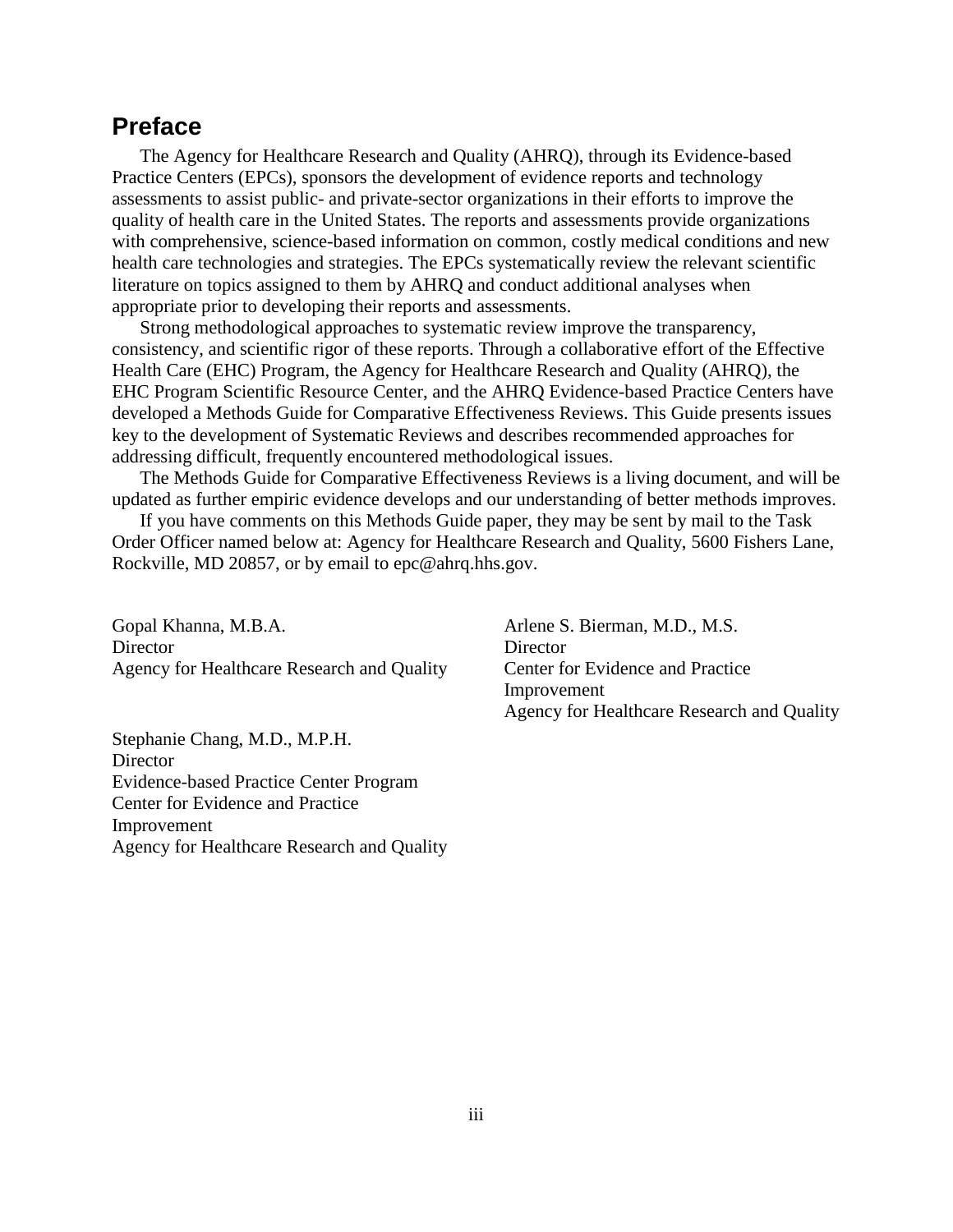#### **Acknowledgments**

The authors gratefully acknowledge the following individuals for their contributions to this project: Issa J. Dahabreh, M.D., M.S., Celia Fiordalisi, M.S., Makalapua Motu'apuaka, B.S., Robin Paynter, M.L.I.S., Edwin Reid, M.S., and Lyndzie Sardenga, B.S.

#### **Peer Reviewers**

Prior to publication of the final evidence report, EPCs sought input from independent Peer Reviewers without financial conflicts of interest. However, the conclusions and synthesis of the scientific literature presented in this report does not necessarily represent the views of individual reviewers.

Peer Reviewers must disclose any financial conflicts of interest greater than \$10,000 and any other relevant business or professional conflicts of interest. Because of their unique clinical or content expertise, individuals with potential non-financial conflicts may be retained. The Task Order Officer and the EPC work to balance, manage, or mitigate any potential non-financial conflicts of interest identified.

The list of Peer Reviewers follows:

Roger Chou, M.D., FACP Director, Pacific Northwest EPC Portland, OR

Susanne Hempel, Ph.D. Co-Director, Southern California EPC RAND Corporation Santa Monica, CA

Jennifer Lin, M.D., M.C.R. Director, Kaiser Permanente EPC Portland, OR

Terri Pigott, Ph.D. Associate Provost for Research Loyola University Chicago Chicago, IL

Gillian Sanders Schmidler, Ph.D. Director, Duke University EPC Durham, NC

P. Lina Santaguida, Ph.D., M.Sc. Assistant Professor, McMaster University South Hamilton, ON

Karen Schoelles, M.D., S.M., FACP Director, ECRI Institute-Penn Medicine EPC Plymouth Meeting, PA

Jeffrey C. Valentine, Ph.D. Professor College of Education and Human Development University of Louisville Louisville, KY

C. Michael White, Pharm.D., FCP, FCCP Director, University of Connecticut EPC Storrs, CT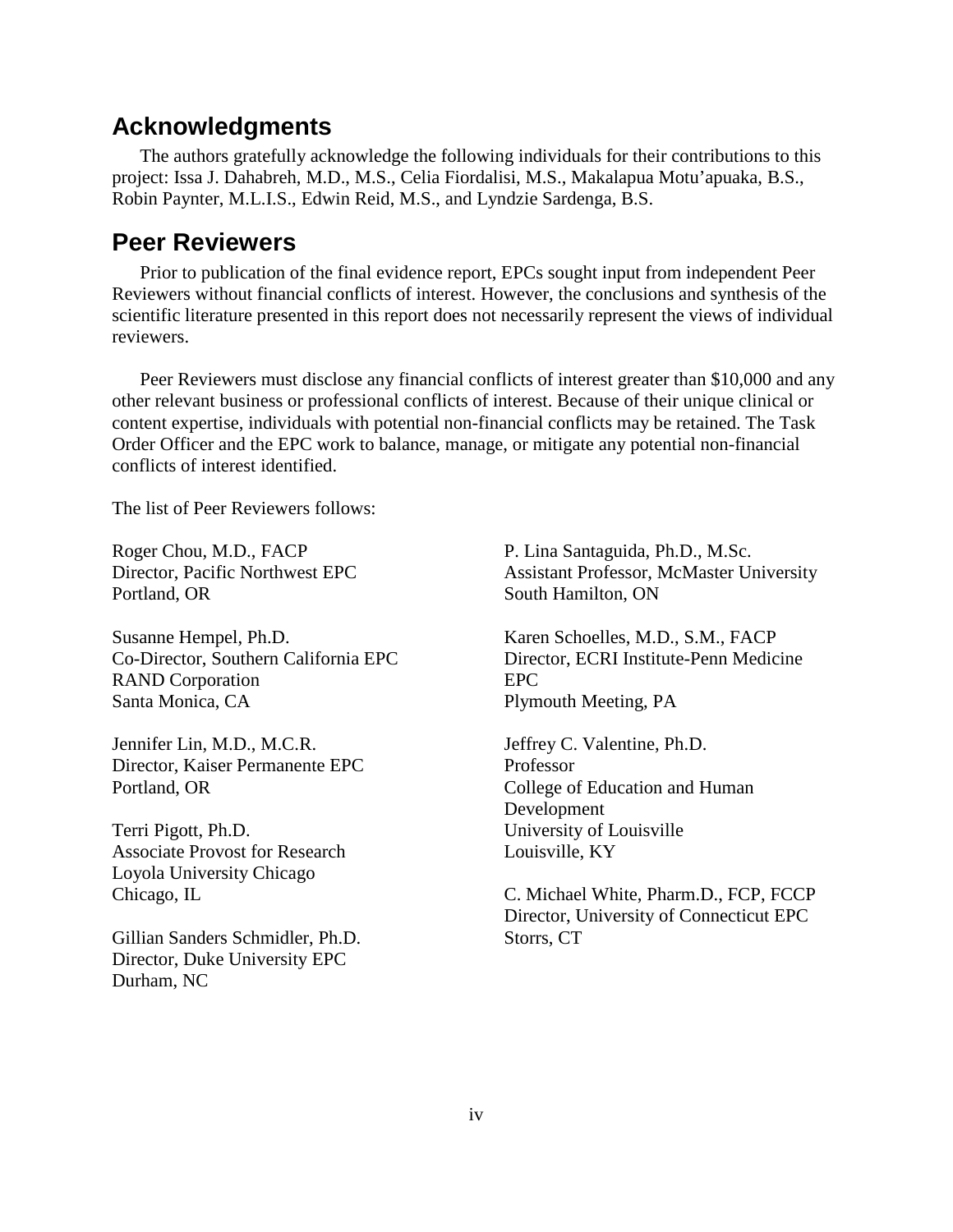# **Assessing the Risk of Bias in Systematic Reviews of Health Care Interventions**

# **Structured Abstract**

**Objective**. Risk-of-bias assessment is a central component of systematic reviews but little conclusive empirical evidence exists on the validity of such assessments. In the context of such uncertainty, we present pragmatic recommendations that can be applied consistently across review topics, promote transparency and reproducibility in processes, and address methodological advances in the risk-of-bias assessment.

**Study Design**. Epidemiological study design principles; available empirical evidence, risk-ofbias tools, and guidance; and workgroup consensus

**Results**. We developed recommendations for assessing the risk of bias of studies of health care interventions specific to framing the focus and scope of risk-of-bias assessment; selecting risk of bias categories; choosing assessment instruments; and conducting, analyzing, and presenting results of risk-of-bias assessments. Key recommendations include transparency and reproducibility of judgments, separating risk of bias from other constructs such as applicability and precision, and evaluating risk of bias per outcome. We recommend against certain past practices, such as focusing on reporting quality, relying solely on study design, or numerical quality scores, and automatically downgrading for industry sponsorship.

**Conclusion**. Risk-of-bias assessment remains a challenging but essential step in systematic reviews. We presented standards to promote transparency of judgments.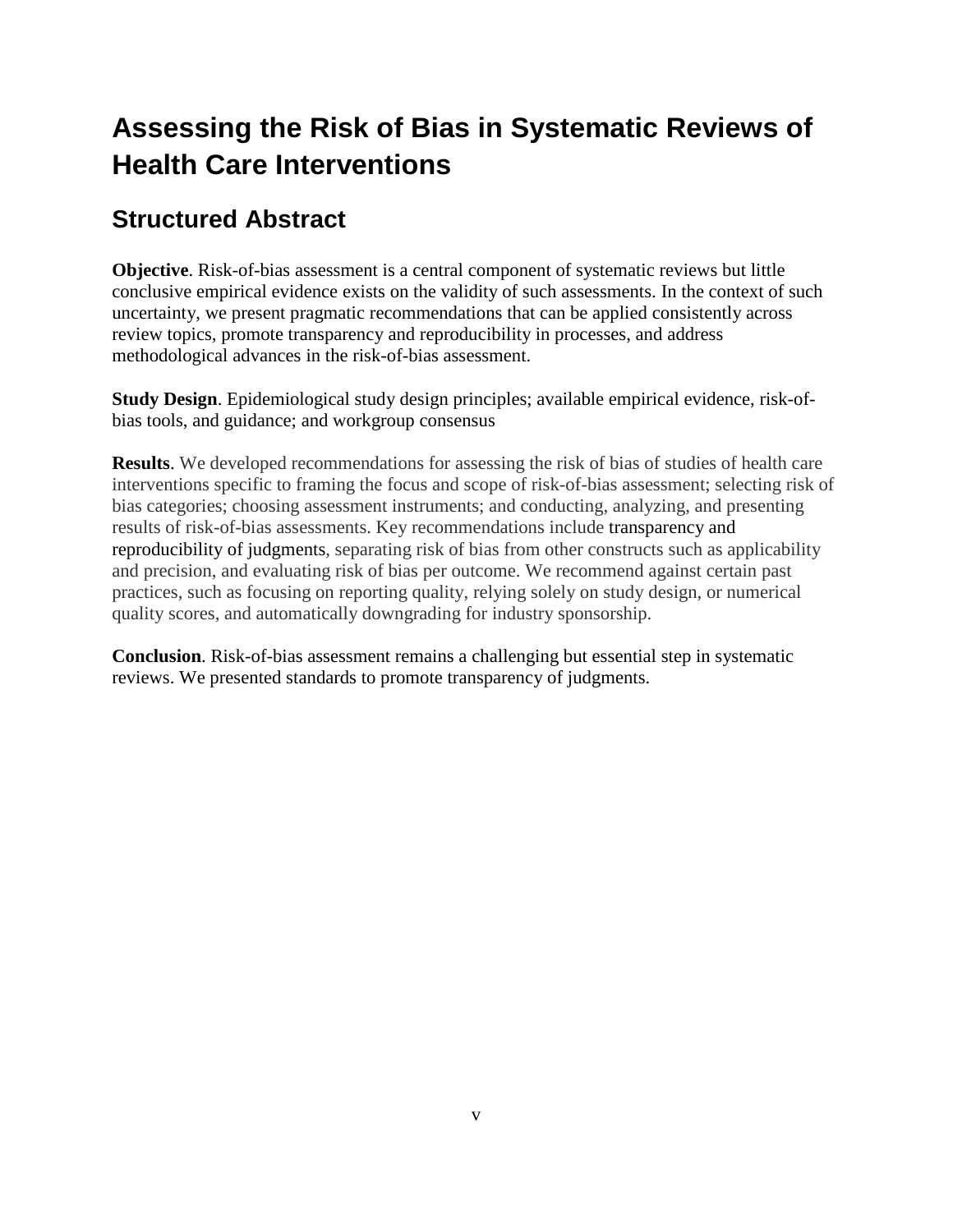# **Contents**

#### **Tables**

| Table 3. Description of risk-of-bias categories and study design-specific assessment criteria |  |
|-----------------------------------------------------------------------------------------------|--|
|                                                                                               |  |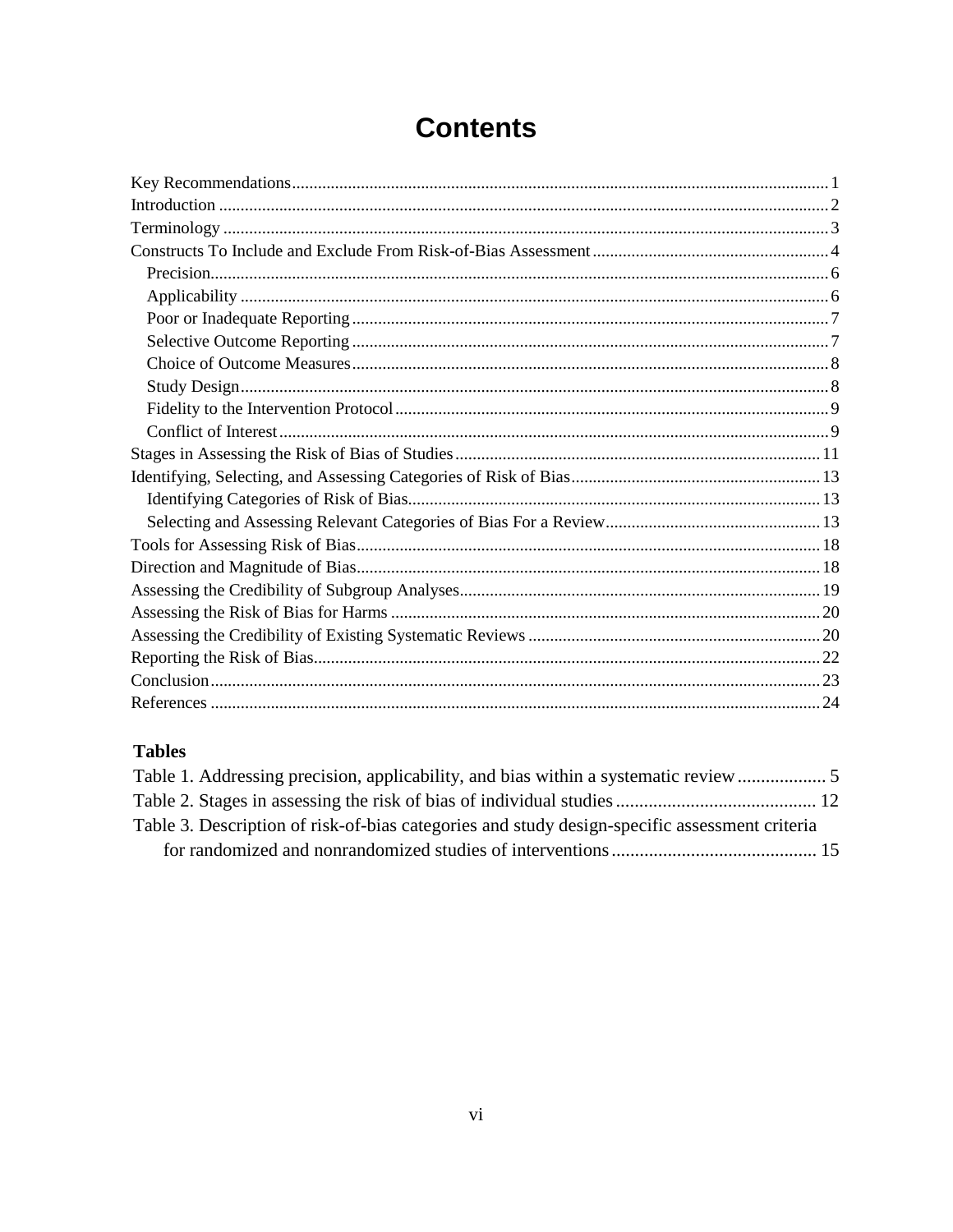# <span id="page-7-0"></span>**Key Recommendations**

- Recommendations regarding focus and scope of risk-of-bias assessment
	- o Clearly separate assessing the risk of bias from other important and related activities such as assessing the degree of congruence between the research questions of a systematic review and designs of included studies, the precision of an effect estimate, and the applicability of the evidence.
	- o The methodology for assessing risk of bias should be transparent and reproducible. This requires the review's protocol to include clear definitions of the types of biases that will be assessed and *a priori* decision rules for assigning the risk of bias for each individual study. New or changed processes developed over the course of the review should be documented clearly.
	- o Assess risk of bias based on study design-specific criteria and conduct rather than quality of reporting of methods and results. Poorly reported studies may be judged as unclear risk of bias.
	- o Allow for separate risk-of-bias ratings for each outcome to account for outcomespecific variations in potential types or extent of bias. For some studies, all outcomes may have the same sources of bias; for other studies, the sources of bias may vary by outcome.
	- o Use risk of bias assessments to explore heterogeneity of results, to interpret the estimate of effect through sensitivity analysis (quantitatively if studies can be pooled, qualitatively otherwise), and to grade the strength of evidence.
	- o Do not rely solely on study design label (e.g., randomized controlled trial [RCT] or cohort, case-control) as a proxy for assessment of risk of bias of individual studies.
	- o Reviewers who incorporate existing systematic reviews in new reviews or subgroup analyses from individual studies should evaluate the credibility of these sources of information.
- Recommendations for selecting risk of bias categories
	- o Select risk of bias categories as appropriate for the topic and study design because not all categories of bias matter equally for all topics and designs.
	- o When selecting risk of bias categories, consider bias arising in the randomization process or due to confounding; departures from intended interventions; missing data; measurement of outcomes; and selective outcome reporting in all studies. Additionally, biased participant selection and misclassification of interventions may influence results in nonrandomized or poorly randomized studies.
	- o Do not use poor or incomplete reporting, industry funding, or disclosed conflict of interest to rate an outcome or study as high risk of bias; do, however, report these issues transparently and consider their impact on bias.
- Recommendations for choosing instruments for assessing risk of bias
	- o Choose risk-of-bias instruments that are based on epidemiological study design principles, established measurement properties (e.g., reliability, internal consistency) or empirical evidence (when available).
	- o Choose instruments that include items assessing specific concerns related to each of the risk of bias categories that pose threats to the accuracy of the effect estimate.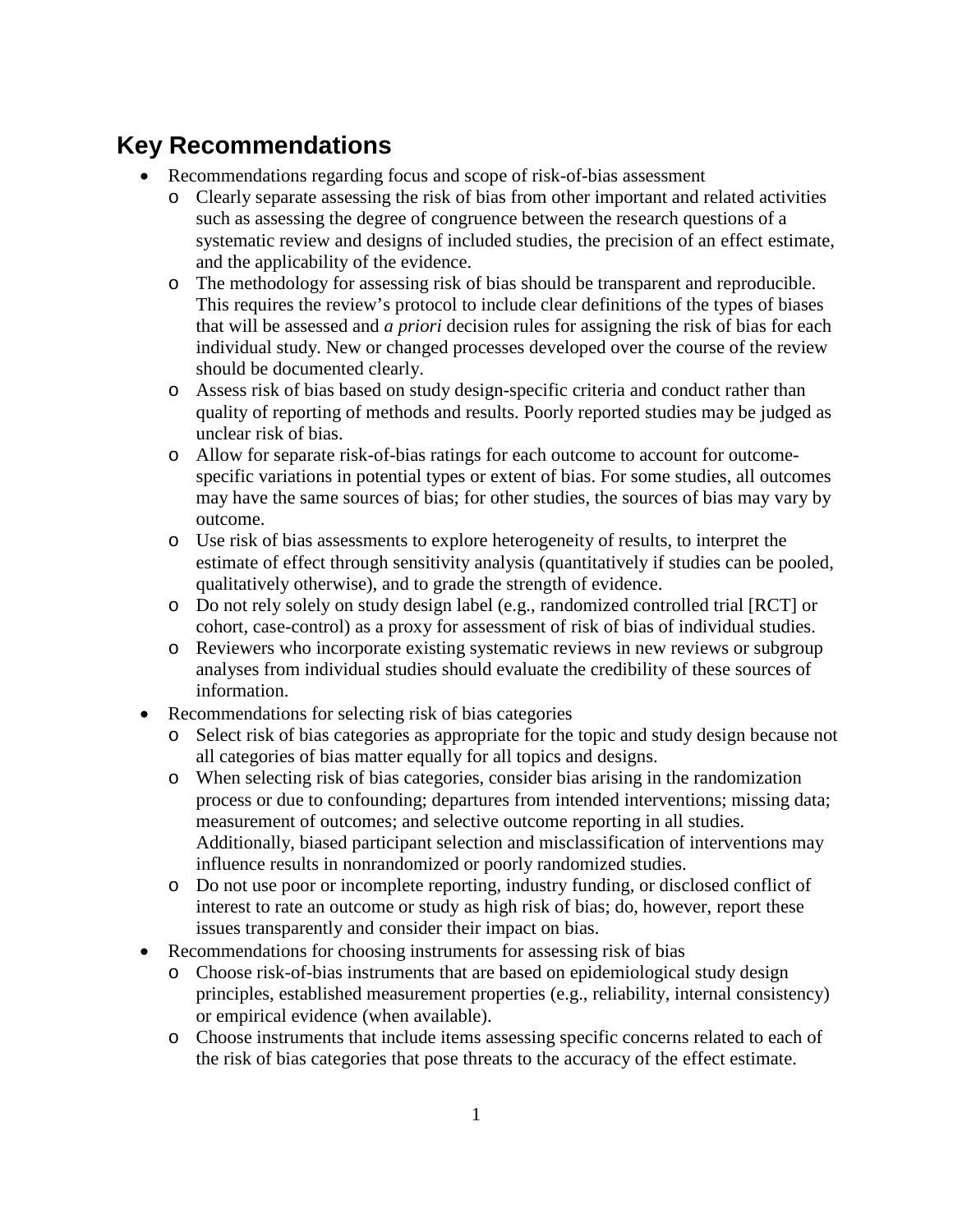- Recommendations for conducting, analyzing, and presenting results of risk of bias assessments
	- o Use processes to reduce uncertainty in individual judgments such as dual independent assessment of risk of bias with an unbiased reconciliation method. First-order assessments of risk of bias by machine-learning methods require secondary human review.
	- o Balance the competing considerations of simplicity of presentation and burden on the reader when presenting results of risk of bias assessments. An overall study or outcome-specific risk of bias rating alone, without supporting details, offers simplicity but lacks transparency. Provide enough detail to make the rationale for the assessment clear
	- o Consider both the direction and magnitude of possible bias on the effect estimate when possible, rather than leaving the burden to the reader.
	- o Avoid the presentation of risk of bias assessment solely as a numerical score; at minimum, consider sensitivity analyses of these scores.
	- o When summarizing the evidence, consider conducting sensitivity analyses to evaluate whether including studies with high or unclear risk of bias (overall or in specific categories) influences the estimate of effect or heterogeneity.
	- o Systematic reviewers who choose to exclude high risk-of-bias studies from their analysis should explain and justify the criteria used to identify excluded studies.

#### <span id="page-8-0"></span>**Introduction**

Assessing the risk of bias of studies included in the body of evidence is a foundational part of all systematic reviews.<sup>1, 2</sup> It is distinct from other important and related activities of assessing the degree of the congruence of the research question with the study design and the applicability of the evidence. The specific use of risk-of-bias assessments can vary. Assessment of risk of bias (labeled as unclear, high, moderate, or low) are intended to help interpret findings and explain heterogeneity; in addition, EPC reviews use risk-of-bias assessments of individual studies in grading the strength of the body of evidence. Some EPC reviews may exclude studies assessed as high risk of bias.

Despite the importance of risk-of-bias assessments in systematic reviews, evidence on the validity of such assessments is available only for a few risk-of-bias categories.<sup>3-5</sup> Specifically, evidence suggests that effect sizes may be inaccurate when allocation is inappropriately concealed; random sequences are inadequately generated; and patients, clinicians, or outcome assessors (particularly for subjective outcomes) are not blinded.<sup>4, 6</sup> The influence on estimates of effect can be inconsistent and difficult to predict for other bias categories such as confounding, fidelity to the protocol, and attrition bias, possibly because meta-epidemiological studies are inadequately powered.<sup>5</sup> In addition to concerns regarding the validity of such assessments, methodological studies have raised concerns about the limited reliability of risk-of-bias judgments. $7, 8$ 

We do not attempt, in this document, to address the underlying and important sources of uncertainty related to the validity or reliability of risk-of-bias assessment. This document updates the existing Agency for Healthcare Research and Quality (AHRQ) Evidence-based Practice Center (EPC) Methods Guide for Effectiveness and Comparative Effectiveness Reviews on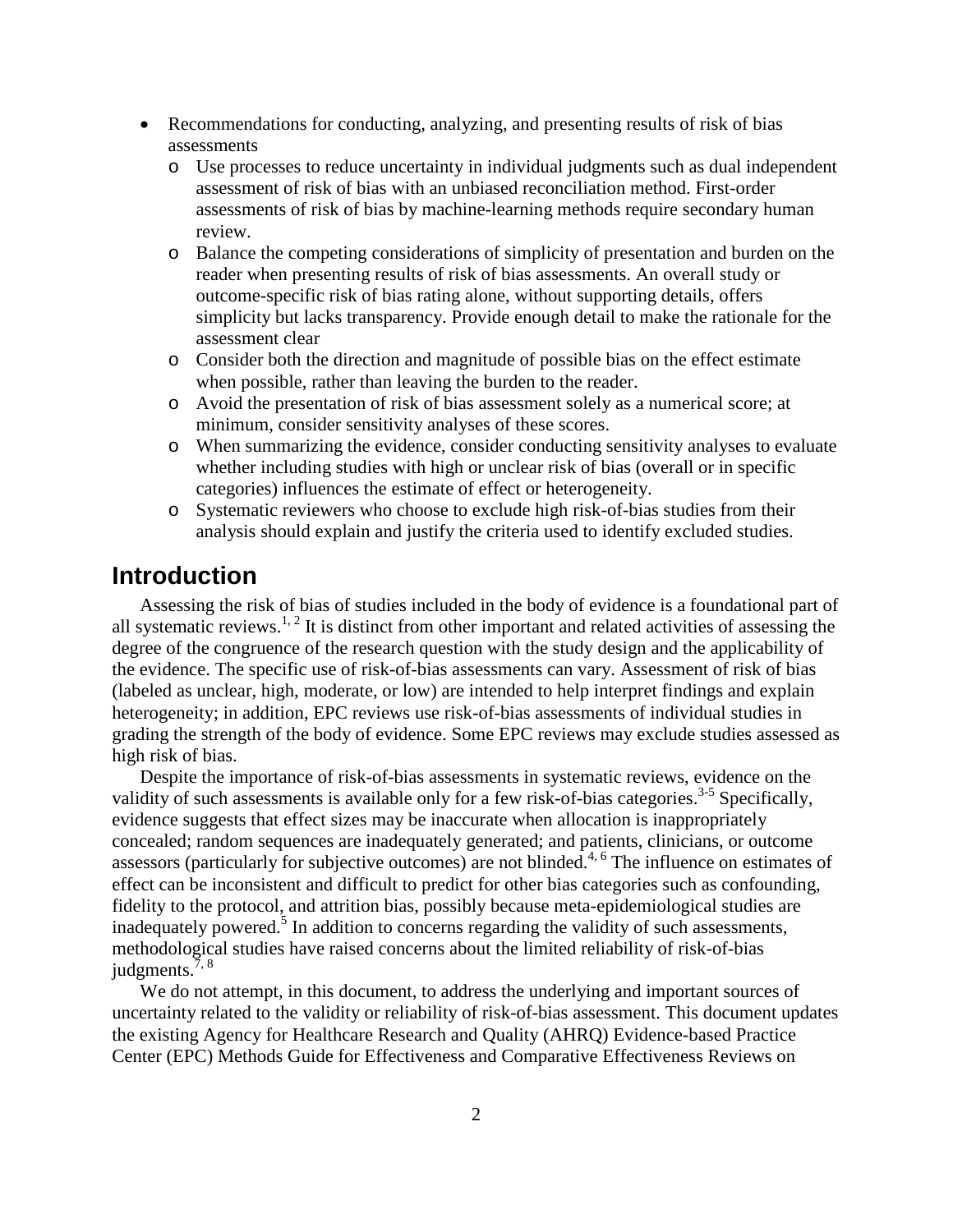assessing the risk of bias of individual studies. This update adds areas of guidance (e.g., evaluating subgroup analyses and including systematic reviews as evidence), modifies guidance to reflect new thinking (e.g., risk-of-bias categories), and offers guidance to promote clarity and consistency. As with other AHRQ methodological guidance, our intent is to present standards that can be applied consistently across EPCs and review topics, promote transparency and reproducibility in processes, and account for methodological changes in the systematic review process. These standards are based on epidemiological study design principles, available empirical evidence, or workgroup consensus. As greater evidence accumulates in this methodological area, our standards will continue to evolve. When possible, our guidance offers flexibility to account for the wide range of AHRQ EPC review topics and included study designs, but also offers parameters within which this flexibility can be applied.

In this guidance document, we define terms as appropriate for the EPC program, explore the potential overlap in different steps of the systematic review, and offer recommendations on the inclusion and exclusion of constructs that may apply to multiple steps of the systematic review process. This guidance applies to systematic reviews exploring the link between an intervention or exposure and outcome. (Reviewers focusing on diagnostic tests, <sup>9</sup> prognosis, <sup>10-12</sup> prevalence, or qualitative<sup>13</sup> analysis should also consult guidance specific to these topics.) Later sections of this guidance document provide advice on minimum design-specific criteria to evaluate risk of bias and the stages involved in assessing risk of bias. We conclude with guidance on summarizing risk of bias.

## <span id="page-9-0"></span>**Terminology**

We interpret the "risk of bias" of an intervention study as the **likelihood** of **inaccuracy** in the **estimate** of **causal effect in that study**. This interpretation has five components:

- 1. **"Likelihood."** The actual bias of a study is unknowable, because the true effect size is unknowable. Further, poor study reporting can make important aspects of study design and conduct unclear. A risk-of-bias assessment offers a qualitative judgment of likelihood of bias.
- 2. **"Inaccuracy."** A study can either overestimate or underestimate the true effect, and EPC reviewers should consider both possibilities.
- 3. **"Estimate."** This word places the focus of risk of bias on the study's point estimate of the effect, not the precision of that point estimate. We discuss this in more detail in the next section ("Constructs Included and Excluded in Risk of Bias Assessment").
- 4. **"Causal effect."** In assessing the efficacy or effectiveness of one intervention versus another or versus a control, a key goal is to assess the extent to which an observed outcome difference can be directly attributed to the treatment difference.
- 5. **"In that study."** This phrase is meant to exclude the concept of applicability from risk of bias. Whether the study results apply to other contexts is outside the scope of risk-of-bias assessment.14-16

We use the phrase "risk of bias" rather than "quality assessment," because the meaning of the term *quality* varies, depending on the source of the guidance. Quality has been defined as "the extent to which all aspects of a study's design and conduct can be shown to protect against systematic bias, nonsystematic bias, and inferential error."<sup>17</sup> The Grading of Recommendations Assessment, Development and Evaluation Working Group (GRADE) uses the term quality to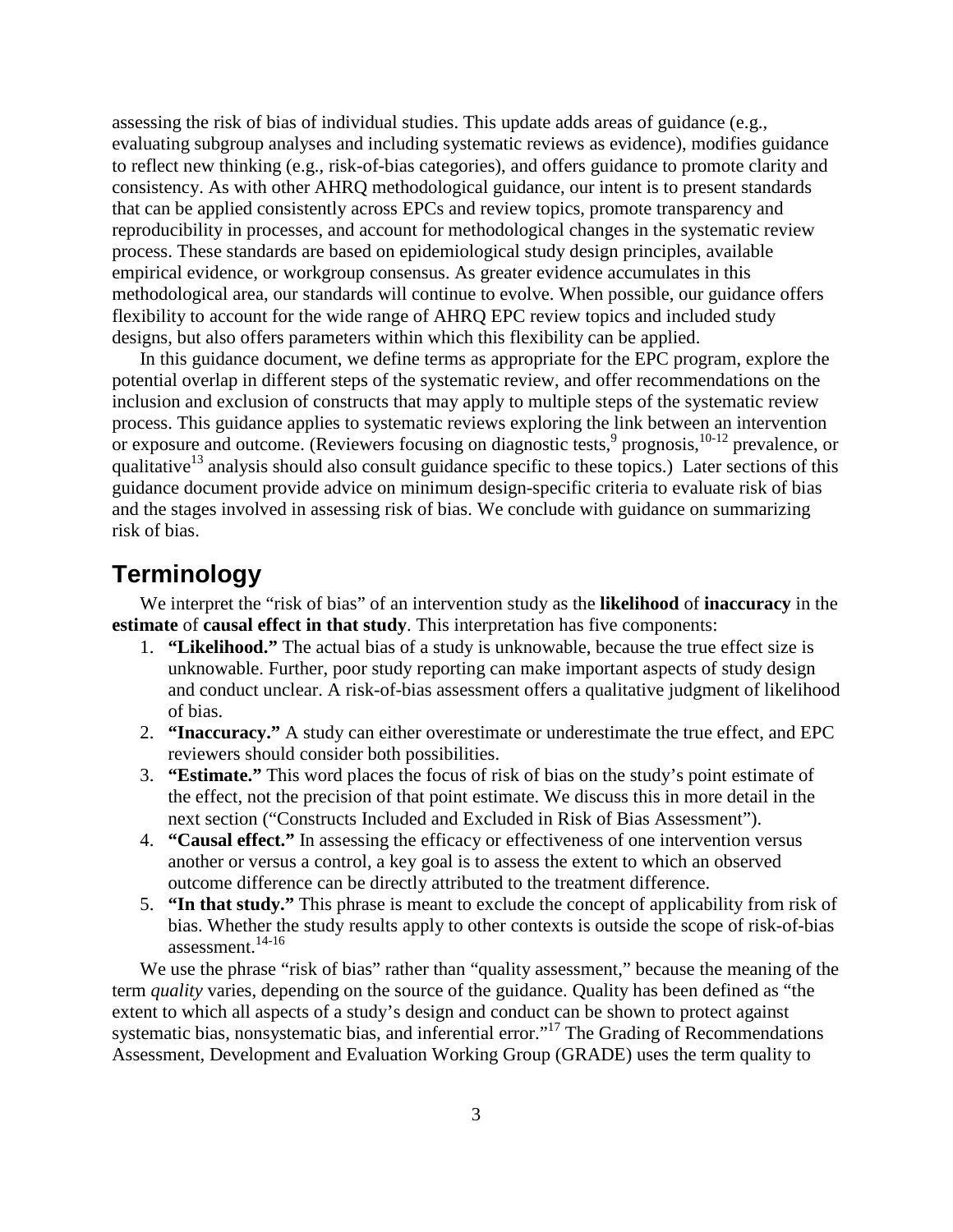refer to judgments based about the strength of the *body of evidence.*<sup>18</sup> The U.S. Preventive Services Task Force (USPSTF) equates quality with internal validity and classifies individual studies first according to a hierarchy of study design and then by individual criteria that vary by type of study.19 Cochrane argues for wider use of the phrase "risk of bias" instead of "quality," reasoning that "an emphasis on risk of bias overcomes ambiguity between the quality of reporting and the quality of the underlying research (although [this emphasis] does not overcome the problem of having to rely on reports to assess the underlying research)."<sup>14</sup>

Because of inconsistency and potential misunderstanding in the use of the term "quality," this guidance uses risk of bias as the preferred terminology. Assessing the risk of bias of a study can be thought of as assessing the risk that the results are skewed by bias in study design or execution. This assessment process should be tailored to the specific research and clinical context of the review. **We recommend that EPCs define the terms selected in their systematic review protocols and describe the risk-of-bias categories included in the assessment.**

In the remainder of this document, we refer to components of risk of bias as categories and elements within each category as criteria (or items, if we are referring specifically to a tool). Because ideas on risk-of-bias categories have evolved, the next section describes debated larger constructs that either continue or are no longer considered to be risk-of-bias categories.

# <span id="page-10-0"></span>**Constructs To Include and Exclude From Risk-of-Bias Assessment**

Past guidance has not been consistent on which constructs to include in tools to assess bias or quality.<sup>20, 21</sup> The types of constructs included in tools in the past have included one or more of the following:

- 1. conduct of the study or internal validity,
- 2. precision,
- 3. applicability or external validity,
- 4. poor reporting of study design and conduct,
- 5. selective reporting of outcomes,
- 6. choice of outcome measures,
- 7. design of included studies,
- 8. fidelity to the intervention protocol, and
- 9. conflict of interest in the conduct of the study.

The lack of agreement on what constructs to include in risk-of-bias assessment stems from two issues. First, no strong empirical evidence supports one approach over another; this gap leads to a proliferation of approaches based on the practices of different academic disciplines and the needs of different clinical topics. Second, in the absence of clear guidance on related components of systematic reviews (such as selection of evidence,<sup>22</sup> assessment of applicability,<sup>23</sup> or grading the strength of evidence<sup>18, 24-32</sup>), some review groups continue to use practices that have served well in the past.

In the absence of strong empirical evidence, methodological decisions in this guidance document rely on epidemiological study design principles.<sup>1</sup> Systematic reviewers have the responsibility to evaluate potential sources of bias and error if these concerns could plausibly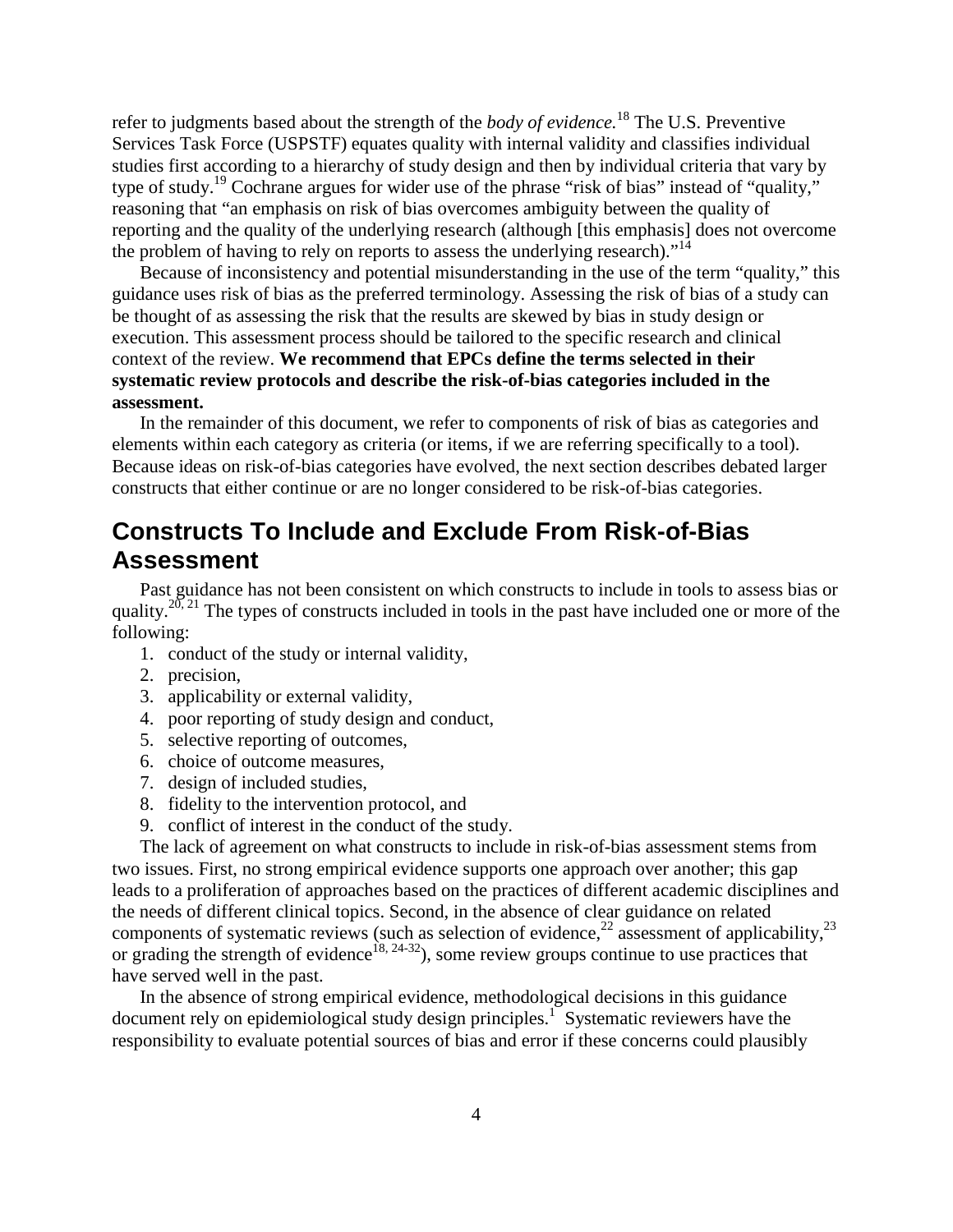influence study results; we include these concerns even if no empirical evidence exists that they influence study results.

 The constructs selected in the assessment of risk of bias may differ because of the clinical consistency in risk-of-bias assessment as well. Some constructs that EPCs may have considered topic, academic orientation of the reviewers, and guidelines by sponsoring organizations. In AHRQ-sponsored reviews, guidance and requirements for systematic reviews have reduced the variability in other related steps of the systematic review process and, therefore, allow for greater part of risk-of-bias assessment in the past now overlap with or fall within other systematic review tasks. **Table 1** illustrates which constructs to include for each systematic review task when reviews separately assess the risk of bias of individual studies, the strength of the body of evidence, and applicability of the findings for individual studies. Specific *categories* to consider when assessing risk of bias are noted separately below. Constructs wholly or partially excluded from risk-of-bias assessment continue to play an important role in the overall assessment of the evidence. The remainder of this section describes these constructs in greater detail and the rationale for including or excluding them in risk-of-bias assessments.

|                                                                |                                                                                                                                          | Included in                                                                                                           |                                                                                                                                                                                                                                                                                         |
|----------------------------------------------------------------|------------------------------------------------------------------------------------------------------------------------------------------|-----------------------------------------------------------------------------------------------------------------------|-----------------------------------------------------------------------------------------------------------------------------------------------------------------------------------------------------------------------------------------------------------------------------------------|
| <b>Construct</b>                                               | Included in Appraisal of<br><b>Individual Study Risk of</b><br>Bias?                                                                     | <b>Assessing</b><br>Applicability of<br><b>Studies and the</b><br><b>Body of Evidence?</b>                            | <b>Included Separately in</b><br><b>Grading Strength of the</b><br><b>Body of Evidence?</b>                                                                                                                                                                                             |
| Precision                                                      | No                                                                                                                                       | <b>No</b>                                                                                                             | Yes (required domain)                                                                                                                                                                                                                                                                   |
| Applicability                                                  | <b>No</b>                                                                                                                                | Yes                                                                                                                   | Depends on approach.<br><b>GRADE</b> includes<br>applicability as part of<br>strength of evidence<br>assessment (within<br>directness) whereas<br>AHRQ-EPC reports<br>applicability separately,<br>(with the exception of rating<br>surrogate outcomes as<br>indirect evidence) $^{24}$ |
| Poor or inadequate<br>reporting of study design<br>and conduct | Yes (specific risk-of-bias<br>categories and entire<br>studies may be rated as<br>having unclear risk of bias)                           | No (but could<br>influence ability to<br>judge applicability)                                                         | Yes                                                                                                                                                                                                                                                                                     |
| Selective outcome reporting                                    | Yes                                                                                                                                      | Not directly (however,<br>selective reporting of<br>results might limit the<br>applicability of<br>available results) | Yes (reporting bias)                                                                                                                                                                                                                                                                    |
| Choice of outcome<br>measures                                  | Yes (potential for outcome<br>measurement bias;<br>specifically validity,<br>reliability, and variation<br>across study arms)            | Yes (applicability of<br>outcomes measures)                                                                           | Yes (directness of outcome<br>measures)                                                                                                                                                                                                                                                 |
| Study design                                                   | Yes (stronger study<br>designs generally have<br>lower risk of bias. However,<br>study design should not be<br>a proxy for risk of bias) | Not directly (however,<br>applicability may be<br>limited in studies with<br>very narrow inclusion<br>criteria)       | Yes (overall risk of bias is<br>rated separately for<br>randomized and<br>nonrandomized studies)                                                                                                                                                                                        |

#### **Table 1. Addressing precision, applicability, and bias within a systematic review**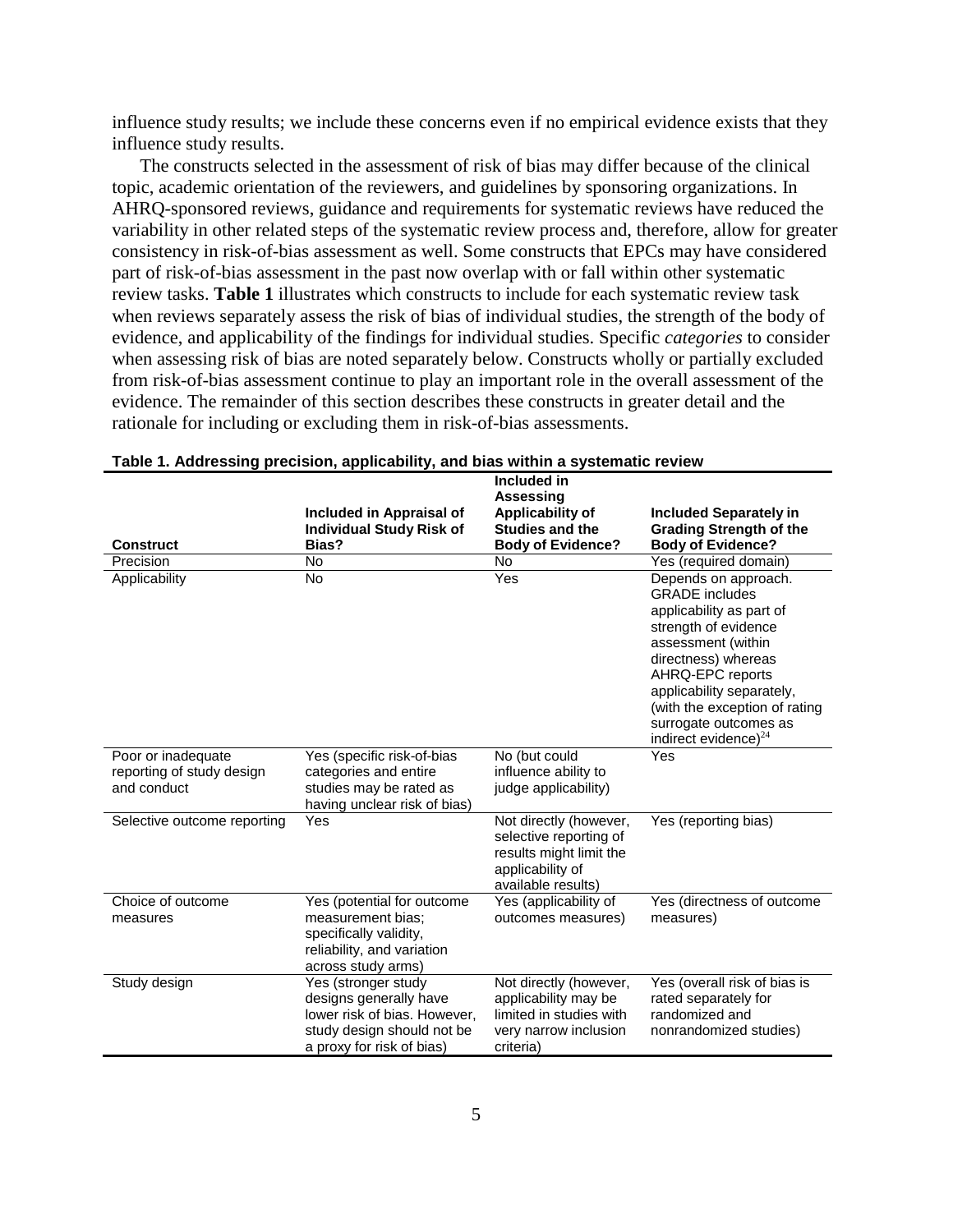| <b>Construct</b>                         | Included in Appraisal of<br><b>Individual Study Risk of</b><br>Bias?                                                | Included in<br><b>Assessing</b><br>Applicability of<br><b>Studies and the</b><br><b>Body of Evidence?</b>                                                                    | <b>Included Separately in</b><br><b>Grading Strength of the</b><br><b>Body of Evidence?</b>                                      |
|------------------------------------------|---------------------------------------------------------------------------------------------------------------------|------------------------------------------------------------------------------------------------------------------------------------------------------------------------------|----------------------------------------------------------------------------------------------------------------------------------|
| Fidelity to the intervention<br>protocol | Yes                                                                                                                 | Yes (to the extent that<br>fidelity or lack of<br>fidelity influences<br>applicability of<br>intervention to other<br>settings)                                              | No.                                                                                                                              |
| Conflict of interest                     | Not directly (however,<br>conflict of interest may<br>increase the likelihood of<br>one or more sources of<br>bias) | Not directly (however,<br>conflict of interest may<br>limit applicability if<br>study authors or<br>sponsors restrict<br>study participation<br>based on other<br>interests) | Not directly (however,<br>conflict of interest may<br>influence domains of risk of<br>bias, directness, and<br>publication bias) |

Abbreviations: AHRQ-EPC, Agency for Healthcare Research and Quality-Evidence-Based Practice Centers; GRADE, Grading of Recommendations Assessment, Development and Evaluation.

#### **Precision**

 reviews now routinely evaluate precision (through consideration of the optimal information size Precision refers to the degree of uncertainty surrounding an effect estimate with respect to a given outcome, based on the sufficiency of sample size and number of events.<sup>24</sup> Both GRADE<sup>33</sup> and AHRQ guidance on evaluating the strength of evidence<sup>24</sup> separate the evaluation of precision from that of the summary of risk of bias for a body of evidence (study limitations). Systematic or required information size and confidence intervals around a summary effect size from pooled estimates) when grading the strength of the body of evidence.<sup>24</sup> Thus, the inclusion of precision as a construct under risk of bias would constitute double-counting limitations to the evidence from a single source. **We recommend that AHRQ reviews exclude considerations of power and precision of the effect estimate when assessing the risk of bias**.

#### **Applicability**

 across comparison groups within a study, this difference could be a source of bias; the absolute therefore the applicability of the study. Likewise, the study population may be considered within comparison groups within a study (e.g., important baseline imbalances) this may be a source of Applicability refers to the extent to which the effects observed in published studies are likely to reflect the expected results when a specific intervention is applied to the population of interest under "real-world" conditions.<sup>34</sup> Both GRADE<sup>33</sup> and AHRQ guidance on evaluating the strength of evidence<sup>24</sup> exclude considerations of applicability in risk-of-bias assessments of individual studies. We note, however, that some study features may be relevant to both risk of bias and applicability. Duration of follow-up is one such example: if duration of follow-up is different duration of follow-up for the study would be relevant to the clinical context of interest and both risk of bias and applicability: if the populations are systematically different between bias; the population selected for the focus of the study (e.g., inclusion and exclusion criteria) would be a consideration of applicability. **We recommend that reviewers clearly separate**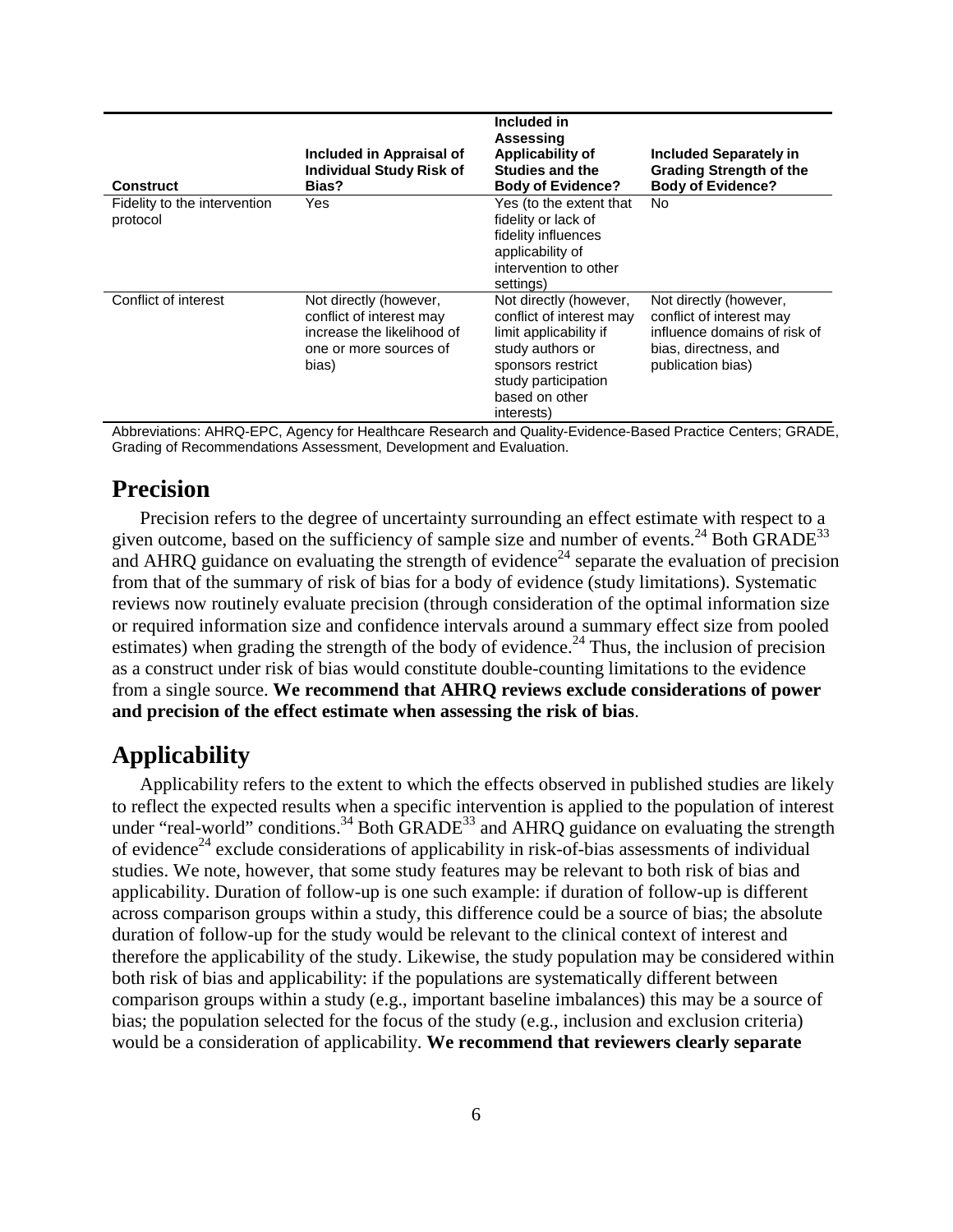**study features that may be potential sources of bias from those that are concerned with the applicability of the individual study to the intervention, population, and context of interest.** 

#### <span id="page-13-0"></span>**Poor or Inadequate Reporting**

In theory, risk of bias focuses on the design and conduct of a study. In practice, assessing the risk of bias of a study depends on the availability of a clear and complete description of how the study was designed and conducted, and may require additional information by reviewing clinical trials registries or study protocols or reaching out to investigators. Although new standards seek to improve reporting of study design and conduct,  $35-39$  EPC review teams continue to need a practical approach to dealing with poor or inadequate reporting. Empirical studies suggest that unclear or poor reporting may not always reflect poor study conduct. $40$ 

EPC reviews have varied in their treatment of reporting of study design and conduct. Some have elected to rate outcomes from poorly *reported* studies as having high risk of bias. Other EPCs have chosen to select an "unclear risk-of-bias" category for studies with missing or poorly reported information on which to base risk-of-bias judgments. In other cases, EPCs have judged that specific bias components, although poorly reported, have no material effect on overall risk of bias. **We recommend that assessment of risk of bias focus primarily on the design and conduct of studies and not on the quality of reporting. However, we recognize that poor reporting can impede judgments of risk of bias. Therefore, we also recommend that EPCs clearly document inadequate reporting for all risk of bias domains. When reviews include meta-analyses, we recommend that systematic reviewers consider sensitivity analyses to assess the impact of including studies with poorly reported risk-of-bias components; when studies cannot be pooled, consider qualitative analyses.** 

#### <span id="page-13-1"></span>**Selective Outcome Reporting**

Reporting bias occurs when the nature and direction of the results influences their dissemination.<sup>1</sup> Reporting bias includes bias in whether to publish or not (publication bias), when to publish (time lag bias), where to publish (location bias [selecting venues with greater or lesser ease of access depending on the direction of results]) and what to publish (selective outcome reporting). Many of these sources of bias are best addressed at the level of the body of evidence; patterns of bias may not be discernable at the level of the individual study. Selective outcome reporting, specifically, has<sup>41</sup> major implications for both the risk of bias of individual studies and the strength of the body of evidence $41$  and can be discerned in some instances at the level of the individual study. Comparisons of the full protocol to published and unpublished results can help to flag studies that selectively report outcomes. In the absence of access to full protocols,  $24, 32$ Guyatt et al. note that "[o]ne should suspect reporting bias if the study report fails to include results for a key outcome that one would expect to see in such a study or if composite outcomes are presented without the individual component outcomes."32 Note that selective outcome reporting includes selective reporting of planned analyses and selective reporting of results.

Methods continue to be developed for identifying and judging the risk of bias when results deviate from protocols in the timing or measurement of the outcome. No guidance currently exists on how to evaluate the risk of selective outcome reporting in older studies with no published protocols or whether to downgrade all evidence from a study where comparisons between protocols and results show clear evidence of selective outcome reporting for some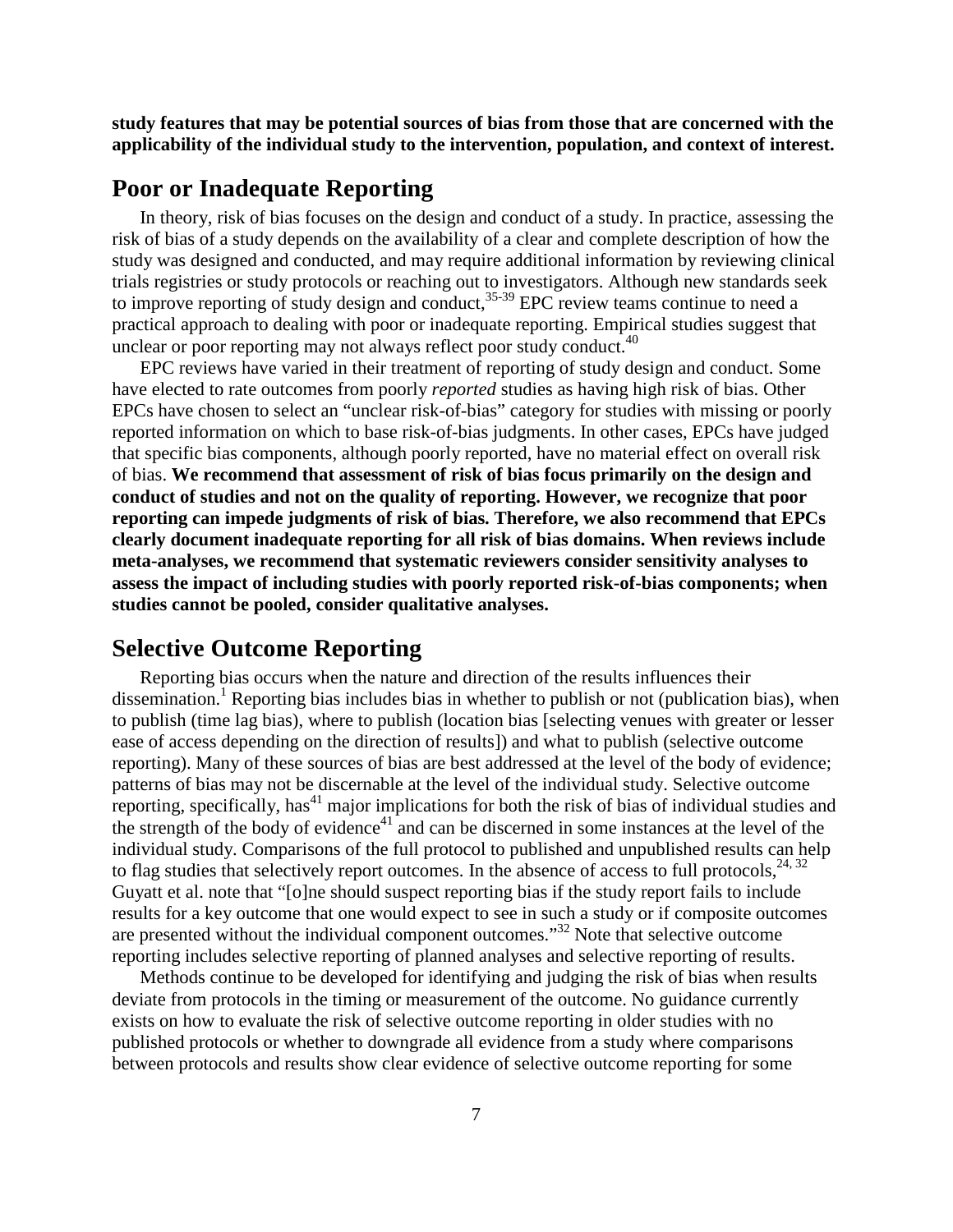outcomes. Even when access to protocols is available, the evaluation of selective outcome reporting may be required again at the level of the body of evidence. Selective outcome reporting across several studies within a body of evidence may result in downgrading the body of evidence.<sup>32</sup>

Previous research has established the link between funding source and an array of consequential study decisions on design, conduct, and dissemination of results (sponsor bias).<sup>42-</sup> <sup>44</sup> Publication bias may be a pervasive problem in some bodies of evidence and should be evaluated when grading the body of evidence, as should time lag and location bias.<sup>43</sup>As methods on identifying and weighing the likely effect of selective outcome reporting and other reporting biases continue to be developed, this guidance will also require updating. **We recommend considering the risk of selective outcome reporting for both individual studies and the body of evidence, particularly when a suspicion exists that forces such as sponsor bias may influence the reporting of analyses and results.** 

#### <span id="page-14-0"></span>**Choice of Outcome Measures**

The use of valid and reliable outcome measures reduces the likelihood of bias in measuring outcomes. For example, some self-report measures may be rated as having a higher risk of bias than clinically observed outcomes in unblinded designs; at the same time, patient-reported outcomes may also be more applicable to the general population. In addition, use of different outcome measures for each study arm (e.g., electronic medical records for control arm versus questionnaires for intervention arm) constitute a source of measurement bias and should, therefore, be included in assessment of risk of bias. **We recommend that assessment of risk of bias of individual studies include the evaluation of the validity and reliability of outcome measures overall, and differences in validity and reliability between study arms.**

The validity and reliability measures across treatment arms are criteria for judging the riskof-bias, but the choice of specific outcome measures should also be considered when judging the directness of the outcome and applicability of the study. Directness of outcomes (or comparisons) refers to whether the evidence directly links interventions to important health outcomes and is a key domain in assessing the strength of the body of evidence<sup>24</sup> or applicability. $34$ 

#### <span id="page-14-1"></span>**Study Design**

In general, stronger study designs will have lower risk of bias. Some designs possess inherent features (such as randomization and control arms) that reduce the risk of bias and increase the potential for causal inference, particularly when considering benefit of the intervention. Other study designs, often included in EPC reviews, have specific and inherent risks of biases that cannot be minimized. However, instead of equating risk of bias solely with study design, the bias represented by study design features may be considered at the overall strength of evidence level. For example, both AHRQ and GRADE approaches to evaluating the strength of evidence include study design and conduct (risk of bias) of individual studies as components needed to evaluate the body of evidence. The inherent limitations present in nonrandomized designs are factored in when grading the strength of evidence. EPCs generally give evidence derived from nonrandomized studies a lower starting grade and evidence from randomized controlled trials a high grade. They can then upgrade or downgrade the nonrandomized and randomized evidence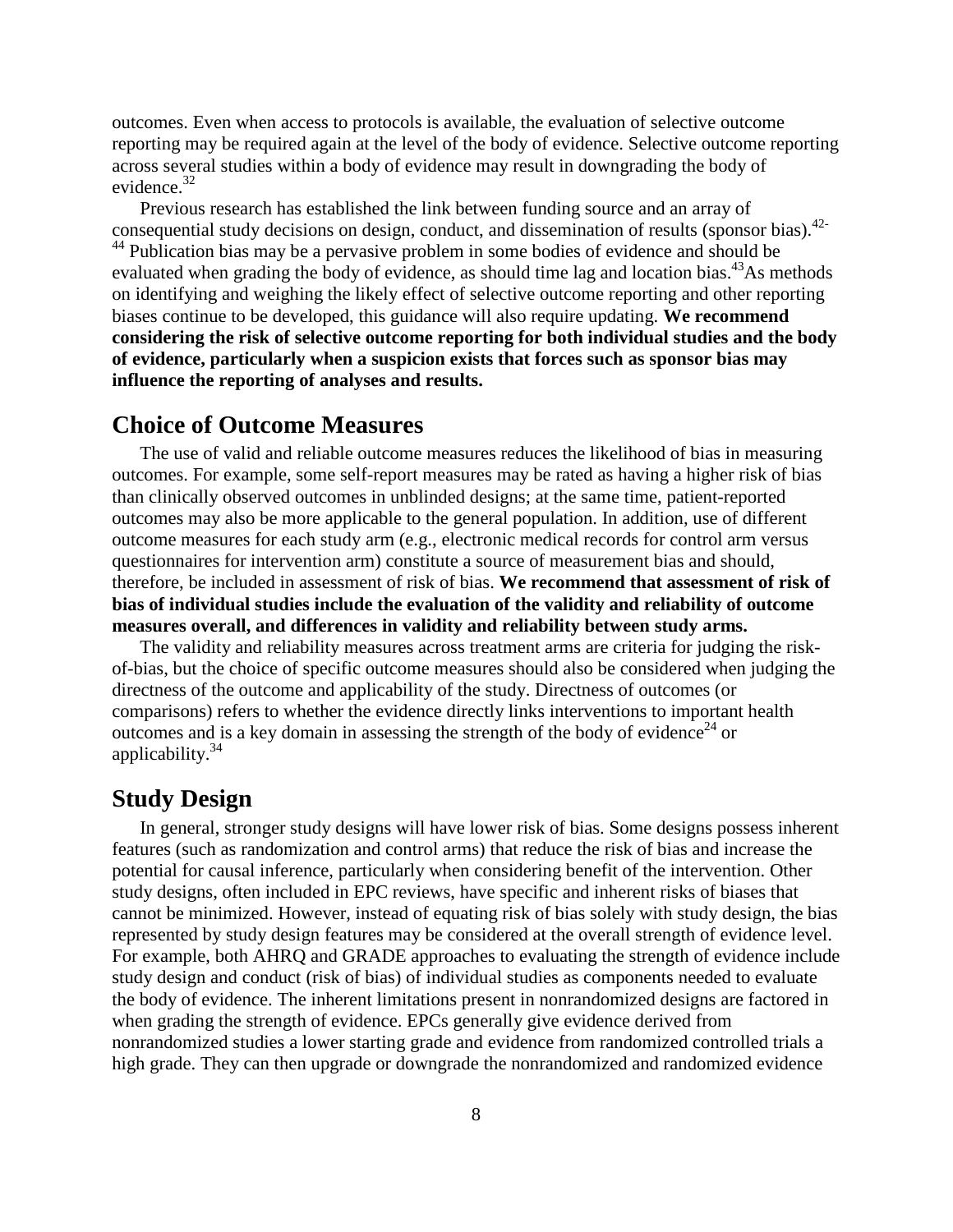based on the strength of evidence domains (i.e., risk of bias of individual studies, directness, consistency, precision, and additional domains if applicable).  $^{24}$ 

We recommend that EPCs do not use study design labels (e.g. observational studies) as a proxy for assessment of risk of bias of individual studies. In other words, EPCs should not downgrade the risk of bias of *individual* studies based solely on the study design label but should use risk-of-bias categories or criteria that consider the role of the design element and the subsequent risk of bias. A study can be conducted well but still have some (if not serious) potential risk of bias because of underlying design flaws.<sup>1</sup>

EPCs may consider whether to exclude evidence from study designs with limited ability to address causal inference, such as case studies and case series. Under such circumstances, our guidance is to consider the question of value to the review with regard to each study design type: "Will [case reports/case series, etc.] provide valid and useful information to address key questions?" Depending on the clinical question and the context, EPCs may judge that the information provides value or that the risk of bias from a particular study design may be unacceptably high. **If such nonrandomized studies are included, we recommend that EPCs consider the risk of bias of individual studies, rather than applying a single common rating based on design without considering study-specific variations in design and conduct**.

#### <span id="page-15-0"></span>**Fidelity to the Intervention Protocol**

Failure of the study to maintain fidelity to the intervention protocol can bias performance; it is, therefore, a component of risk of bias assessment. We note, however, that the interpretation of fidelity may differ by clinical topic and the nature of the outcome evaluated. For instance, some behavioral interventions include "fluid" interventions; these involve interventions for which the protocol explicitly allows for modification based on patient needs or concomitant treatments. Such fluidity does not mean the interventions are implemented incorrectly, and an intention-totreat analysis will capture the effect of the intervention as assigned. When interventions implement protocols that have minimal concordance with practice, the discrepancy may be considered an issue of applicability. This lack of concordance with practice does not, however, constitute risk of bias. When systematic reviewers are interested in the effect of starting and adhering to interventions (the per-protocol effect), deviations from the intervention protocol (including lower-than-expected adherence) can bias results. **We recommend that EPCs account for the specific clinical and outcome considerations in determining and applying criteria about fidelity for assessment of risk of bias.**

#### <span id="page-15-1"></span>**Conflict of Interest**

Studies have found that conflicts of interest (financial and nonfinancial) can threaten the internal validity and applicability of primary studies and systematic reviews.45, 46 Conflicts of interest can arise from when investigators or funders of studies deploy strategies that influence the results such as (1) selecting specific designs and hypotheses—for example, choosing noninferiority rather than superiority approaches,  $47$  picking comparison drugs and doses,  $47$ choosing outcomes,<sup>46</sup> or using composite endpoints (e.g., mortality and quality of life) without presenting data on individual endpoints; $48$  (2) selectively reporting outcomes —for example, reporting relative risk reduction rather than absolute risk reduction; selecting from multiple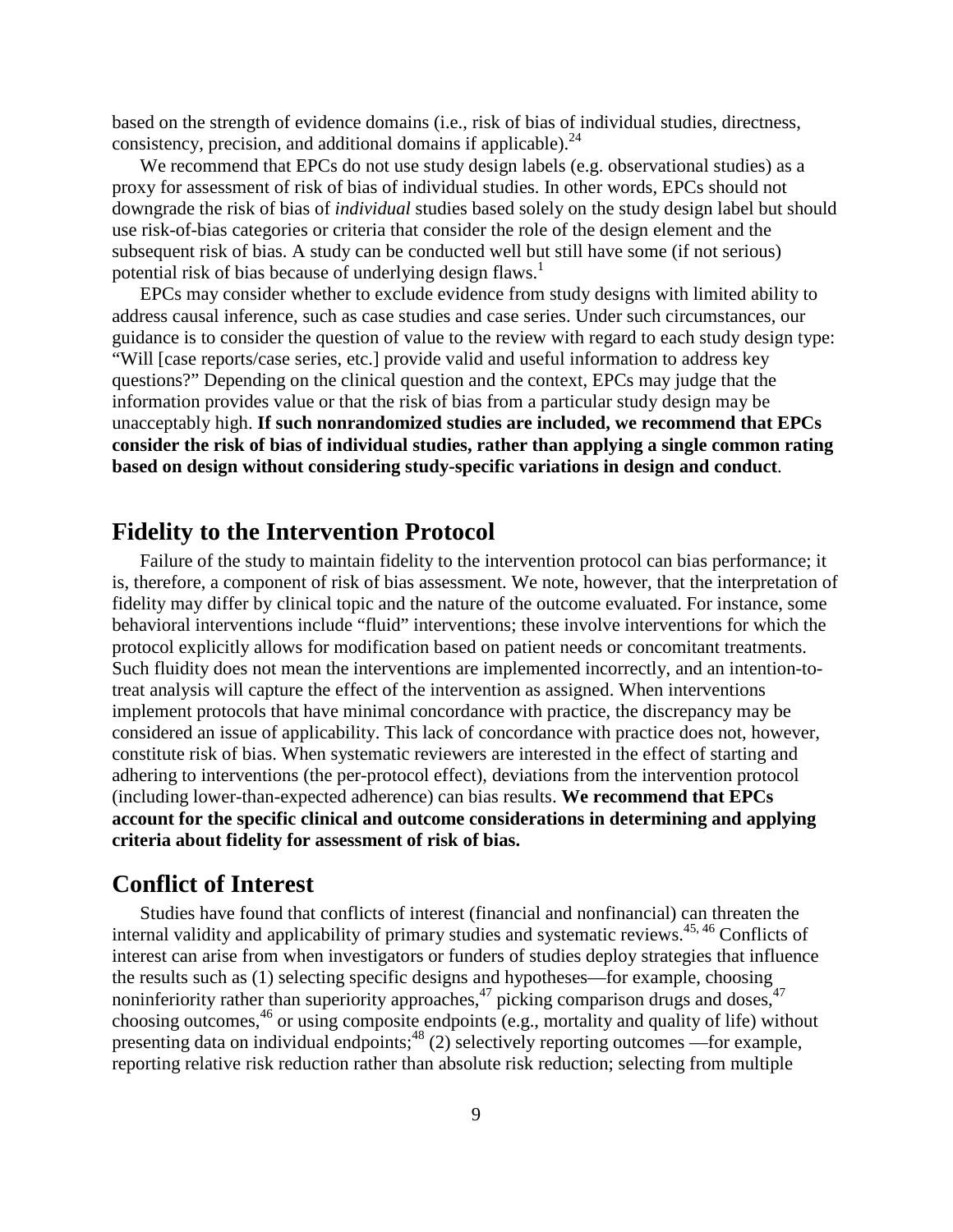endpoints<sup>47</sup> or reporting on subscales of larger scales; reporting inappropriately developed categorical variables, based on selected cut-points in continuous measures;  $^{49}$  (3) presenting results in a biased<sup>48</sup> or inadequate manner<sup>49</sup> and (4) failing to publish results, thereby contributing to publication bias.<sup>50</sup>

EPCs can evaluate these pathways if and only if the relationship between the sponsor(s) and the author(s) is clearly documented; in some instances, such documentation may not be sufficient to judge the likelihood of conflict of interest (for example, authors may receive speaking fees from a third party that did not support the study in question). In other instances, the practice of ghost authoring (i.e., primary authors or substantial contributors are not identified) or guest authoring (i.e., one or more identified authors are not substantial contributors) $<sup>51</sup>$  makes the actual</sup> contribution of the sponsor very difficult to discern.<sup>52, 53</sup>

Given these concerns, conflicts of interest should be considered when critically appraising the evidence because they may serve as an indirect marker of risk of bias. For several reasons, we caution against simple-to-follow rules such as equating industry sponsorship with high risk of bias. First, financial conflicts of interest are not limited to industry; nonprofit and governmentsponsored studies may also have conflicts of interest. Researchers may have various financial or intellectual conflicts of interest by virtue of, for example, accepting speaking fees from many sources.<sup>54</sup> Second, financial conflict is not the only source of conflict of interest: other potential conflicts include personal, professional, or religious beliefs, desire for academic recognition, and so on.<sup>45</sup> Third, the multiple pathways by which conflicts of interest may influence studies are not all solely within the domain of assessment of risk of bias: several of these pathways fall under the purview of other systematic review tasks. For instance, concerns about the choice of designs, hypotheses, and outcomes relate as much or more to applicability than other aspects of reviews. Reviewers can and should consider the likely influence of conflicts of interest on selective outcome reporting for individual studies, but when these judgments may be limited by lack of access to full protocols, the assessment of selective outcome reporting may be more easily judged for the body of evidence than for individual studies.

Conflicts of interest may be particularly apparent in conclusions of studies.<sup>55</sup> Although of concern to the general reader, biased presentation or "spin" on results, if limited to the discussion and conclusion section of studies, should have no bearing on systematic review conclusions because systematic reviews should not rely solely on interpretation of data by study authors. Nonetheless, biased presentation of results may serve as a flag to evaluate the potential for risk of bias closely.

Internal validity and completeness of reporting constitute, then, the primary pathway by which conflicts of interest may influence the validity of study results that is entirely within the purview of assessment of risk of bias. We acknowledge that this pathway may not be the most important source of conflict of interest: as standards for conduct and reporting of studies become widespread and journals require that they be met, differences in internal validity and reporting between studies with and without inherent conflicts of interest will likely attenuate. In balancing these considerations with the primary responsibility of the systematic reviewer—objective and transparent synthesis and reporting of the evidence—**we recommend: (1) at a minimum, EPCs should routinely report the source of each study's funding (or the failure of the study to report such information); (2) EPCs should consider issues of selective outcome reporting at the individual study level and for the body of evidence; and (3) EPCs should conduct sensitivity analyses (quantitative or qualitative) for the body of evidence when they have**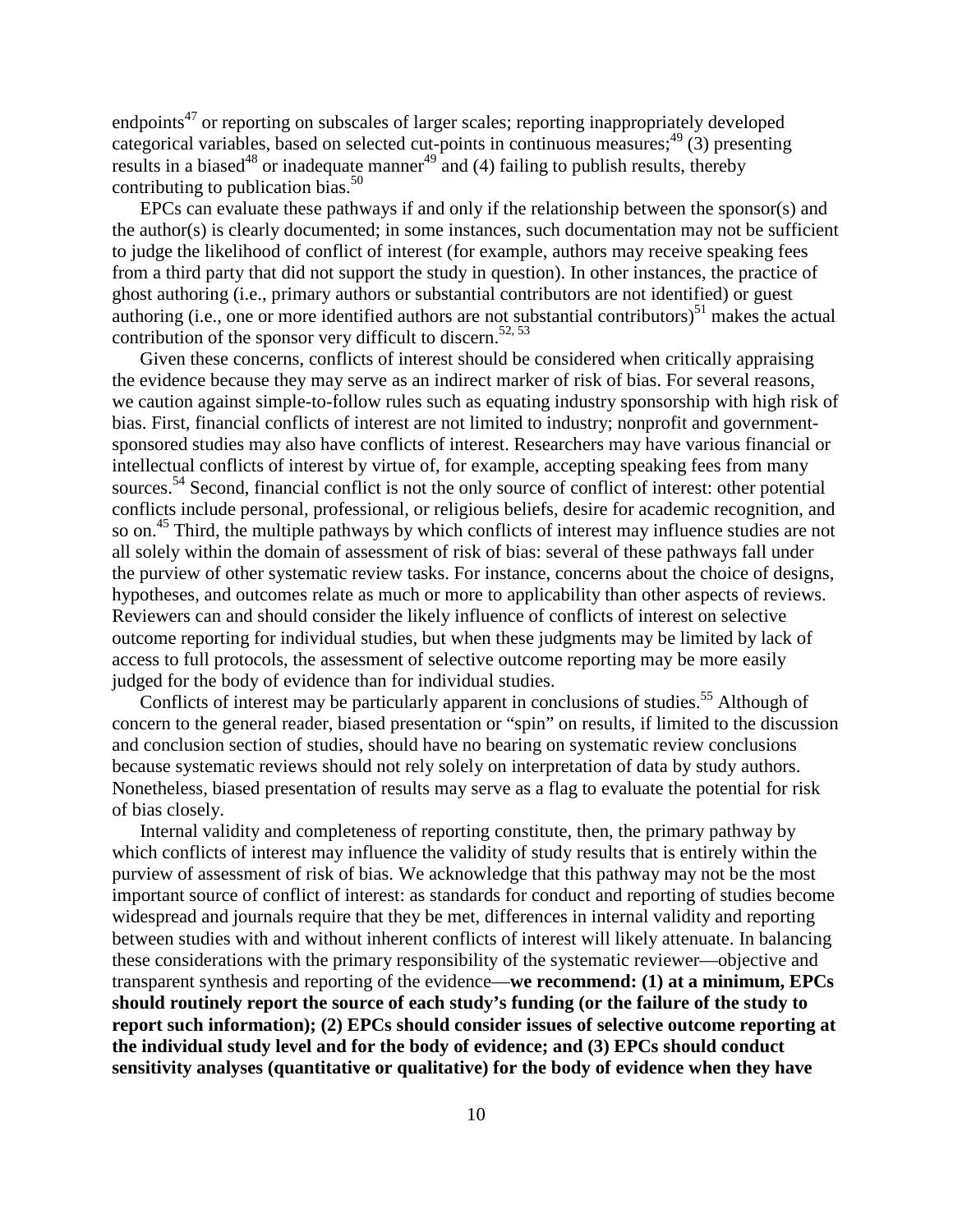**reason to suspect that the source of funding or disclosed conflict of interest is influencing studies' results.**47

### <span id="page-17-0"></span>**Stages in Assessing the Risk of Bias of Studies**

International reporting standards require documentation of various stages in a systematic review.56-58 We lay out recommended approaches to assessing risk of bias in five steps: protocol development, pilot testing and training, assessment of risk of bias, interpretation, and reporting. **Table 2** describes the stages and specific steps in assessing the risk of bias of individual studies that contribute to transparency through careful documentation of decisions.

**The plan for assessing risk of bias should be included within the protocol for the entire review**. As prerequisites to developing the plan for assessment of risk of bias, EPCs must identify the important outcomes that need risk-of-bias assessment and other study descriptors or study data elements that are required to assess risk of bias in the systematic review protocol. Protocols must describe and justify what risk-of-bias categories and tools will be used and how the reviewers will incorporate risk of bias of individual studies in the synthesis of evidence.

**The assessment should include a minimum of two independent reviewers per study with an unbiased reconciliation method** such as a third person serving as arbitrator. EPCs should anticipate having to review and revise assessment of risk-of-bias forms and instructions in response to problems arising in training and pilot testing. Although we recommend that risk-ofbias assessment be performed in duplicate, reviewers should be aware of recent software developments that may improve the efficiency of the process. A study by Marshall et al.  $(2014)^{59,60}$  applied text-mining software to 2,200 full-text publications and their parent Cochrane reviews. The software analyzed textual patterns between full-text articles and the eventual riskof-bias assessments of Cochrane authors (e.g., the occurrence of the phrase "sealed envelopes" in a full article is likely an accurate predictor of "low" risk of bias with respect to concealment of allocation). Although the software should not be used to completely replace reviewers (as it did make some erroneous predictions), other possible uses include the production of first-pass judgments (with subsequent human review), or the automation of text flagging to support reviewers' risk-of-bias judgments. **First order assessments of risk of bias by machinelearning require secondary human review.**

<span id="page-17-1"></span>Assessment of risk of bias should be consistent with the registered protocols of the reviews. The synthesis of the evidence should reflect the *a priori* plan in the protocol for incorporating risk of bias of individual studies in qualitative or quantitative analyses. EPCs should report the outcomes of all preplanned analyses that included risk-of-bias criteria regardless of statistical significance or the direction of the effect. Published reviews should also include justifications of all *post hoc* decisions to limit synthesis of included studies to a subset with common methodological or reporting attributes. When reviewers exclude high risk-of-bias studies from their analysis entirely without any sensitivity analyses, we recommend that reviewers explain their decision.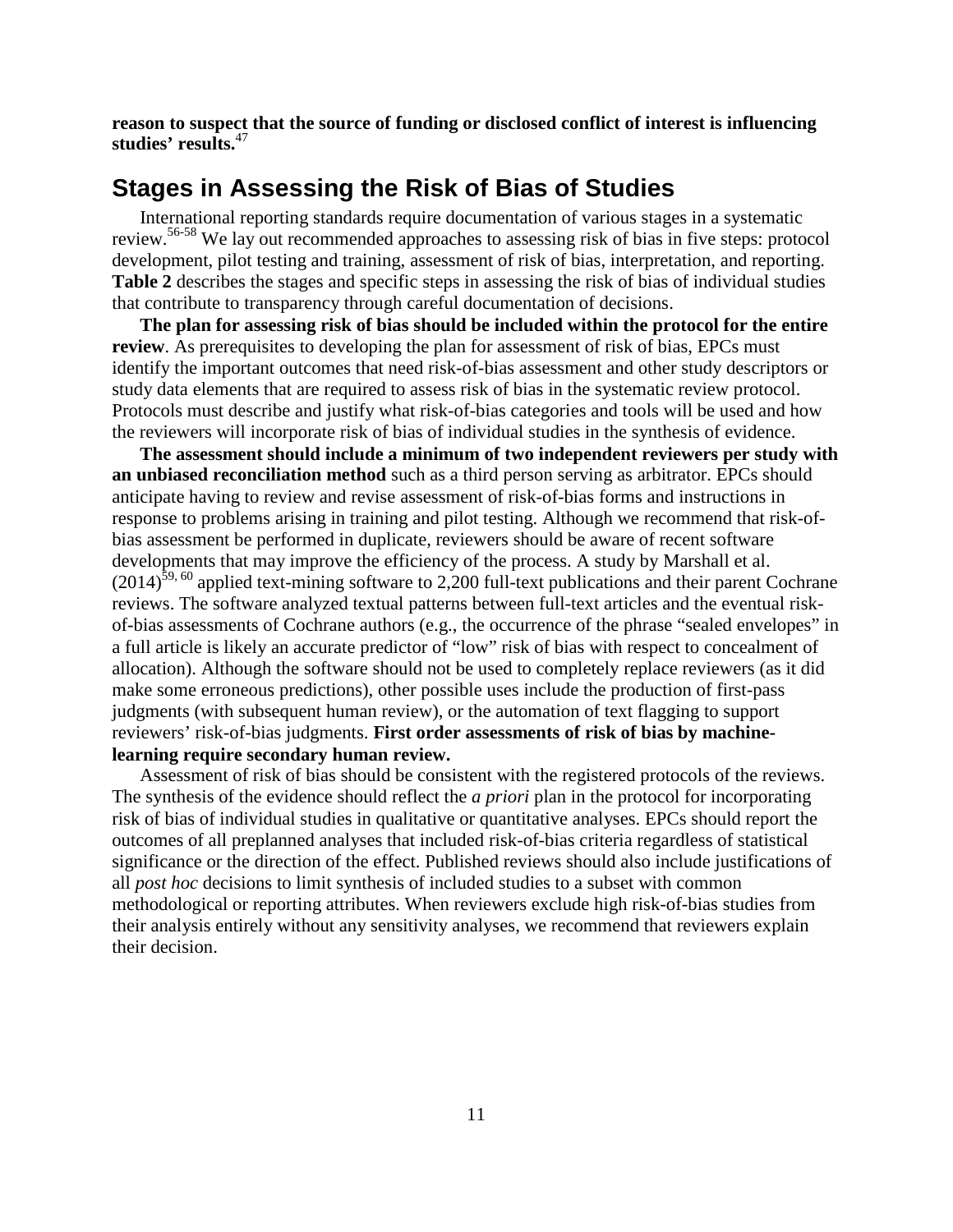| <b>Stages in Risk-of-</b>             |                                                                                                                                                                                                                                                            |
|---------------------------------------|------------------------------------------------------------------------------------------------------------------------------------------------------------------------------------------------------------------------------------------------------------|
| <b>Bias Assessment</b>                | <b>Specific Steps</b>                                                                                                                                                                                                                                      |
| 1. Develop protocol                   | Specify risk-of-bias categories (including sources of potential confounding for<br>nonrandomized studies) and criteria and explain their inclusion                                                                                                         |
|                                       | Select and justify choice of specific risk-of-bias rating tool(s), including validity<br>$\bullet$<br>of selected tools (use risk-of-bias assessment tools that can identify potential                                                                     |
|                                       | risk-of-bias categories specific to the content area and study design)<br>Explain how individual risk-of-bias categories (or items from a tool) will be<br>$\bullet$                                                                                       |
|                                       | presented or summarized (e.g., individually in tables, incorporated in sensitivity<br>analysis, combined in an algorithm to obtain low, moderate, high, or unclear                                                                                         |
|                                       | risk of bias for individual outcomes)                                                                                                                                                                                                                      |
|                                       | Explain how inconsistencies between pairs of risk-of-bias reviewers will be<br>٠<br>resolved                                                                                                                                                               |
|                                       | Explain how the synthesis of the evidence will incorporate assessment of risk of<br>$\bullet$<br>bias (including whether studies with high or unclear risk of bias will be excluded<br>from synthesis of the evidence and implications of such exclusions) |
| 2. Pilot test and train               | Determine composition of the review team. Teams should include methods and<br>$\bullet$<br>content experts. A minimum of two reviewers must rate the risk of bias of each<br>study, and an approach developed for the arbitration of conflicts.            |
|                                       | Train reviewers<br>$\bullet$                                                                                                                                                                                                                               |
|                                       | Pilot test assessment of risk-of-bias tools using a small subset of studies that<br>$\bullet$                                                                                                                                                              |
|                                       | are likely to represent the range of risk-of-bias concerns in the evidence base<br>Identify issues and revise tools or training as needed<br>$\bullet$                                                                                                     |
| 3. Perform assessment                 | Determine study design of each (individual) study<br>$\bullet$                                                                                                                                                                                             |
| of risk of bias of                    | For nonrandomized study designs, consider specifying a "target" trial <sup>a</sup> to assist<br>$\bullet$                                                                                                                                                  |
| individual studies                    | in considering how results from a nonrandomized study may differ from those                                                                                                                                                                                |
|                                       | expected in an RCT; such specification may help identify specific sources of                                                                                                                                                                               |
|                                       | bias. Clarify whether the effect of interest is in relation to assignment to the<br>intervention (intention-to-treat) OR starting and adhering to the intervention                                                                                         |
|                                       | (e.g., per-protocol effect)                                                                                                                                                                                                                                |
|                                       | For nonrandomized studies, specify likely sources of potential confounding                                                                                                                                                                                 |
|                                       | Make judgments about each risk-of-bias category, using the preselected<br>appropriate criteria for that study design and for each predetermined outcome                                                                                                    |
|                                       | Present judgment criteria on individual categories or items or as a summary for<br>$\bullet$<br>each outcome                                                                                                                                               |
|                                       | If presenting a summary, make judgments about overall risk of bias for each<br>$\bullet$                                                                                                                                                                   |
|                                       | included outcome of the individual study, considering study conduct, and rate<br>as low, moderate, high, or unknown risk of bias within study design; document                                                                                             |
|                                       | the reasons for judgment and process for finalizing judgment<br>If separately presenting risk-of-bias for individual items, assess the implications<br>$\bullet$                                                                                           |
|                                       | for direction and magnitude of bias. Resolve differences in judgment and record                                                                                                                                                                            |
|                                       | final rating for each outcome                                                                                                                                                                                                                              |
| 4. Use risk-of-bias<br>assessments in | Conduct preplanned analyses based on a priori criteria for including or<br>٠<br>excluding studies based on risk-of-bias assessments                                                                                                                        |
| synthesizing<br>evidence              | Consider and conduct, as appropriate, additional analyses (e.g., quantitative or<br>$\bullet$<br>qualitative sensitivity analyses or exploration of heterogeneity) to assess impact                                                                        |
|                                       | of risk of bias on findings.                                                                                                                                                                                                                               |
|                                       | Summarize individual study risk of bias into overall strength of evidence study<br>$\bullet$<br>limitations domain.                                                                                                                                        |
| 5. Report risk-of-bias                | Describe the risk-of-bias process (summarizing from the protocol), post-<br>$\bullet$                                                                                                                                                                      |
| findings, process<br>and limitations  | protocol deviations, and limitations to the process.                                                                                                                                                                                                       |
|                                       | Present findings and conclusions transparently, balancing the competing<br>$\bullet$<br>considerations of simplicity of presentation with burden on the reader                                                                                             |

#### **Table 2. Stages in assessing the risk of bias of individual studies**

<sup>a</sup>A target trial is a hypothetical randomized controlled trial of the intervention; feasibility or ethics do not play a role in constructing such a hypothetical trial. 61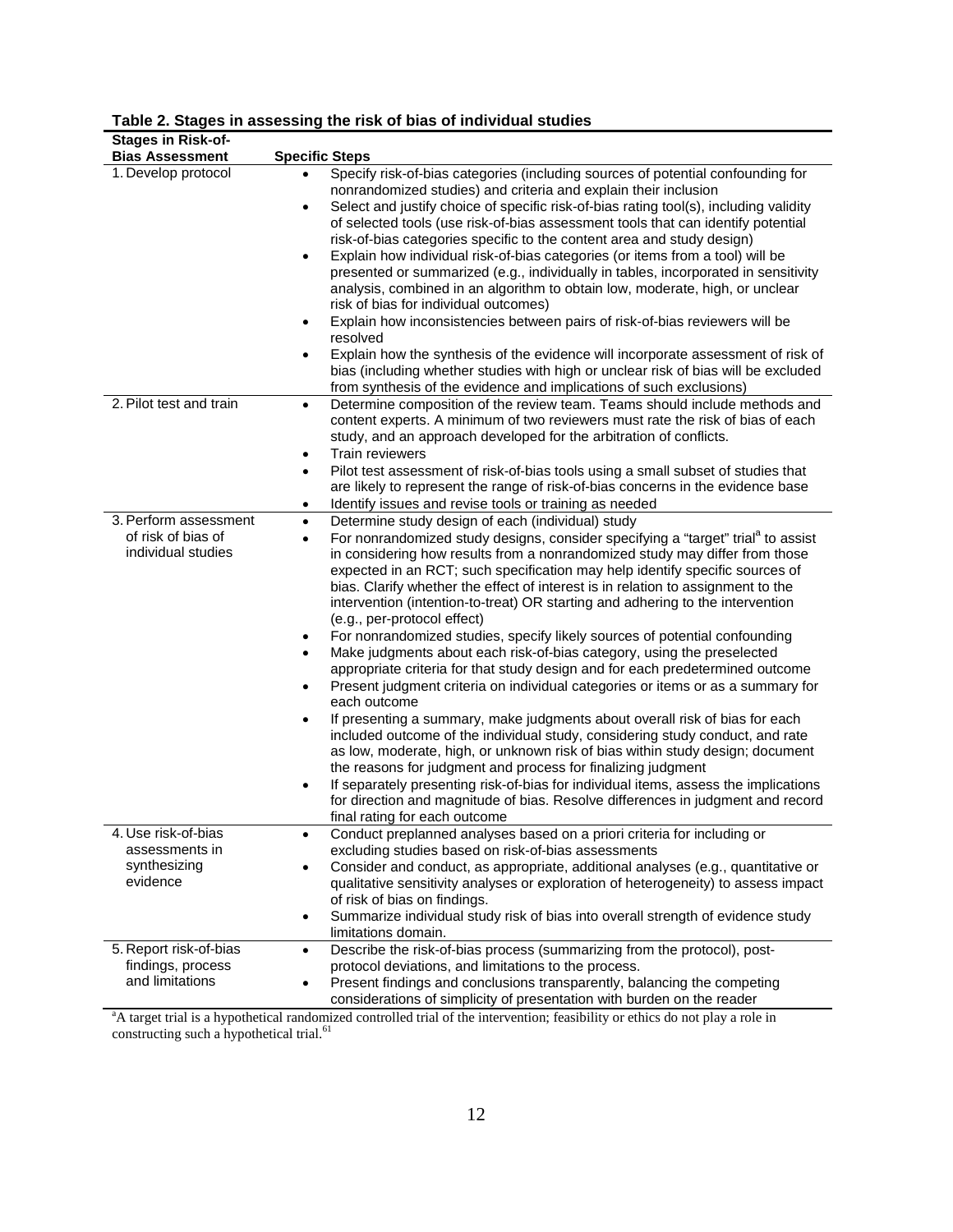## <span id="page-19-0"></span>**Identifying, Selecting, and Assessing Categories of Risk of Bias**

#### <span id="page-19-1"></span>**Identifying Categories of Risk of Bias**

Different categories of bias are often described by a host of different terms and the same terms are sometimes used to refer to different categories of bias depending on the study design of interest. Here, we rely and expand on the newly developed ROBINS-I tool<sup>61</sup> to outline specific categories of risk of bias (termed "domains" in the ROBINS-I tool) for assessment in systematic reviews (**Table 3**). We chose this tool because it offers a comprehensive array of bias categories that captures recent advances in epidemiological thinking. Despite the focus on assessing the risk of bias in nonrandomized studies (e.g., controlled nonrandomized clinical trials, prospective or retrospective cohort studies, and case-control studies) in the ROBINS-I tool, the core categories of risk of bias apply to randomized trials. The key additions relate to biases occurring before or at the start of the intervention. The categories outlined here specifically relate to designs that allow a causal interpretation of the effect of the intervention on outcomes and suggest a preliminary set of criteria for RCTs, nonrandomized cohort designs (nonrandomized controlled designs, prospective and retrospective cohorts with comparisons), and case-control studies. It excludes case studies, case series and cross-sectional studies, although some systematic reviews may choose to include information from such studies. If a study that claims to be an RCT is determined to be better classified as a nonrandomized study (e.g., due to major problems with "randomization"), reviewers may elect to classify the study as nonrandomized, and thus assess risk of bias based on criteria for nonrandomized studies.

In the ROBINS-I taxonomy of bias, pre-intervention sources of bias arise from confounding and selection of participants into the study. Biases arising at the start of the intervention can occur when intervention status is misclassified (i.e., intervention groups are not clearly defined or recorded at the start of the intervention, classification of the intervention status is affected by knowledge of the outcome). Biases occurring after the initiation of the intervention may arise from departures in intended interventions, missing data, measurement of outcomes, and selective reporting. The authors propose evaluating potential sources of bias in a nonrandomized study against a "target" trial that avoids biases arising lack of randomization in assignment. A target trial is a hypothetical randomized controlled trial of the intervention; feasibility or ethics do not play a role in constructing such a hypothetical trial.<sup>61</sup>

#### <span id="page-19-2"></span>**Selecting and Assessing Relevant Categories of Bias For a Review**

Determining the risks of bias that are most salient or that require special consideration is often dependent on the focus of the clinical topic being reviewed. For example, in the table below, biases arising from departures from intended interventions are particularly relevant for outcomes for which the exposure of interest is starting and adhering to interventions.<sup>61</sup> Reviewers should determine *a priori* whether the intervention of interest is assignment to the intervention at baseline, or assignment and adherence to the assigned intervention. Prespecification of outcomes (as it relates to bias in reporting results) is another example that requires topic- or outcome-specific evaluation. For example, prespecification of *benefits* within a study is entirely appropriate and expected, regardless of study design. The prespecification of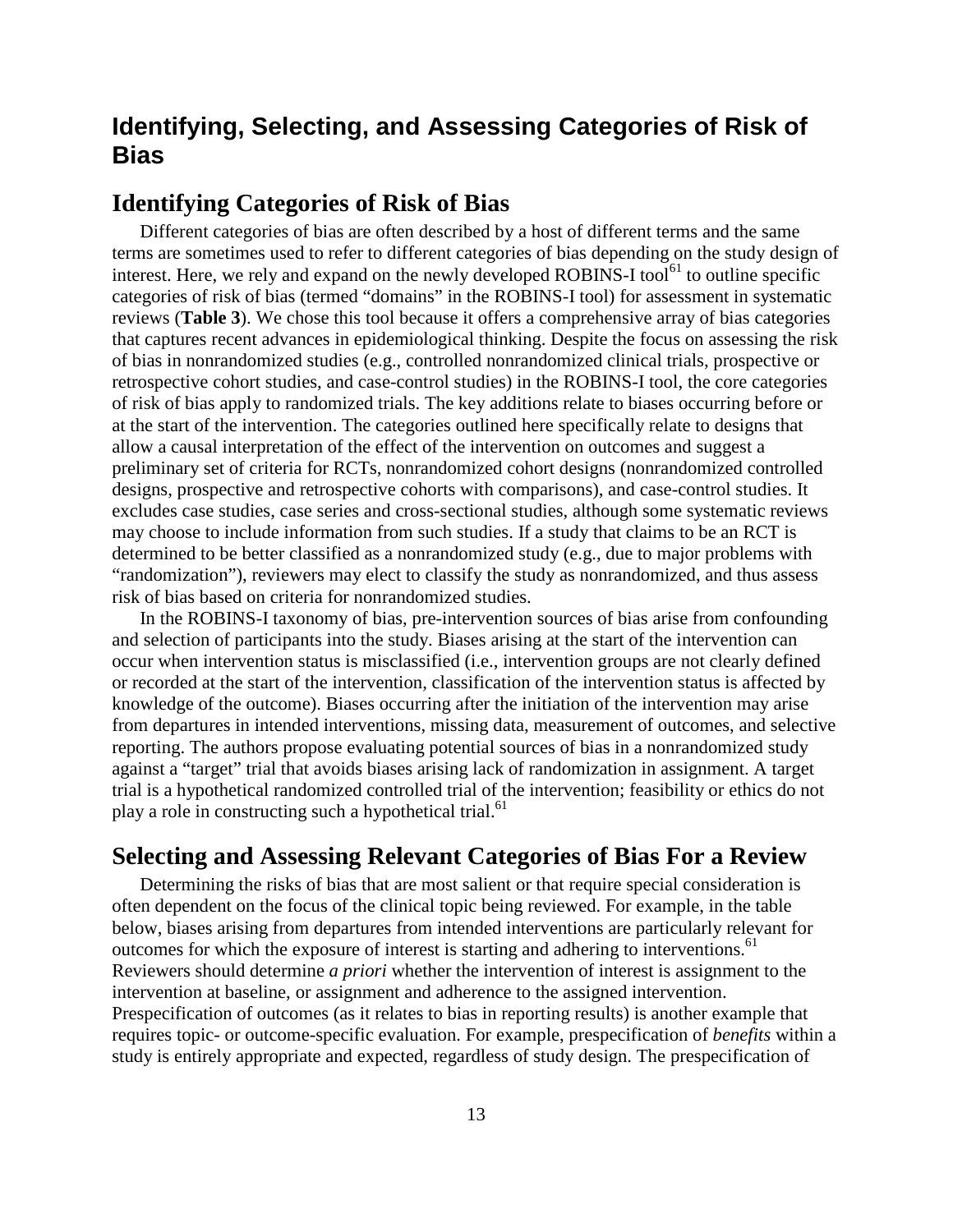particular *harms*, however, may not be possible for all topics; in these cases, data from observational studies may offer the first opportunity to identify unexpected outcomes. Likewise, for review topics in search of evidence on rare long-term outcomes, requiring prespecification would be inappropriate. Another example of a criterion requiring topic-specific evaluation is the expected attrition rate. Differential or overall attrition because of nonresponse, dropping out, loss to follow-up, and exclusion of participants can introduce bias when missing outcome data are related to both exposure and outcome. Reviewers of topics that focus on short-term clinical outcomes may expect a low rate of attrition. We note that with attrition rate in particular, no empirical standard exists across all topics for demarcating a high risk of bias from a lower risk of bias; these standards are often set within clinical topics. Some criteria included in **Table 3**, particularly intention-to-treat, have been interpreted in a variety of ways. The *Cochrane Handbook of Systematic Reviews* offers a more detailed description of intention to treat.<sup>1</sup>

Reviewing the risk of bias within individual studies often begins by looking at a study as a whole for potential biases (e.g., valid randomization and allocation procedures, confounding) and then focusing on risks that might occur at an outcome-specific level as not all sources of bias will influence all outcomes measured in a study in the same degree or direction. For instance, biases in the measurement of outcomes (e.g., blinding of outcome assessors) and biases due to missing data may be different for each outcome of interest. That is, blinding of outcome assessors may be particularly important for self-reported measures that are interviewer-administered but may not be a central risk for objectively-measured clinical outcomes. Likewise, in cases of high attrition within a study or for particular outcomes, the appropriateness and effect of procedures to account for missing data (e.g., baseline or last observation carried forward methods) should be considered at an outcome-specific level.

Table 3 is not intended to be used as an instrument. We recommend selecting the most important categories of bias for the outcome(s) and topic at hand. No checklist can replace a thoughtful consideration of all relevant issues. A hypothetical consideration of a target trial can help identify the most important risk-of-bias considerations.<sup>61</sup> In particular, in relation to assessing non-randomized studies, a combination of methods and topical expertise will be necessary to anticipate the most important sources of bias, assess risk of bias, and interpret the effect of potential sources of bias on estimates of effect.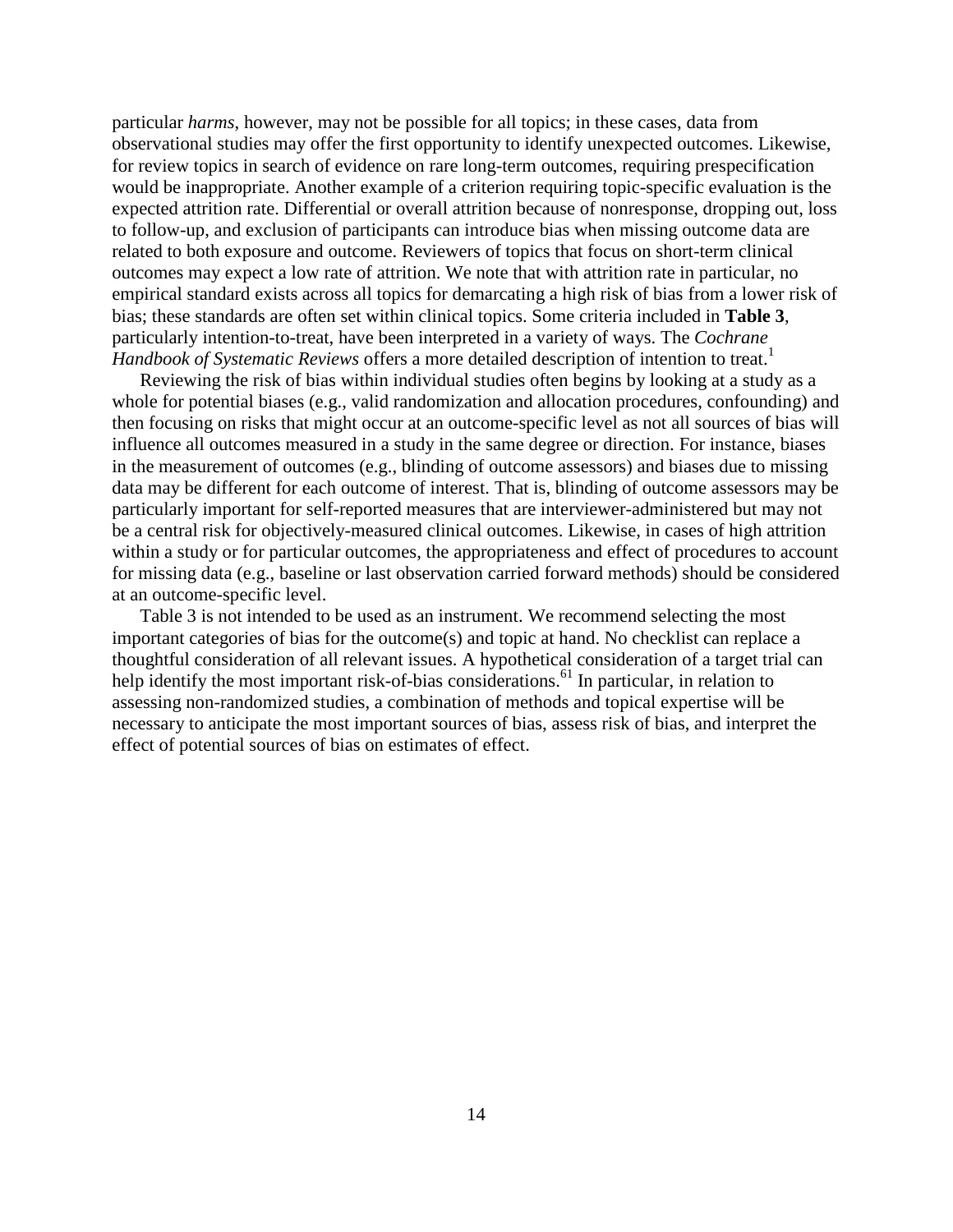| <b>Categories of Bias</b><br><b>Related to Design and</b><br>Conduct of the Study <sup>b</sup> | <b>Description of Bias</b>                                                                                                                                                                  | <b>Study Design or Conduct Factors to Avoid Bias</b>                                                                                                                                                                                                      | <b>RCTs</b> c           | Nonrandomized           | Case-Controls  |
|------------------------------------------------------------------------------------------------|---------------------------------------------------------------------------------------------------------------------------------------------------------------------------------------------|-----------------------------------------------------------------------------------------------------------------------------------------------------------------------------------------------------------------------------------------------------------|-------------------------|-------------------------|----------------|
| Bias arising in the                                                                            | When one or more prognostic variables (factor                                                                                                                                               | • Random sequence generation                                                                                                                                                                                                                              | X                       |                         |                |
| randomization process<br>or due to confounding                                                 | that predict the outcome of interest) influences<br>whether study participants receive one or the<br>other intervention                                                                     | • Allocation concealment: approach that precludes researchers<br>enrolling participants from knowing their assignment                                                                                                                                     | $\overline{\mathsf{x}}$ | $X_{e}$                 |                |
|                                                                                                |                                                                                                                                                                                             | Balance in baseline characteristics, or appropriate adjustment<br>$\bullet$<br>for differences in baseline characteristics                                                                                                                                | X                       | X                       | $X_f$          |
|                                                                                                |                                                                                                                                                                                             | No baseline confounding (i.e., participant characteristics such<br>as disease severity or comorbidity are unlikely to influence the<br>intervention and outcome) or appropriate analysis methods<br>are used to adjust for important baseline confounding | X                       | X                       | $\times$       |
|                                                                                                |                                                                                                                                                                                             | • No time-varying confounding (i.e., participant prognostic<br>variables are unlikely to influence discontinuations or switches<br>between interventions) or appropriate analysis methods are<br>used to adjusted for important time-varying confounding  |                         | X                       | $\overline{X}$ |
| Bias in selecting<br>participants into the<br>study <sup>g</sup>                               | When participants (or initial followup time for<br>some participants only) are selected into the<br>study based on characteristics observed after<br>the start of the intervention/exposure | Selection of participants is independent of characteristics<br>observed after the start of the intervention that are likely to be<br>associated with the intervention <sup>h</sup>                                                                        |                         | X                       | $\overline{X}$ |
|                                                                                                |                                                                                                                                                                                             | Start of follow-up and start of intervention coincide                                                                                                                                                                                                     |                         | X                       | X              |
|                                                                                                |                                                                                                                                                                                             | If potential for selection bias, appropriate analysis methods are<br>used to account for participants who were inappropriately<br>excluded                                                                                                                |                         | $\overline{\mathsf{x}}$ | $\overline{X}$ |
| Bias in classifying<br>interventions                                                           | When participant intervention status is<br>misclassified because the intervention status                                                                                                    | • Participant intervention status is clearly and explicitly defined<br>and measured                                                                                                                                                                       |                         |                         |                |
|                                                                                                | was not recorded in a valid and reliable manner<br>at the start of the intervention                                                                                                         | Information used to define intervention group status is<br>recorded at the start of the intervention                                                                                                                                                      |                         | X                       | $\pmb{\times}$ |
|                                                                                                |                                                                                                                                                                                             | • Classification of intervention status is unaffected by knowledge<br>of the outcome or risk of the outcome                                                                                                                                               |                         | X                       | $\overline{X}$ |
| Bias due to departures<br>from intended<br>interventions <sup>1</sup>                          | Differences between the intended and actual<br>intervention                                                                                                                                 | Implementation of the intervention as intended and adherence<br>to assigned intervention regimen                                                                                                                                                          | $\overline{X}$          | X                       | $\overline{X}$ |
|                                                                                                |                                                                                                                                                                                             | Co-interventions are balanced between intervention groups                                                                                                                                                                                                 | Χ                       | Χ                       | $\overline{X}$ |
|                                                                                                |                                                                                                                                                                                             | No or minimal contamination between groups<br>$\bullet$                                                                                                                                                                                                   | $\overline{\mathsf{x}}$ | X                       | $\overline{X}$ |

#### **Table 3. Description of risk-of-bias categories and study design-specific assessment criteria for randomized and nonrandomized studies of interventions (adapted from ROBINS-I)<sup>a</sup>**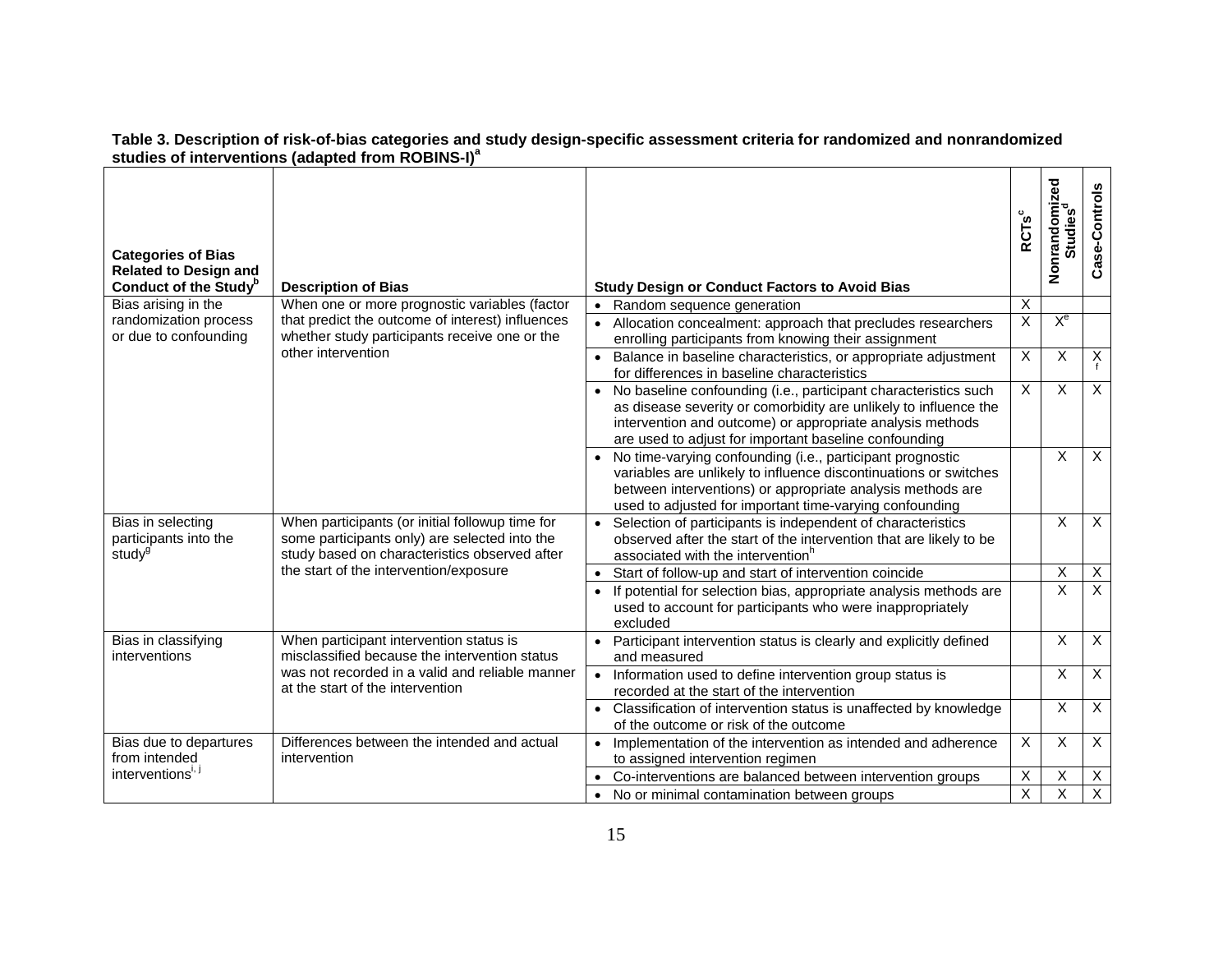| <b>Categories of Bias</b><br><b>Related to Design and</b><br>Conduct of the Study <sup>p</sup> | <b>Description of Bias</b>                                                                                                                     | <b>Study Design or Conduct Factors to Avoid Bias</b>                                                                                                   | <b>RCTs</b> c  | Nonrandomized<br>Studies <sup>d</sup> | Case-Controls             |
|------------------------------------------------------------------------------------------------|------------------------------------------------------------------------------------------------------------------------------------------------|--------------------------------------------------------------------------------------------------------------------------------------------------------|----------------|---------------------------------------|---------------------------|
|                                                                                                |                                                                                                                                                | Participants are blinded to intervention group assignment<br>$\bullet$                                                                                 | $\times$       | $X_{e}$                               |                           |
|                                                                                                |                                                                                                                                                | Providers are blinded to participant intervention group<br>assignment                                                                                  | X              |                                       |                           |
|                                                                                                |                                                                                                                                                | • Analysis appropriately accounts for the intended intervention<br>assignment for all participants                                                     | X              | X                                     |                           |
|                                                                                                |                                                                                                                                                | • If deviation from intended intervention, analysis adjusts for<br>imbalance between groups in co-interventions that could affect<br>outcomes          | X              | X                                     | $\boldsymbol{\mathsf{X}}$ |
| Bias from missing data                                                                         | Overall or systematic differences between<br>study groups in loss of participants from the<br>study that are not accounted for in the analyses | • Outcome data are reasonably complete <sup>h</sup> and proportion of<br>participants and reasons for missing data are similar across<br>groups        | X              | X                                     | $\sf X$                   |
|                                                                                                |                                                                                                                                                | Confounding variables that are controlled for in the analysis<br>are reasonably complete across participants                                           |                | $\overline{X}$                        | $\overline{X}$            |
|                                                                                                |                                                                                                                                                | Appropriate statistical methods are used to account for<br>missing data (i.e., intention-to-treat analyses using appropriate<br>imputation techniques) | X              | X                                     | $\boldsymbol{\mathsf{X}}$ |
|                                                                                                |                                                                                                                                                | Intervention status is reasonably complete and does not differ<br>systematically between groups                                                        | $\overline{X}$ | $\overline{X}$                        |                           |
| Bias in measurement of<br>outcomes                                                             | Overall or systematic differences between<br>study groups in assessment of outcomes                                                            | Outcome assessors are blinded to intervention status of<br>participants <sup>k</sup>                                                                   | X              | $\overline{X}$                        |                           |
|                                                                                                |                                                                                                                                                | Outcomes are measured using valid and consistent<br>procedures and instruments across all study participants                                           | X              | X                                     | $\boldsymbol{\mathsf{X}}$ |
|                                                                                                |                                                                                                                                                | Errors in measurement of the outcome are unrelated to the<br>intervention received (i.e., no differential misclassification of<br>outcomes)            | X              | $\overline{X}$                        | $\sf X$                   |
|                                                                                                |                                                                                                                                                | Appropriate use of inferential statistics'                                                                                                             | $\mathsf X$    | X                                     | $\boldsymbol{\mathsf{X}}$ |
| Bias in reporting<br>outcomes selectively                                                      | Selectively reporting outcomes based on the<br>findings                                                                                        | Outcomes are prespecified and all prespecified outcomes are<br>reported                                                                                | $\overline{X}$ | X                                     | X                         |
|                                                                                                |                                                                                                                                                | No evidence that the intended measures, analyses, or<br>subgroup analyses are selectively concealed                                                    | $\mathsf X$    | X                                     | $\boldsymbol{\mathsf{X}}$ |

 $RCT = \text{randomized clinical trial}$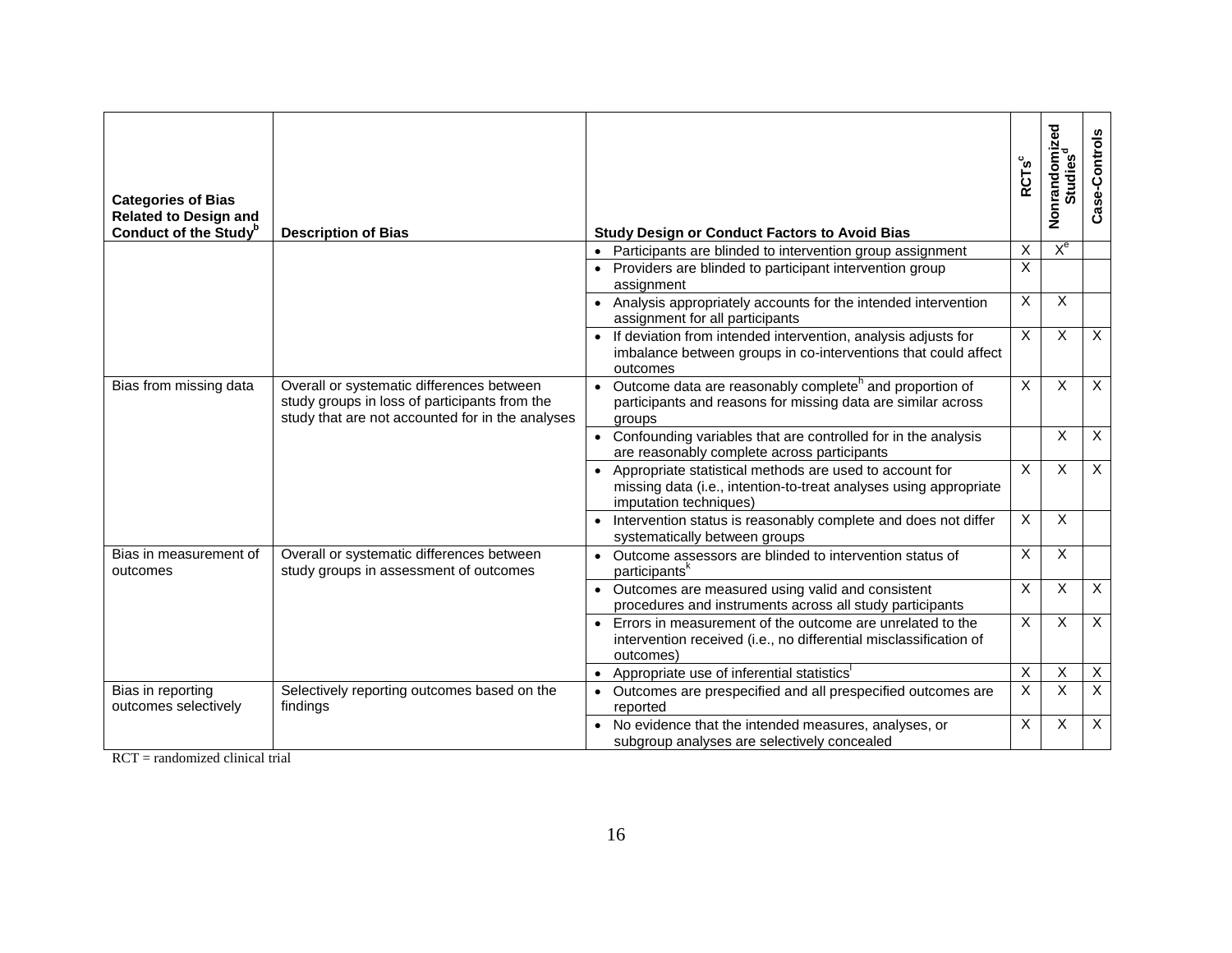<sup>a</sup>Details on categories, definitions, and items can be found in Sterne JA, Hernán MA, Reeves BC, et al. ROBINS-I: a tool for assessing risk of bias in non-randomised studies of interventions. The BMJ. 2016;355:i4919. doi:10.1136/bmj.i4919. Note that the first 3 categories of biases presented in the Table occur before or at the time of the intervention or exposure. The remaining categories of biases occur after the intervention. Adapted table used with permission.

<sup>b</sup>Bias arising from design occur before or at the intervention and include bias due to confounding, selection, and classification of interventions. Bias arising from conduct occur after the intervention and can arise from departures from intended interventions, missing data, measurement of outcomes, and reporting.

c Bias arising from design for RCTs arise principally from randomization flaws, as contrasted with other designs that have multiple potential sources of bias before or at intervention. Bias arising from conduct for RCTs are similar to bias for other designs.

<sup>d</sup>Includes nonrandomized controlled studies with investigator-allocated treatment and observational studies of prospective or retrospective cohorts with comparison arms

e Relevant only for nonrandomized experimental studies where the investigator allocates treatment

<sup>f</sup>Cases and controls should be similar in all factors known to be associated with the disease of interest, but they should not be so uniform as to be matched for the exposure of interest.

<sup>g</sup>Refers to biases that are internal to the study only, and does not refer to issues of applicability (e.g., restricting the sample to a specific clinical population). Selection bias results when the study design results in a biased estimate of the effect because the design of the study resulted in the exclusion of some participants or their data. For example, studies that evaluate the effect of folic acid supplementation on neural tube on live births only selectively exclude outcomes from pregnancies resulting in fetal deaths. Selection bias can also arise in retrospective studies that do not have complete data for all potential participants at inception or do not restrict their design to "naïve" drug users – by design, these designs potentially exclude eligible participants.

<sup>h</sup>Although we do not expect selection bias to occur routinely in trials, informative censoring in trials with different baseline times could potentially result in selection bias.

i This category is relevant only when the review is evaluating the effect of starting and adhering to interventions.

<sup>j</sup>There are no established rules for determining a threshold for appropriate completeness of outcome data. Reviewers should establish what is meant by "Reasonably complete" based on the specific topic and outcome.

<sup>k</sup>Blinding of outcome assessors is especially important with subjective outcome assessments.

Reviewers do not need to evaluate inferential statistics used in studies that report results in a manner that permits meta-analyses or other independent analyses. When reviewers need to rely solely on the results as presented by authors, they may elect to review the use of inferential statistics in the study.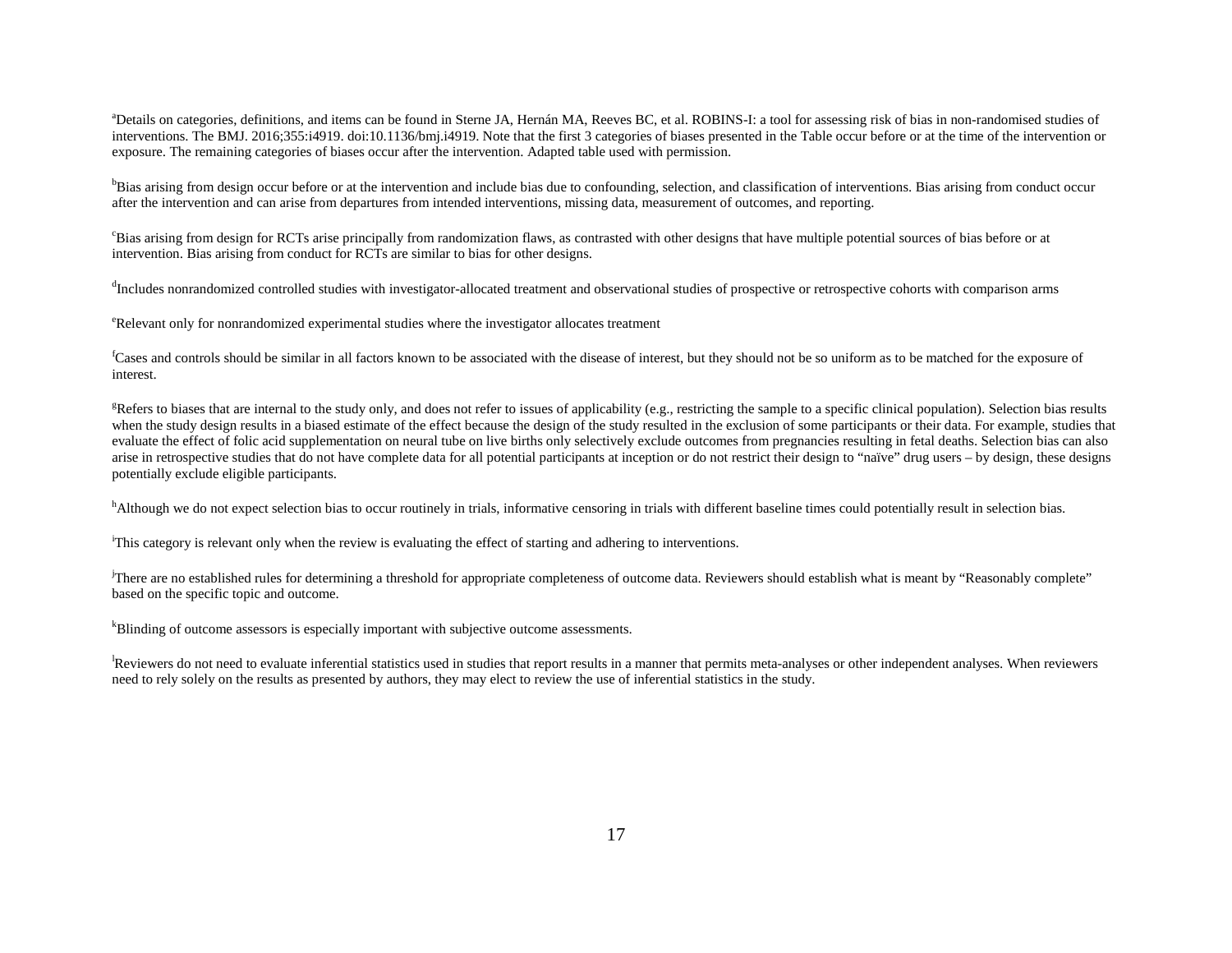# <span id="page-24-0"></span>**Tools for Assessing Risk of Bias**

Many tools have emerged over the past 25 years to assess risk of bias; several reviews that describe and compare the most commonly used risk-of-bias instruments.<sup>20, 62-66</sup> Some tools are specific to different study designs whereas others can be used across a range of designs. Some have been developed to reflect nuances specific to a clinical area or field of research. Because many AHRQ systematic reviews typically address multiple research questions, they may require the use of several risk-of-bias tools or the selection of various categories to address all the study designs included. Although there is much overlap across different tools, no single universal tool addresses all the varied contexts for assessment of risk of bias. If reviewers choose to use or adapt an existing risk of bias tool/instrument, thoughtful consideration of all relevant issues specific to the topic at hand is crucial. We advocate the following general principles when selecting a tool, or approach, to assessing risk of bias in systematic reviews. **EPCs should use tools that:** 

- were specifically designed for use in systematic review,
- are specific to the study designs being evaluated,
- show transparency in how assessments are made by providing explicit support for each assessment,
- specifically address items related to risk-of-bias categories,
- are, at minimum, based on theory and are preferably based on empirical evidence that risk-of-bias categories are associated with biased effect estimates or have reasonable face validity, and
- avoid the presentation of risk-of-bias assessment solely as a numerical score (or, if numerically scored, conduct sensitivity analyses of these scores at minimum).

# <span id="page-24-1"></span>**Direction and Magnitude of Bias**

Reviewers should consider both the direction and magnitude of possible bias on the effect estimate in arriving at a risk of bias rating. Regarding direction, reviewers should be careful not to assume that all study biases result in overestimation of effect sizes. As defined earlier, bias is any mis-estimation of an effect size, and both underestimation and overestimation are problematic for decision makers. Although the task of considering the direction and magnitude of bias can be challenging, it helps reviewers judge whether the potential bias is consequential or should be ignored because it is unlikely to materially alter results. It also helps reviewers judge whether deficiencies noted for different areas of bias are related. For example, baseline imbalances in observational studies that have no relationship with the outcome may not be consequential.

The likely direction of bias depends on the risk-of-bias category being considered as well as specific considerations within that category. In the case of confounding—as described by ROBINS-I ("pre-intervention prognostic factor that predicts whether an individual receives one or the other intervention of interest")—effect size is often overestimated, and a classic case is "confounding-by-indication," since patients with different medical indications would have had different outcomes regardless of treatment. In the category of missing data, on the other hand, the direction of bias depends on whose data are missing and why they are missing. If one treatment group had a larger rate of missing quality-of-life data and the reason for missing data was that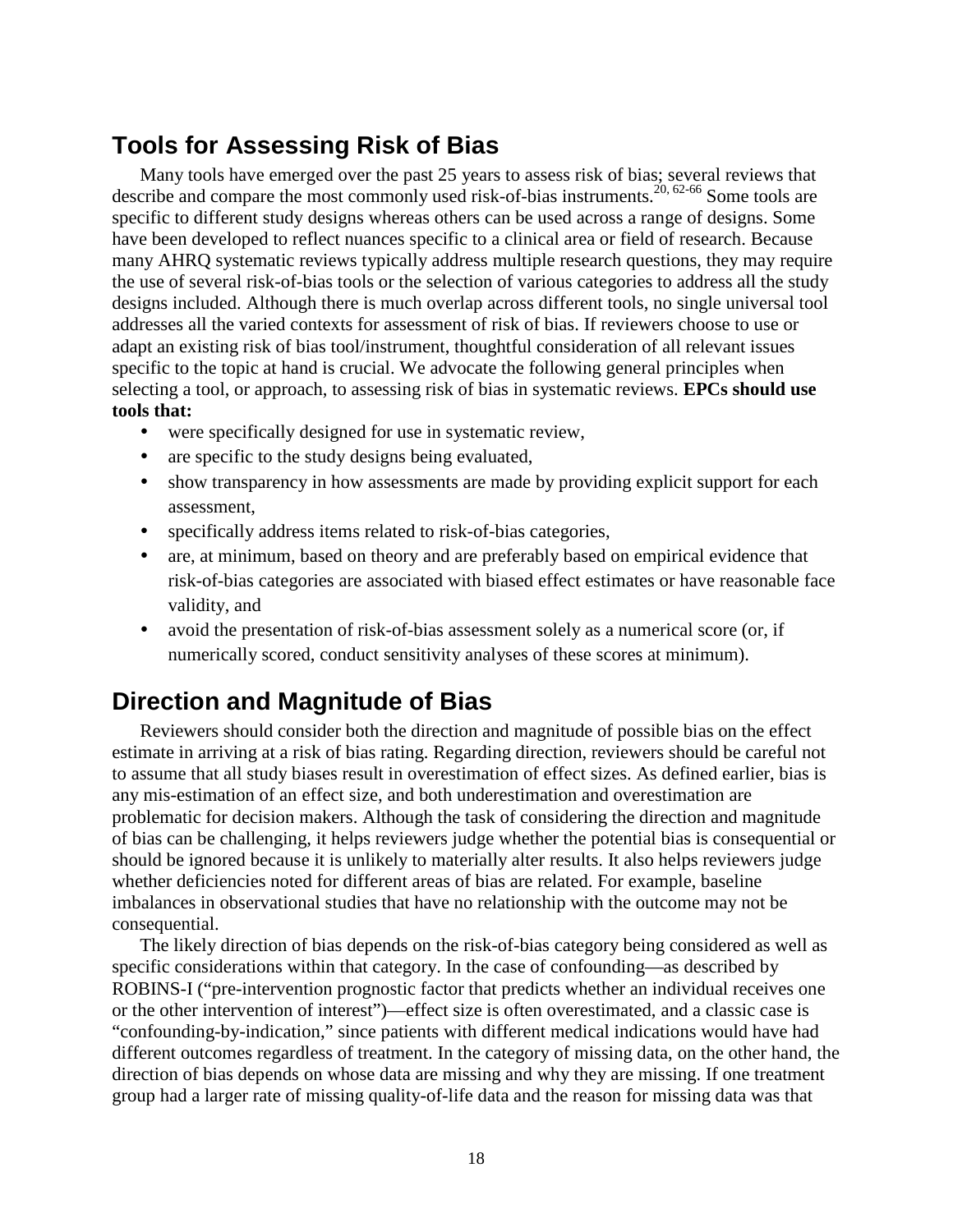those patients were cured and felt no reason to attend follow-up appointments, then the available data are biased against the group with the larger rate of missing data. But if the reason for missing data was deteriorating health (e.g., did not feel well enough to attend follow-up appointments), the available data are biased in favor of the group with more missing data.

Further complicating matters is the possibility of different biases cancelling each other out. If a study has two clear biases but they appear to work in opposite directions, reviewers may infer that the effect size estimate may be fairly accurate. This inference depends on numerous assumptions, including (1) that the reviewer has correctly judged the direction of bias in both cases; (2) that the two biases have similar magnitude; and (3) that the reviewer has correctly judged that no other biases play an important role. All three of these are subjective judgments. Thus, the claim of "cancelling out," while theoretically possible, would require strong consensus within a review team.

Regarding the magnitude of bias, an ideal scenario is when one can use existing research to quantify the risk of bias of each effect size estimate, and then adjust the estimates accordingly ("bias adjustment"). Rarely will a review team have the necessary evidence and resources to support this endeavor. Despite the likely lack of empirical evidence for quantitatively adjusting estimates to account for bias, we believe that considerations of magnitude of bias matter. We also note, however, that current review processes entail several implicit judgments about the magnitude of bias. For example, when reviewers decide which risk-of-bias items to use, they are attempting to capture the biases that have the largest influence on effect size. Also, some risk-ofbias items use numerical thresholds (e.g., did at least 85% of enrolled patients provide data to the time point of interest?), and studies meeting that threshold are considered to have no bias for that item. Our recommendation, then, is to consider the implications of the risk of bias carefully rather than in a formulaic fashion. Such an effort will help focus reviewers on consequential sources of bias. It will also help understand how different sources of bias might be related.

## <span id="page-25-0"></span>**Assessing the Credibility of Subgroup Analyses**

Systematic reviewers routinely consider benefits and harms in specified subpopulations or other subgroups (e.g., by specific route of administration of a drug). Subgroup analyses can help to improve understanding of factors that contribute to heterogeneity of study results. A misleading subgroup analysis may not fit the classic description of bias or confounding, but can have the same effect by providing evidence users with incorrect conclusions. Therefore, **when systematic reviewers report or synthesize subgroup analyses, they should inform readers of their assessment of the credibility (trustworthiness) of inferences derived from such analyses.** 

Studies rated as having a high risk of bias for the main analysis of benefits or harms will also likely have a high risk of bias for subgroup analysis. However, studies with low risk of bias for their overall analysis of benefits or harms may not necessarily have credible subgroup analysis. In fact, empiric evaluation shows that the credibility of subgroup effects, even when overall claims are strong, is usually low.67

Assessing the credibility of subgroup analyses in primary studies requires paying attention to issues such as whether: (1) chance can explain the apparent subgroup effect (i.e., an interaction test can be conducted to demonstrate whether the difference in effect size between subgroups is less likely to be caused by chance); (2) the subgroup effect is consistently observed in several studies; (3) the subgroup hypothesis is one of a small number of hypotheses developed *a priori* with a specified direction; (4) there is strong preexisting biological rationale for the effect; and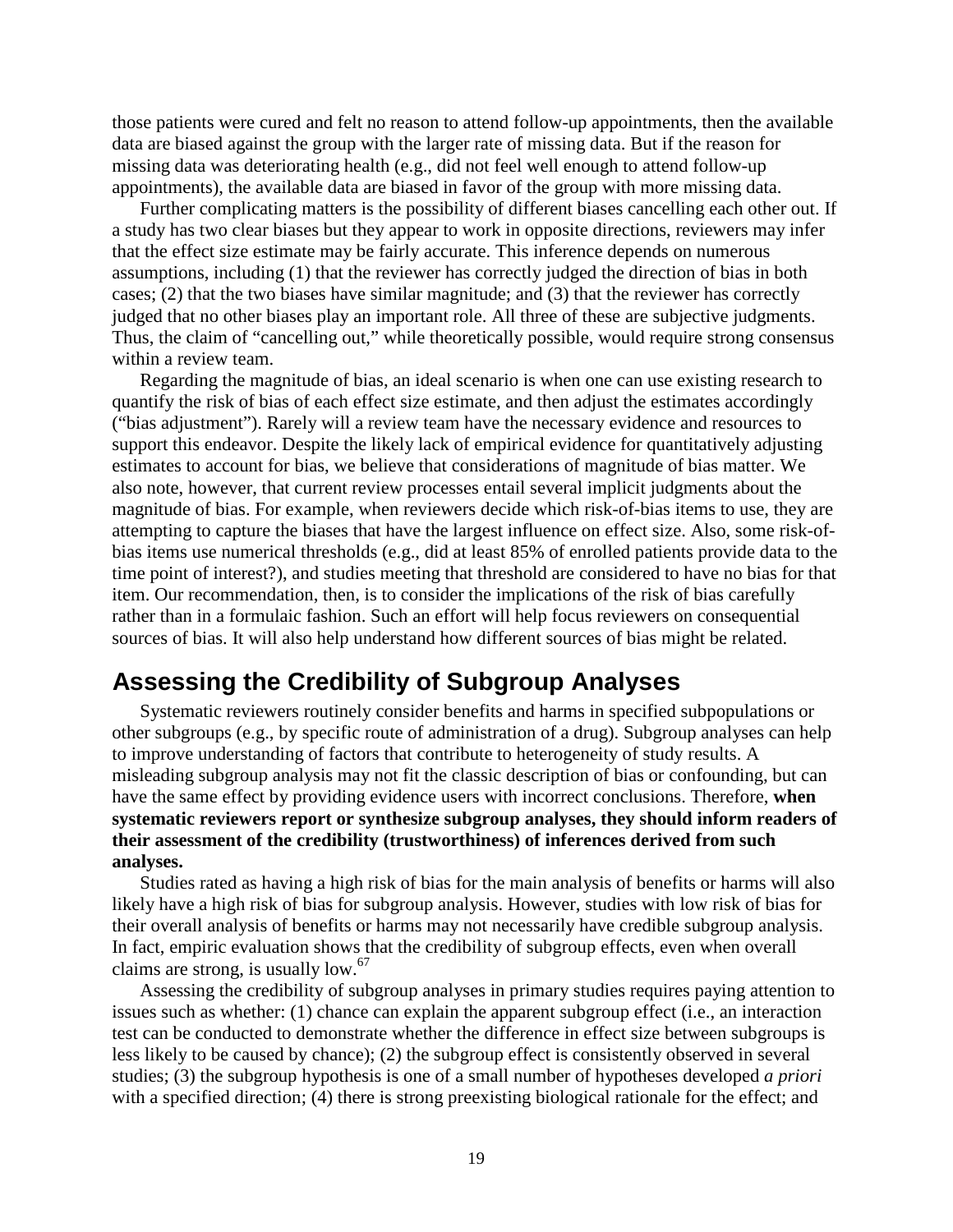(5) the evidence supporting the subgroup effect is observed within studies (as opposed to only being observed in comparisons across studies; which is less credible).<sup>68</sup> There is no specific tool or checklist that has been validated for assessing the credibility of subgroup analysis although criteria have been proposed for preventive clinical services<sup>69</sup> and for randomized controlled trials. 70

In addition to challenges that relate to spurious subgroup effects that are demonstrated to be statistically significant (but may not be credible), there are other challenges that relate to the fact that subgroup analyses are usually underpowered.69 Therefore, a statistically nonsignificant subgroup interaction cannot rule out a true interaction.

### <span id="page-26-0"></span>**Assessing the Risk of Bias for Harms**

Although harms are almost always included as an outcome in intervention studies that requires a risk-of-bias assessment, the manner of capturing and reporting harms is significantly different from the outcomes of benefit. Harms are defined as the "totality of possible adverse consequences of any intervention, therapy or medical test; they are the direct opposite of benefits, against which they must be compared."<sup>71</sup> For a detailed explanation of terms associated with harms please refer to the AHRO Methods Guide on harms.<sup>72</sup> Decisionmakers need to consider the balance between the harms and benefits of the treatment. Empirical evidence across diverse medical fields indicates that reporting of safety information receives much less attention than the positive efficacy outcomes.<sup>73, 74</sup> Bias for harms from observational studies continue to be a major concern. Design and analytic choices can substantially alter results.<sup>75</sup>

Because the type, timing, and severity of some harms are not anticipated—especially for rare events—many studies do not specify exact protocols to actively capture events. Standardized instruments used to systematically collect information on harms are often not included in the study methods. Study investigators may assume that patients will know when an adverse event has occurred, accurately recall the details of the event, and then "spontaneously" report this at the next outcome assessment. Thus, harms are often measured using passive methods that are poorly detailed, resulting in potential for selective outcome reporting, misclassification, and failure to capture significant events. Although some types of harms can be anticipated (e.g., pharmacokinetics of a drug intervention may identify body systems likely to be affected) that include both common (e.g., headache) and rare conditions (e.g., stroke), harms may also occur in body systems that are not necessarily linked to the intervention from a biologic or epidemiologic perspective. In such instances, an important issue is establishing an association between the event and the intervention. The primary study may have established a separate committee to evaluate association between the harm and the putative treatment; blinding is not possible in such evaluations. Similarly, evaluating the potential for selective outcome reporting bias is complex when considering harms. Some events may be unpredictable or they occur so infrequently relative to other milder effects that they are not typically reported. Given the possible or even probable unevenness in evaluating harms and benefits in most intervention studies, reviewers may elect to evaluate the risk of bias for benefits and harms in different ways. **We recommend that EPCs be explicit about whether they plan to apply the same methods for risk of bias to both benefits and harms and justify the choice of methods.** 

## <span id="page-26-1"></span>**Assessing the Credibility of Existing Systematic Reviews**

This guide focuses on assessing risk of bias of primary studies; however, it is becoming more common to use existing systematic reviews in evidence synthesis products. There are two main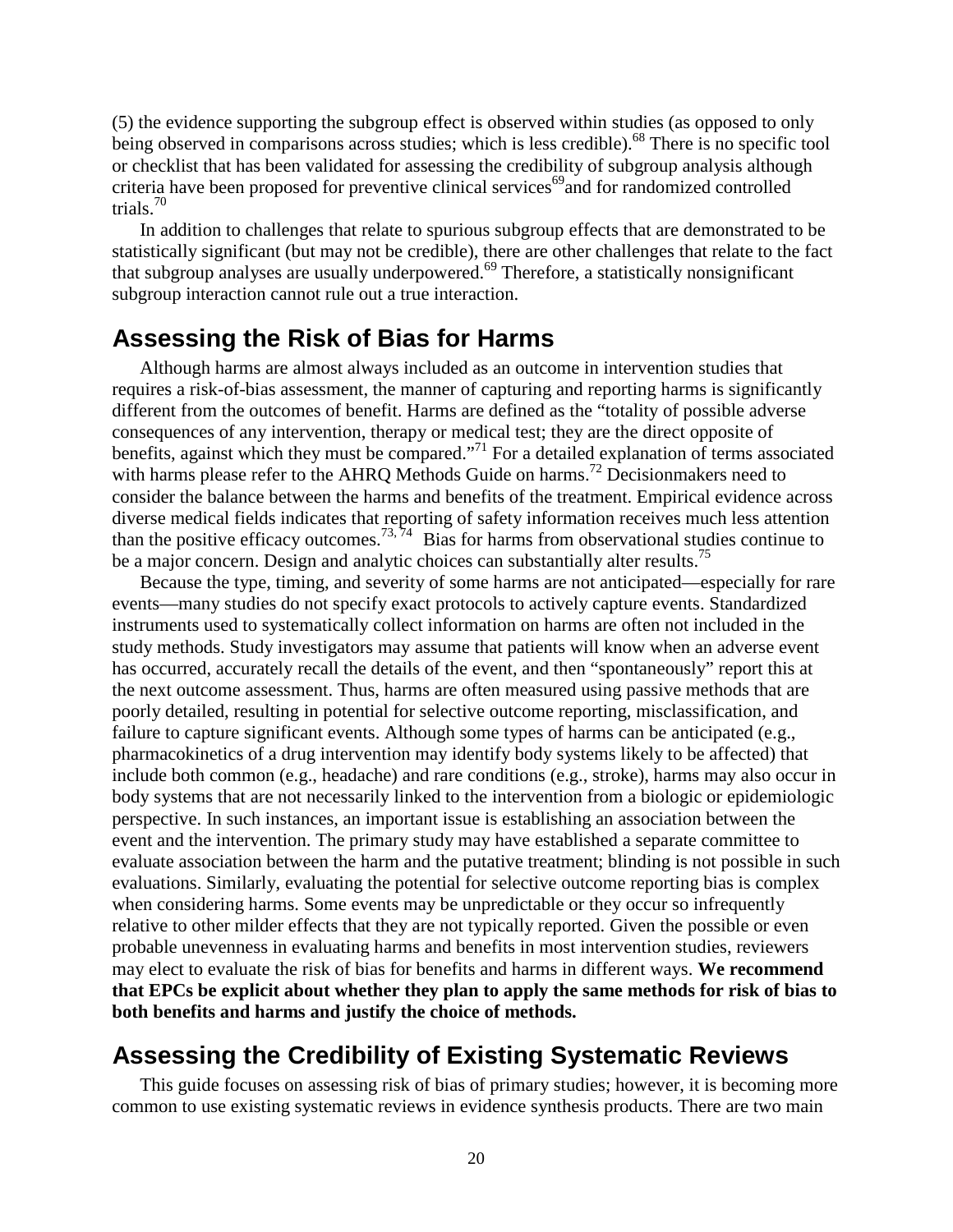approaches to using systematic reviews. First, if there are systematic reviews on the interventions (or topics) of interest, reviewers may choose to conduct an overview of reviews. Overviews are defined by Cochrane as knowledge synthesis products that bring together "multiple systematic reviews addressing a set of related interventions, conditions, population, or outcomes."<sup>76</sup> In overviews, "the unit of searching, inclusion and data analysis is the systematic review."<sup>76</sup> Second, systematic reviews may be integrated into *de novo* reviews, i.e., parts of the systematic review(s) may be used as a basis for information in a new systematic review.<sup>77, 78</sup> For example, the list of included studies may be used as a starting point for a new systematic review, with additional searching that builds upon the search in the existing review. Other parts of an existing systematic review may also be used, such as risk-of-bias assessments, data extraction, and/or data analyses conducted by those who produced the original systematic review. More details on integrating systematic reviews can be found in another EPC Methods Guide.<sup>77,78</sup>

When conducting an overview of reviews, it is important to assess the credibility of the included systematic reviews, as well as evaluate the procedures for and document the results of risk-of-bias assessments of the included studies. Likewise, when considering whether or not to integrate systematic review results into *de novo* reviews, it may also be important to assess their credibility to guide decisions about whether to use elements of the review (i.e., what confidence do we have in the methodological rigor with which the review was conducted) and to report on the risk of bias if elements are used and reported in a *de novo* review (i.e., informing the reader about the methodological rigor of the information that has been incorporated).

Several tools have been developed to determine how trustworthy systematic reviews are; these tools have used variable terms including "risk of bias" and "methodological quality." The term "credibility" was suggested to replace "risk of bias" when dealing with determining how trustworthy the review process was.<sup>79, 80</sup> The rationale for this differentiation is that a very well conducted systematic review of poorly conducted trials can produce biased estimates but the review itself may have been well done. Conversely, a review with a poor search strategy may lead to estimates that do not represent the totality of evidence, yet, the estimates are not necessarily biased towards one particular direction (overestimation or underestimation of the treatment effect). Therefore, the credibility of the process of a systematic review can be defined as the extent to which its design and conduct are likely to have protected against misleading results.<sup>79</sup> Credibility may be undermined by inappropriate eligibility criteria, inadequate literature search, or failure to optimally synthesize results. On the other hand, the term "risk of bias" remains as a descriptor of possible bias in individual studies or a body of studies.

Several tools are available to assess the credibility of systematic reviews; although some without much uptake. $81-84$  The more commonly used tool, developed in 2007, is the Assessing the Methodological Quality of Systematic Reviews Evaluations (AMSTAR) tool. The developers of the original AMSTAR tool are currently working on modifying the tool.<sup>85</sup> A second more recent tool is ROBIS, Risk of Bias in Systematic Reviews, which was released in 2015.<sup>86</sup> ROBIS focuses on risk of bias as opposed to the rigor of the process of a systematic review, which is the focus of AMSTAR.<sup>87</sup>

In addition to the above tools, there are at least two reporting guidelines for systematic reviews: Preferred Reporting Items for Systematic Reviews and Meta-Analyses (PRISMA) and Meta-analysis of Observational Studies in Epidemiology (MOOSE).<sup>57, 88</sup> Both are available at [www.equator-network.org,](http://www.equator-network.org/) along with variations/extensions and guidelines for other types of reviews (e.g., meta-narrative reviews and realist syntheses). These may provide a proxy for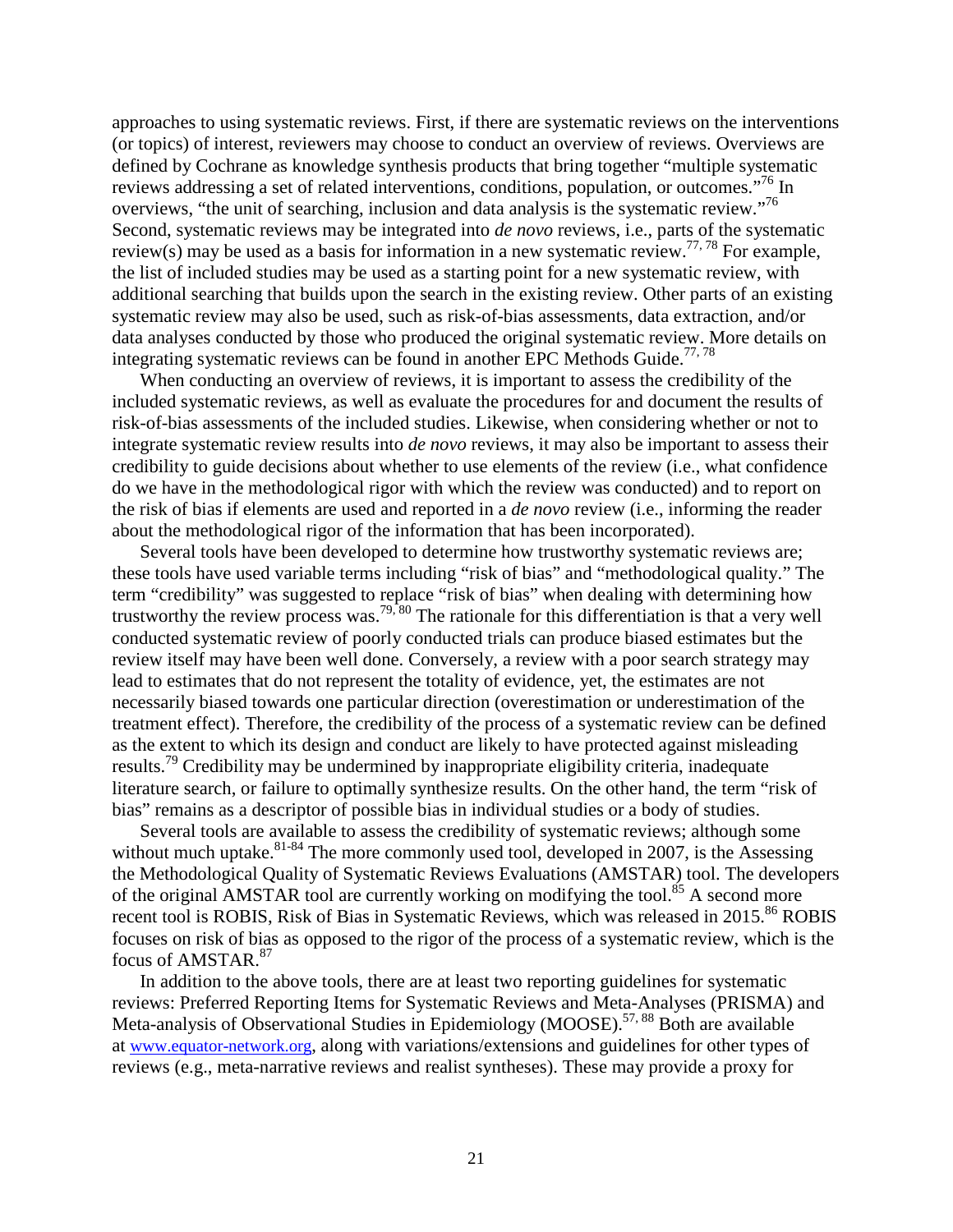methodological quality/risk of bias/credibility and an indication of the extent or comprehensiveness of reporting.<sup>[a](#page-28-1)</sup>

# <span id="page-28-0"></span>**Reporting the Risk of Bias**

During the protocol phase, reviewers should decide on the best approach for reporting the results of the risk-of-bias assessments. The approach used to summarize risk-of-bias assessments should balance considerations of simplicity of presentation and burden on the reader. Risk-ofbias results of individual studies can be reported using a *composite* or a *components* approach. In a *composite* approach, systematic reviewers combine the results of category-specific risk-of-bias assessments to produce a single overall assessment. This assessment often results in a judgement of low, moderate, high, or unclear risk-of-bias. Because a study's risk-of-bias category or "rating" can be different for different outcomes, review teams may opt to record the overall assessments by outcome. Alternatively, if the risk-of-bias assessments were generally uniform across outcomes, an overall study-level risk-of-bias rating could be generated for the study as a whole that can be applied to all outcomes.

Although creating a summary risk-of-bias judgment for each study or outcome may be a necessary step for strength of evidence judgment, such a summary runs the risk of ignoring or overweighting important sources of bias. In a *components* approach, reviewers report the risk-ofbias assessment for each study for each bias category or even each item. Previous research has demonstrated that empirical evidence of bias differed across individual categories rather than overall risk of bias.<sup>89</sup> Reviewers may use meta-analyses to examine the association between riskof-bias categories or items and treatment effect with subgroup analyses or meta-regression.<sup>90-92</sup>

An approach that relies solely on presentation of judgment on the components (categories or items) alone, however, devolves the burden of effort of interpretation of a study's risk of bias from the systematic reviewer to the readers. Therefore, we suggest that reviewers carefully consider composite (outcome- or study-specific) summary risk-of-bias judgements as well as component (category)-specific assessments. When presenting the results, reviewers should focus

l

JBI (Joanna Briggs Institute) critical appraisal instrument for Systematic reviews and Research Syntheses ([http://joannabriggs.org/assets/docs/jbc/operations/criticalAppraisalForms/JBC\\_Form\\_CritAp\\_SRsRs.pdf](http://joannabriggs.org/assets/docs/jbc/operations/criticalAppraisalForms/JBC_Form_CritAp_SRsRs.pdf))

National Institute for Health and Care Excellence (NICE) systematic reviews and meta-analyses methodology checklist (<https://www.nice.org.uk/process/pmg10/chapter/appendix-b-methodology-checklist-systematic-reviews-and-meta-analyses>)

Scottish Intercollegiate Guidelines Network (SIGN) Systematic Reviews and Meta-Analysis Checklist (http://www.sign.ac.uk/checklists-and-notes.html).

A detailed discussion of these tools is beyond the scope of this guide.

<span id="page-28-1"></span><sup>&</sup>lt;sup>a</sup> A number of critical appraisal tools and checklists also exist for systematic reviews, for example:

Critical Appraisal Skills Program (CASP) systematic review checklist [\(http://www.casp-uk.net](http://www.casp-uk.net/checklists)/checklists)

Health Evidence Quality Assessment Tool (HE-QAT) ([http://www.healthevidence.org/documents/our-appraisal-tools/QA\\_tool&dictionary\\_18.Mar.2013.pdf](http://www.healthevidence.org/documents/our-appraisal-tools/QA_tool&dictionary_18.Mar.2013.pdf))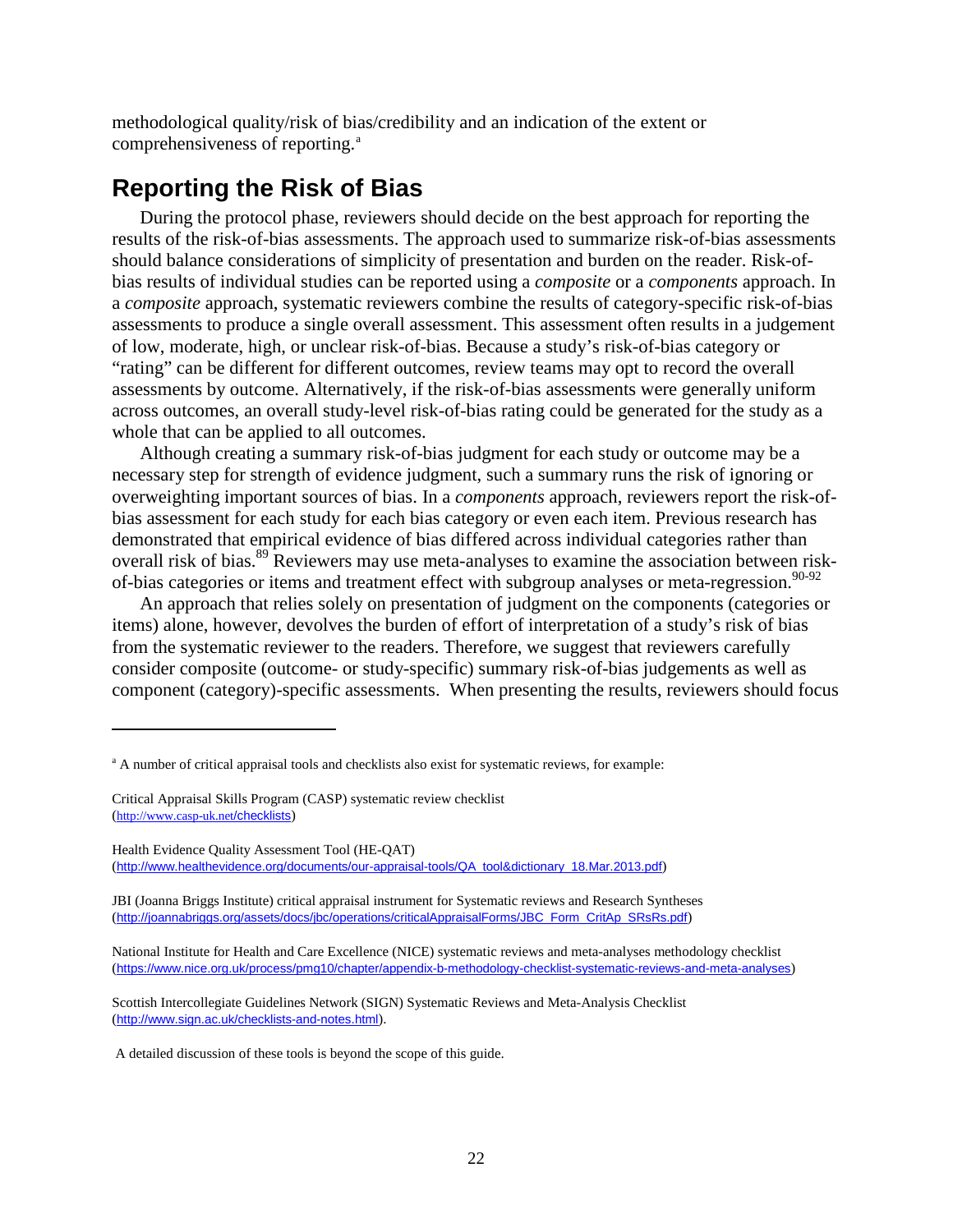on the elements of risk of bias of greatest relevance to understanding and interpreting the evidence.

Transparency is important so that users can understand how final assessments were assigned. Transparency also helps to ensure that risk-of-bias results can be reproduced and assures that the same process was used for all included studies. In applying the same rules across all outcomes to ensure consistency, there is a danger, however, in being too formulaic and insensitive to the specific clinical context of the outcome. For example, if an outcome is unaffected by blinding, then the unconsidered use of a blinding "rule" (e.g., studies must be blinded to be categorized as low risk of bias) would be inappropriate for that outcome. Thus, we recommend careful consideration of the clinical context as reviewers strive for good transparency. **The presentation of risk-of-bias assessments should be done in a way that allows readers not only to determine whether each type of bias is present, absent, or unknown for each study, but also the most likely direction and magnitude of bias when bias is likely to be present (when possible).**

Again, we recommend that, in aiming for transparency and reproducibility, EPC reviewers use a set of specific rules for assigning risk-of-bias "ratings". These rules should take the form of declarative statements that indicate any judgments or weighting that was applied to specific riskof-bias items or domains. Though the use of quantitative scales is a way to employ a transparent set of results, any weighting system, whether qualitative or quantitative, must be recognized as subjective and arbitrary, and different reviewers may choose to use different weighting methods. Consequently, we believe that reviewers should avoid attributing unwarranted precision (such as a score of 3.42) to ratings or creating subcategories or ambiguous language such as "in the middle of the fair range."

## <span id="page-29-0"></span>**Conclusion**

Assessment of risk of bias is a key step in conducting systematic reviews that informs many other steps and decisions made within the review. It also plays an important role in the final assessment of the strength of the evidence. The centrality of assessment of risk of bias to the entire systematic review task requires that assessment processes be based on theoretical principles at minimum, and sound empirical evidence when possible. In assessing the risk of bias of studies, EPCs should prioritize transparency of judgment through careful documentation of processes and decisions.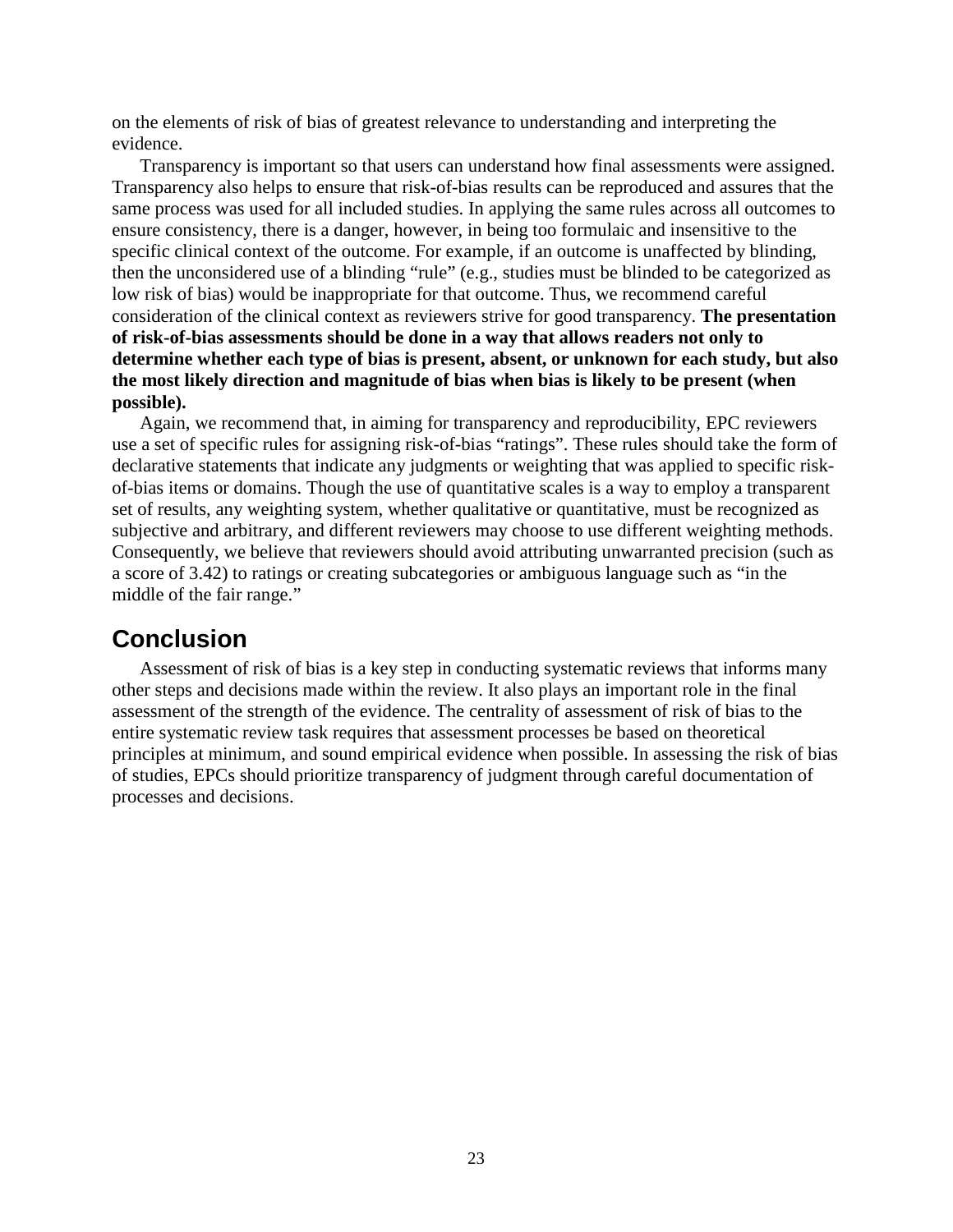## <span id="page-30-0"></span>**References**

- 1. Higgins J, Green S. Cochrane Handbook for Systematic Reviews of Interventions Version 5.1.0 [updated March 2011]. In: Higgins JPT, Green S, eds.: The Cochrane Collaboration; 2011[. http://handbook.cochrane.org.](http://handbook.cochrane.org/) Accessed on November 1, 2017.
- 2. Institute of Medicine. Finding what works in health care: standards for systematic reviews. [http://www.nap.edu/openbook.php?recor](http://www.nap.edu/openbook.php?record_id=13059&page=R1) [d\\_id=13059&page=R1.](http://www.nap.edu/openbook.php?record_id=13059&page=R1) Accessed on November 1, 2017.
- 3. Armijo Olivo S, Ospina M, da Costa BR, et al. Poor Reliability between Cochrane Reviewers and Blinded External Reviewers When Applying the Cochrane Risk of Bias Tool in Physical Therapy Trials. PloS one. 2014;9(5):e96920. PMID: 24824199[. http://dx.doi.org/10.1371/journal.pone.](http://dx.doi.org/10.1371/journal.pone.0096920) [0096920](http://dx.doi.org/10.1371/journal.pone.0096920)
- 4. Savovic J, Jones HE, Altman DG, et al. Influence of reported study design characteristics on intervention effect estimates from randomized, controlled trials. Ann Intern Med. 2012 Sep 18;157(6):429-38. PMID: 22945832[. http://dx.doi.org/10.7326/0003-4819-](http://dx.doi.org/10.7326/0003-4819-157-6-201209180-00537) [157-6-201209180-00537](http://dx.doi.org/10.7326/0003-4819-157-6-201209180-00537)
- 5. Hempel S, Suttorp MJ, Miles JNV, et al. Empirical Evidence of Associations Between Trial Quality and Effect Sizes. Methods Research Report (Prepared by the Southern California Evidence-based Practice Center under Contract No. 290-2007-10062-I). AHRQ Publication No. 11-EHC045-EF. Rockville, MD: Agency for Healthcare Research and Quality. Available at: [http://effectivehealthcare.ahrq.gov.](http://effectivehealthcare.ahrq.gov/) 2011.
- 6. Berkman ND, Santaguida PL, Viswanathan M, et al. The Empirical Evidence of Bias in Trials Measuring Treatment Differences. Prepared for: Agency for Healthcare Research and Quality, U.S. Department of Health and Human Services, Contract No. 290-2007-10056-I. AHRQ Publication No. 14-EHC050-EF. Prepared by: RTI-UNC Evidence-based Practice Center, Research Triangle Park, NC. Rockville, MD: 2014.
- 7. Hartling L, Hamm MP, Milne A, et al. Testing the Risk of Bias tool showed low reliability between individual reviewers and across consensus assessments of reviewer pairs. J Clin Epidemiol. 2013;66(9):973-81. PMID: 22981249[. http://dx.doi.org/10.1016/j.jclinepi.201](http://dx.doi.org/10.1016/j.jclinepi.2012.07.005) [2.07.005](http://dx.doi.org/10.1016/j.jclinepi.2012.07.005)
- 8. Applying the risk of bias tool in a systematic review of combination long-acting beta-agonists and inhaled corticosteroids for maintenance therapy of persistent asthma. 17th Cochrane Colloquium; 2009 2009; Singapore; London. Cochrane Collaboration.
- 9. Santaguida PL, Riley CR, Matchar DB. Chapter 5: Assessing risk of bias as a domain of quality in medical test studies. AHRQ Publication No. 12- EHC077-EF. Chapter 5 of Methods Guide for Medical Test Reviews (AHRQ Publication No. 12-EHC017). Rockville, MD: Agency for Healthcare Research and Quality; June 2012. www.effectivehealthcare .ahrq.gov/reports/final.cfm. Also published in a special supplement to the Journal of General Internal Medicine, July 2012. Rockville, MD: 2012.
- 10. Hayden JA, van der Windt DA, Cartwright JL, et al. Assessing bias in studies of prognostic factors. Ann Intern Med. 2013;158(4):280-6. PMID: 23420236[. http://dx.doi.org/10.7326/0003-4819-](http://dx.doi.org/10.7326/0003-4819-158-4-201302190-00009) [158-4-201302190-00009](http://dx.doi.org/10.7326/0003-4819-158-4-201302190-00009)
- 11. Collins GS, Reitsma JB, Altman DG, et al. Transparent Reporting of a multivariable prediction model for Individual Prognosis Or Diagnosis (TRIPOD). Ann Intern Med. 2015;162(10):735-6. PMID: 25984857[. http://dx.doi.org/10.7326/L15-5093-2](http://dx.doi.org/10.7326/L15-5093-2)
- 12. Moons KG, de Groot JA, Bouwmeester W, et al. Critical Appraisal and data extraction for systematic reviews of prediction modelling studies: the CHARMS checklist. PLoS Med. 2014;11(10):e1001744. PMID: 25314315[. http://dx.doi.org/10.1371/journal.pmed](http://dx.doi.org/10.1371/journal.pmed.1001744) [.1001744](http://dx.doi.org/10.1371/journal.pmed.1001744)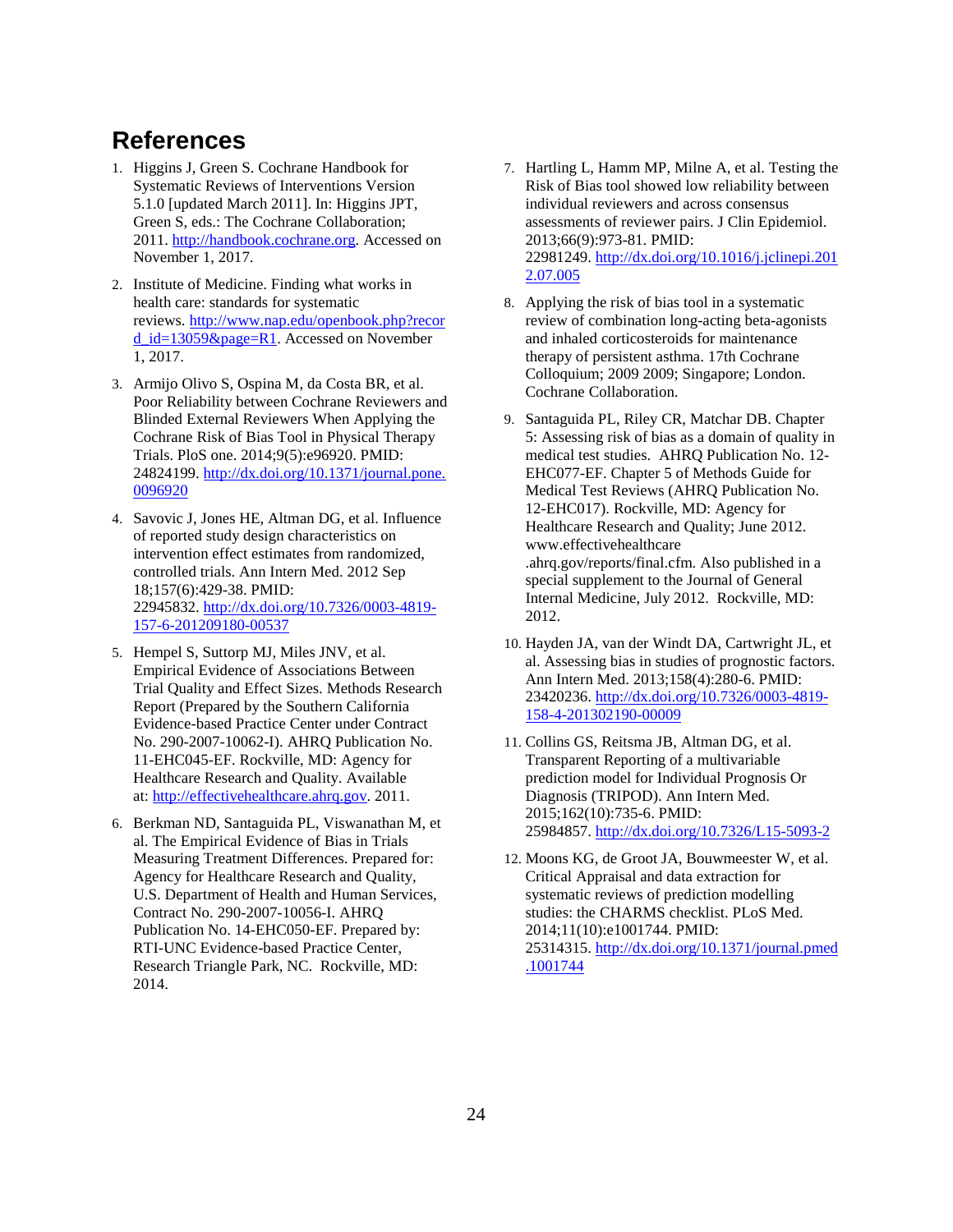- 13. Lockwood C, Munn Z, Porritt K. Qualitative research synthesis: methodological guidance for systematic reviewers utilizing meta-aggregation. Int J Evid Based Healthc. 2015;13(3):179-87. PMID: 26262565[. http://dx.doi.org/10.1097/XEB.000000](http://dx.doi.org/10.1097/XEB.0000000000000062) [0000000062](http://dx.doi.org/10.1097/XEB.0000000000000062)
- 14. Crowe M, Sheppard L. A review of critical appraisal tools show they lack rigor: Alternative tool structure is proposed. J Clin Epidemiol. 2011;64(1):79-89. PMID: 21130354[. http://dx.doi.org/10.1016/j.jclinepi.201](http://dx.doi.org/10.1016/j.jclinepi.2010.02.008) [0.02.008](http://dx.doi.org/10.1016/j.jclinepi.2010.02.008)
- 15. Cochrane Collaboration. Glossary of Terms in the Cochrane Collaboration. Version 4.2. 5. Updated May. 2005.
- 16. Juni P, Altman DG, Egger M. Assessing the quality of controlled clinical trials. In: Egger M, Davey SG, Altman DG, eds. Systematic reviews in health care. Meta-analysis in context. 2001/07/07 ed. London: BMJ Books; 2001:87- 108.
- 17. Lohr KN, Carey TS. Assessing "best evidence": issues in grading the quality of studies for systematic reviews. Joint Commission Journal on Quality Improvement. 1999;25(9):470-9. PMID: 10481816.
- 18. Balshem H, Helfand M, Schunemann HJ, et al. GRADE guidelines: 3. Rating the quality of evidence. J Clin Epidemiol. 2011 Apr;64(4):401- 6. PMID: 21208779[. http://dx.doi.org/10.1016/j.jclinepi.201](http://dx.doi.org/10.1016/j.jclinepi.2010.07.015) [0.07.015](http://dx.doi.org/10.1016/j.jclinepi.2010.07.015)
- 19. U.S. Preventive Services Task Force. U.S. Preventive Services Task Force Procedure Manual. AHRQ Publication No. 08-05118-EF. Available at [http://www.uspreventiveservicestaskforce.org/u](http://www.uspreventiveservicestaskforce.org/uspstf08/methods/procmanual.htm;) [spstf08/methods/procmanual.htm;](http://www.uspreventiveservicestaskforce.org/uspstf08/methods/procmanual.htm;) 2008. Accessed on November 1, 2017.
- 20. Deeks JJ, Dinnes J, D'Amico R, et al. Evaluating non-randomised intervention studies. Health Technology Assessment. 2003;7(27):1-173. PMID: 14499048[. http://dx.doi.org/10.3310/hta7270](http://dx.doi.org/10.3310/hta7270)
- 21. Turner L, Boutron I, Hróbjartsson A, et al. The evolution of assessing bias in Cochrane systematic reviews of interventions: celebrating methodological contributions of the Cochrane Collaboration. Syst Rev. 2013;2(1):79. PMID: 24059942[. http://dx.doi.org/10.1186/2046-4053-](http://dx.doi.org/10.1186/2046-4053-2-79) [2-79](http://dx.doi.org/10.1186/2046-4053-2-79)
- 22. Norris SL, Atkins D, Bruening W, et al. Observational studies in systemic reviews of comparative effectiveness: AHRQ and the Effective Health Care Program. J Clin Epidemiol. 2011 Nov;64(11):1178-86. PMID: 21636246[. http://dx.doi.org/10.1016/j.jclinepi.201](http://dx.doi.org/10.1016/j.jclinepi.2010.04.027) [0.04.027](http://dx.doi.org/10.1016/j.jclinepi.2010.04.027)
- 23. Atkins D, Best D, Briss PA, et al. Grading quality of evidence and strength of recommendations. BMJ. 2004 Jun 19;328(7454):1490. PMID: 15205295[. http://dx.doi.org/10.1136/bmj.328.745](http://dx.doi.org/10.1136/bmj.328.7454.1490) [4.1490](http://dx.doi.org/10.1136/bmj.328.7454.1490)
- 24. Berkman ND, Lohr KN, Ansari MT, et al. Grading the strength of a body of evidence when assessing health care interventions: an EPC update. J Clin Epidemiol. 2015 Nov;68(11):1312- 24. PMID: 25721570[. http://dx.doi.org/10.1016/j.jclinepi.201](http://dx.doi.org/10.1016/j.jclinepi.2014.11.023) [4.11.023](http://dx.doi.org/10.1016/j.jclinepi.2014.11.023)
- 25. Guyatt GH, Oxman AD, Kunz R, et al. GRADE guidelines: 2. Framing the question and deciding on important outcomes. J Clin Epidemiol. 2011 Apr;64(4):395-400. PMID: 21194891[. http://dx.doi.org/10.1016/j.jclinepi.201](http://dx.doi.org/10.1016/j.jclinepi.2010.09.012) [0.09.012](http://dx.doi.org/10.1016/j.jclinepi.2010.09.012)
- 26. Guyatt GH, Oxman AD, Kunz R, et al. GRADE guidelines 6. Rating the quality of evidenceimprecision. J Clin Epidemiol. 2011 Dec;64(12):1283-93. PMID: 21839614[. http://dx.doi.org/10.1016/j.jclinepi.201](http://dx.doi.org/10.1016/j.jclinepi.2011.01.012) [1.01.012](http://dx.doi.org/10.1016/j.jclinepi.2011.01.012)
- 27. Guyatt GH, Oxman AD, Kunz R, et al. GRADE guidelines: 8. Rating the quality of evidenceindirectness. J Clin Epidemiol. 2011 Dec;64(12):1303-10. PMID: 21802903[. http://dx.doi.org/10.1016/j.jclinepi.201](http://dx.doi.org/10.1016/j.jclinepi.2011.04.014) [1.04.014](http://dx.doi.org/10.1016/j.jclinepi.2011.04.014)
- 28. Guyatt GH, Oxman AD, Kunz R, et al. GRADE guidelines: 7. Rating the quality of evidenceinconsistency. J Clin Epidemiol. 2011 Dec;64(12):1294-302. PMID: 21803546[. http://dx.doi.org/10.1016/j.jclinepi.201](http://dx.doi.org/10.1016/j.jclinepi.2011.03.017) [1.03.017](http://dx.doi.org/10.1016/j.jclinepi.2011.03.017)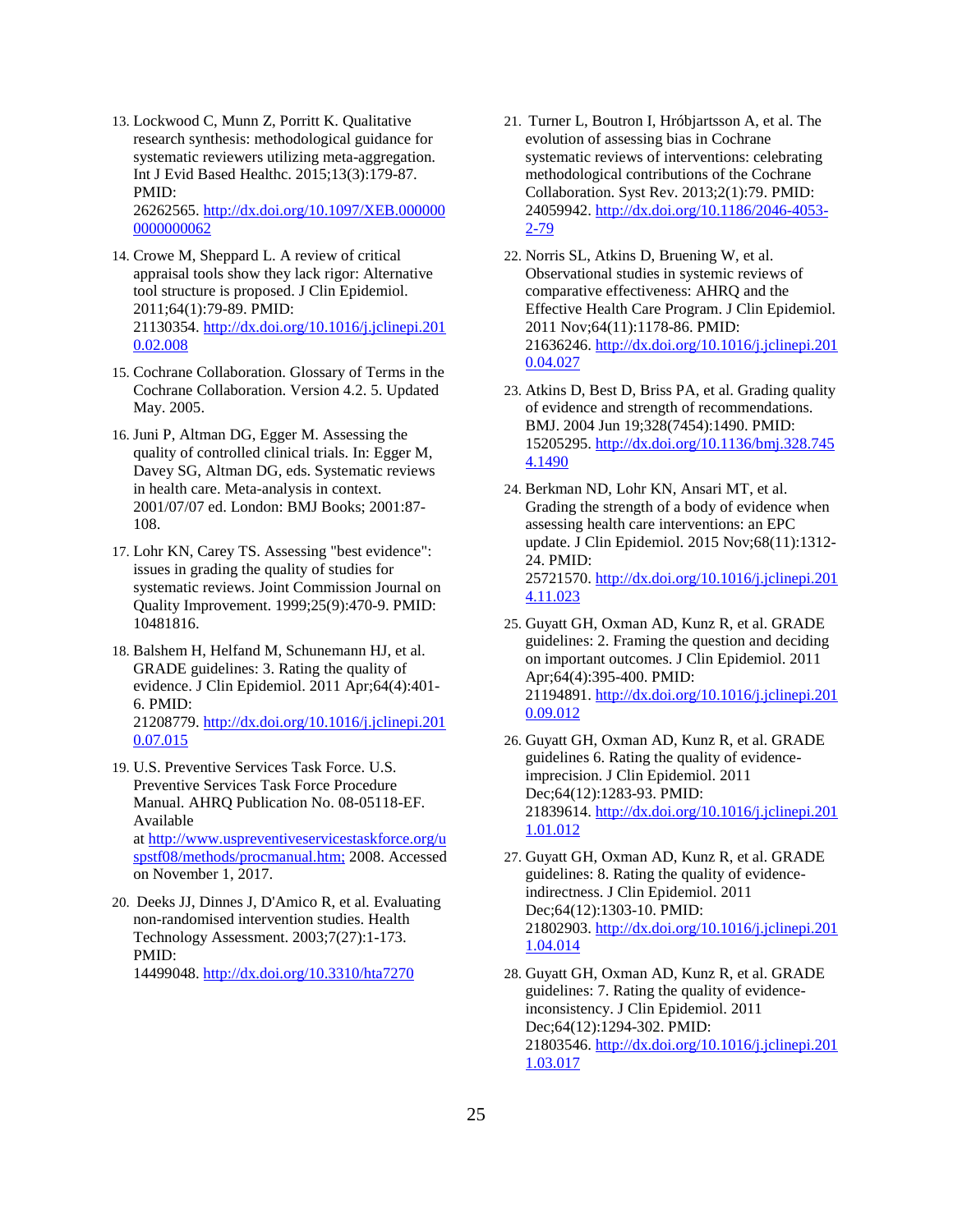- 29. Guyatt GH, Oxman AD, Montori V, et al. GRADE guidelines: 5. Rating the quality of evidence-publication bias. J Clin Epidemiol. 2011 Dec;64(12):1277-82. PMID: 21802904[. http://dx.doi.org/10.1016/j.jclinepi.201](http://dx.doi.org/10.1016/j.jclinepi.2011.01.011) [1.01.011](http://dx.doi.org/10.1016/j.jclinepi.2011.01.011)
- 30. Guyatt GH, Oxman AD, Schunemann HJ, et al. GRADE guidelines: a new series of articles in the Journal of Clinical Epidemiology. J Clin Epidemiol. 2011 Apr;64(4):380-2. PMID: 21185693[. http://dx.doi.org/10.1016/j.jclinepi.201](http://dx.doi.org/10.1016/j.jclinepi.2010.09.011) [0.09.011](http://dx.doi.org/10.1016/j.jclinepi.2010.09.011)
- 31. Guyatt GH, Oxman AD, Sultan S, et al. GRADE guidelines: 9. Rating up the quality of evidence. J Clin Epidemiol. 2011 Dec;64(12):1311-6. PMID: 21802902[. http://dx.doi.org/10.1016/j.jclinepi.201](http://dx.doi.org/10.1016/j.jclinepi.2011.06.004) [1.06.004](http://dx.doi.org/10.1016/j.jclinepi.2011.06.004)
- 32. Guyatt GH, Oxman AD, Vist G, et al. GRADE guidelines: 4. Rating the quality of evidence- study limitations (risk of bias). J Clin Epidemiol. 2011 Apr;64(4):407-15. PMID: 21247734[. http://dx.doi.org/10.1016/j.jclinepi.201](http://dx.doi.org/10.1016/j.jclinepi.2010.07.017) [0.07.017](http://dx.doi.org/10.1016/j.jclinepi.2010.07.017)
- 33. Guyatt GH, Oxman AD, Vist GE, et al. GRADE: an emerging consensus on rating quality of evidence and strength of recommendations. BMJ. 2008 Apr 26;336(7650):924-6. PMID: 18436948[. http://dx.doi.org/10.1136/bmj.39489.4](http://dx.doi.org/10.1136/bmj.39489.470347.AD) [70347.AD](http://dx.doi.org/10.1136/bmj.39489.470347.AD)
- 34. Atkins D, Chang S, Gartlehner G, et al. Assessing the Applicability of Studies When Comparing Medical Interventions. Agency for Healthcare Research and Quality. Methods Guide for Comparative Effectiveness Reviews. AHRQ Publication No. 11-EHC019-EF. Available at<http://effectivehealthcare.ahrq.gov/;> 2011.
- 35. Little J, Higgins JP, Ioannidis JP, et al. Strengthening the reporting of genetic association studies (STREGA): an extension of the strengthening the reporting of observational studies in epidemiology (STROBE) statement. J Clin Epidemiol. 2009 Jun;62(6):597-608 e4. PMID: 19217256[. http://dx.doi.org/10.1016/j.jclinepi.200](http://dx.doi.org/10.1016/j.jclinepi.2008.12.004) [8.12.004](http://dx.doi.org/10.1016/j.jclinepi.2008.12.004)
- 36. Moher D, Schulz KF, Altman DG. The CONSORT statement: revised recommendations for improving the quality of reports of parallelgroup randomised trials. Lancet. 2001 Apr 14;357(9263):1191-4. PMID: 11323066.
- 37. Knottnerus A, Tugwell P. STROBE--a checklist to Strengthen the Reporting of Observational Studies in Epidemiology. J Clin Epidemiol. 2008 Apr;61(4):323. PMID: 18313555[. http://dx.doi.org/10.1016/j.jclinepi.200](http://dx.doi.org/10.1016/j.jclinepi.2007.11.006) [7.11.006](http://dx.doi.org/10.1016/j.jclinepi.2007.11.006)
- 38. Knottnerus JA, Muris JW. Assessment of the accuracy of diagnostic tests: the cross-sectional study. J Clin Epidemiol. 2003 Nov;56(11):1118- 28. PMID: 14615003.
- 39. Davidoff F, Batalden P, Stevens D, et al. Publication guidelines for improvement studies in health care: evolution of the SQUIRE Project. Ann Intern Med. 2008 Nov 4;149(9):670-6. PMID: 18981488.
- 40. Mhaskar R, Djulbegovic B, Magazin A, et al. Published methodological quality of randomized controlled trials does not reflect the actual quality assessed in protocols. J Clin Epidemiol. 2012 Jun;65(6):602-9. PMID: 22424985[. http://dx.doi.org/10.1016/j.jclinepi.201](http://dx.doi.org/10.1016/j.jclinepi.2011.10.016) [1.10.016](http://dx.doi.org/10.1016/j.jclinepi.2011.10.016)
- 41. Kirkham JJ, Dwan KM, Altman DG, et al. The impact of outcome reporting bias in randomised controlled trials on a cohort of systematic reviews. BMJ. 2010;340:c365. PMID: 20156912[. http://dx.doi.org/0.1136/bmj.c365](http://dx.doi.org/0.1136/bmj.c365)
- 42. Dickersin K. The existence of publication bias and risk factors for its occurrence. JAMA. 1990 Mar 9;263(10):1385-9. PMID: 2406472.
- 43. Vedula SS, Bero L, Scherer RW, et al. Outcome reporting in industry-sponsored trials of gabapentin for off-label use. N Engl J Med. 2009 Nov 12;361(20):1963-71. PMID: 19907043[. http://dx.doi.org/10.1056/NEJMsa090](http://dx.doi.org/10.1056/NEJMsa0906126) [6126](http://dx.doi.org/10.1056/NEJMsa0906126)
- 44. Dickersin K, Chalmers I. Recognizing, investigating and dealing with incomplete and biased reporting of clinical research: from Francis Bacon to the WHO. J R Soc Med 2011;104(12):532-8. PMID: 22179297[. http://dx.doi.org/10.1258/jrsm.2011.11](http://dx.doi.org/10.1258/jrsm.2011.11k042) [k042](http://dx.doi.org/10.1258/jrsm.2011.11k042)
- 45. Bekelman JE, Li Y, Gross CP. Scope and impact of financial conflicts of interest in biomedical research: a systematic review. JAMA. 2003 Jan 22-29;289(4):454-65. PMID: 12533125.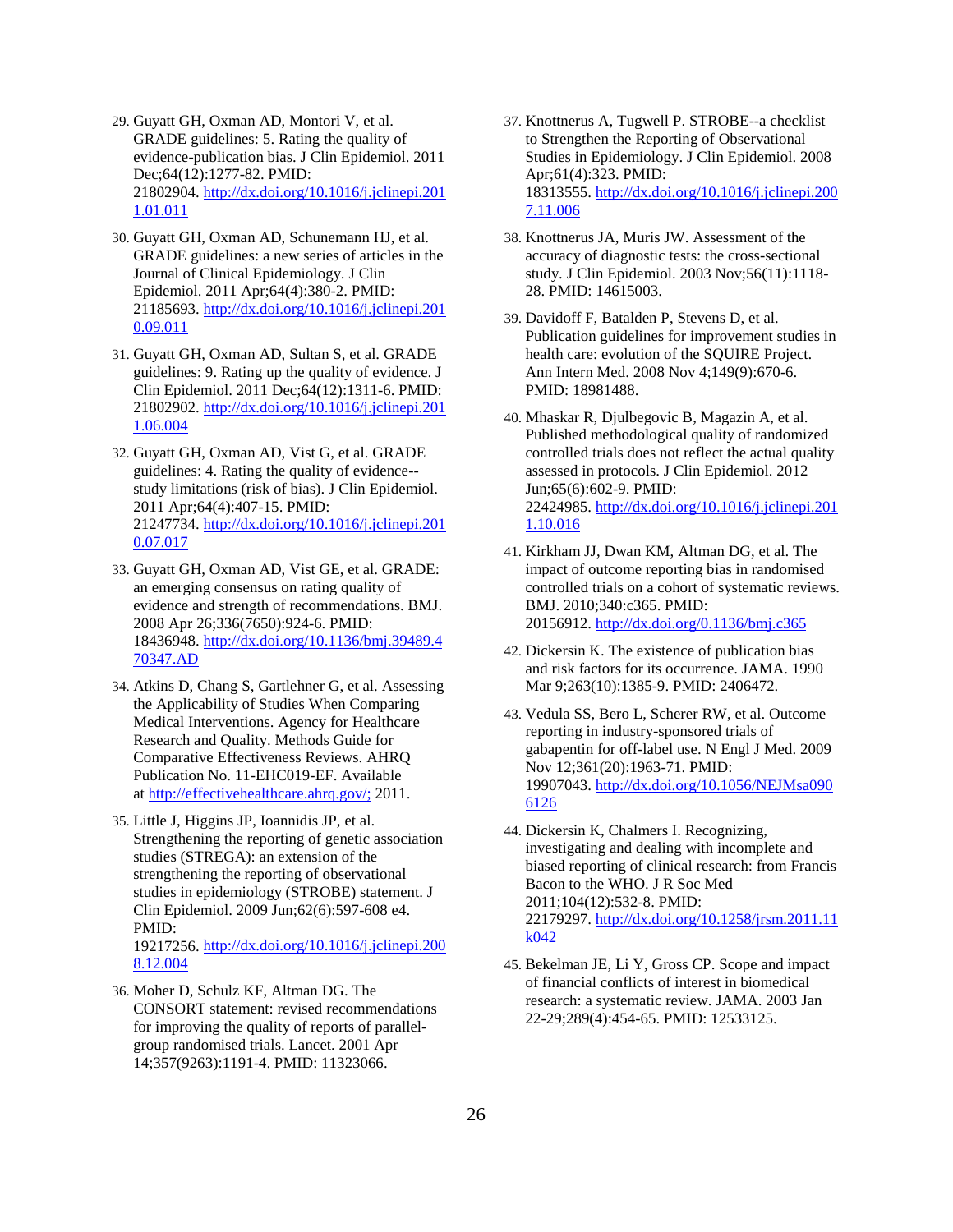- 46. Wells GA, Shea B, O'Connell D, et al. Newcastle-Ottawa Quality Assessment Scale: Cohort studies. [http://www.ohri.ca/programs/clinical\\_epi](http://www.ohri.ca/programs/clinical_epidemiology/oxford.htm) [demiology/oxford.htm.](http://www.ohri.ca/programs/clinical_epidemiology/oxford.htm) Accessed on Novemeber 1st 2017.
- 47. Smith R. Medical journals are an extension of the marketing arm of pharmaceutical companies. PLoS Med. 2005 May;2(5):e138. PMID: 15916457[. http://dx.doi.org/10.1371/journal.pmed](http://dx.doi.org/10.1371/journal.pmed.0020138) [.0020138](http://dx.doi.org/10.1371/journal.pmed.0020138)
- 48. Julian DG. What is right and what is wrong about evidence-based medicine? J Cardiovasc Electrophysiol. 2003 Sep;14(9 Suppl):S2-5. PMID: 12950509.
- 49. Jorgensen AW, Maric KL, Tendal B, et al. Industry-supported meta-analyses compared with meta-analyses with non-profit or no support: differences in methodological quality and conclusions. BMC Med Res Methodol. 2008;8:60. PMID: 18782430. [http://dx.doi.org/10.1186/1471-](http://dx.doi.org/10.1186/1471-2288-8-60) [2288-8-60](http://dx.doi.org/10.1186/1471-2288-8-60)
- 50. Lee K, Bacchetti P, Sim I. Publication of clinical trials supporting successful new drug applications: a literature analysis. PLoS Med. 2008 Sep 23;5(9):e191. PMID: 18816163[. http://dx.doi.org/10.1371/journal.pmed](http://dx.doi.org/10.1371/journal.pmed.0050191) [.0050191](http://dx.doi.org/10.1371/journal.pmed.0050191)
- 51. American Medical Writers Association. AMWA ethics FAQs, publication practices of particular concern to medical communicators. 2009[. http://www.amwa.org/default.asp?Mode=D](http://www.amwa.org/default.asp?Mode=DirectoryDisplay&DirectoryUseAbsoluteOnSearch=True&id=466) [irectoryDisplay&DirectoryUseAbsoluteOnSearch](http://www.amwa.org/default.asp?Mode=DirectoryDisplay&DirectoryUseAbsoluteOnSearch=True&id=466) [=True&id=466.](http://www.amwa.org/default.asp?Mode=DirectoryDisplay&DirectoryUseAbsoluteOnSearch=True&id=466) Accessed on November 1, 2017.
- 52. Ross JS, Hill KP, Egilman DS, et al. Guest authorship and ghostwriting in publications related to rofecoxib: a case study of industry documents from rofecoxib litigation. JAMA. 2008 Apr 16;299(15):1800-12. PMID: 18413874[. http://dx.doi.org/10.1001/jama.299.15.](http://dx.doi.org/10.1001/jama.299.15.1800) [1800](http://dx.doi.org/10.1001/jama.299.15.1800)
- 53. DeAngelis CD, Fontanarosa PB. Impugning the integrity of medical science: the adverse effects of industry influence. JAMA. 2008 Apr 16;299(15):1833-5. PMID: 18413880[. http://dx.doi.org/10.1001/jama.299.15.](http://dx.doi.org/10.1001/jama.299.15.1833) [1833](http://dx.doi.org/10.1001/jama.299.15.1833)
- 54. Hirsch LJ. Conflicts of interest, authorship, and disclosures in industry-related scientific publications: the tort bar and editorial oversight of medical journals. Mayo Clin Proc. 2009 Sep;84(9):811-21. PMID: 19720779[. http://dx.doi.org/10.4065/84.9.811](http://dx.doi.org/10.4065/84.9.811)
- 55. Yank V, Rennie D, Bero LA. Financial ties and concordance between results and conclusions in meta-analyses: retrospective cohort study. BMJ 2007;335(7631):1202-5. PMID: 18024482[. http://dx.doi.org/10.1136/bmj.39376.4](http://dx.doi.org/10.1136/bmj.39376.447211.BE) [47211.BE](http://dx.doi.org/10.1136/bmj.39376.447211.BE)
- 56. Shea BJ, Hamel C, Wells GA, et al. AMSTAR is a reliable and valid measurement tool to assess the methodological quality of systematic reviews. J Clin Epidemiol. 2009;62(10):1013-20. PMID: 19230606[. http://dx.doi.org/10.1016/j.jclinepi.200](http://dx.doi.org/10.1016/j.jclinepi.2008.10.009) [8.10.009](http://dx.doi.org/10.1016/j.jclinepi.2008.10.009)
- 57. Moher D, Liberati A, Tetzlaff J, et al. Preferred reporting items for systematic reviews and metaanalyses: the PRISMA statement. Ann Intern Med. 2009;151(4):264-9. PMID: 19622511[. http://dx.doi.org/10.7326/0003-4819-](http://dx.doi.org/10.7326/0003-4819-151-4-200908180-00135) [151-4-200908180-00135](http://dx.doi.org/10.7326/0003-4819-151-4-200908180-00135)
- 58. Liberati A, Altman DG, Tetzlaff J, et al. The PRISMA statement for reporting systematic reviews and meta-analyses of studies that evaluate healthcare interventions: explanation and elaboration. BMJ. 2009;339:b2700. PMID: 19622552[. http://dx.doi.org/10.1136/bmj.b2700](http://dx.doi.org/10.1136/bmj.b2700)
- 59. Marshall et al. Automating risk of bias assessment for clinical trials. Proceedings of the 5th ACM Conference on Bioinformatics, Computational Biology, and Health Informatics; 2014 Newport Beach, California. ACM; pp. 88-95.
- 60. Marshall IJ, Kuiper J, Wallace BC. RobotReviewer: evaluation of a system for automatically assessing bias in clinical trials. J Am Med Inform Assoc. 2015(Journal Article).<http://dx.doi.org/10.1093/jamia/ocv044>
- 61. Sterne JAC, Hernán MA, Reeves BC, et al. ROBINS-I: a tool for assessing risk of bias in non-randomised studies of interventions. BMJ. 2016 10/12;355:i4919. PMID: 27733354[. http://dx.doi.org/10.1136/bmj.i4919](http://dx.doi.org/10.1136/bmj.i4919)
- 62. Olivo SA, Macedo LG, Gadotti IC, et al. Scales to assess the quality of randomized controlled trials: a systematic review. Phys Ther. 2008;88(2):156- 75. PMID: 18073267[. http://dx.doi.org/10.2522/ptj.20070147](http://dx.doi.org/10.2522/ptj.20070147)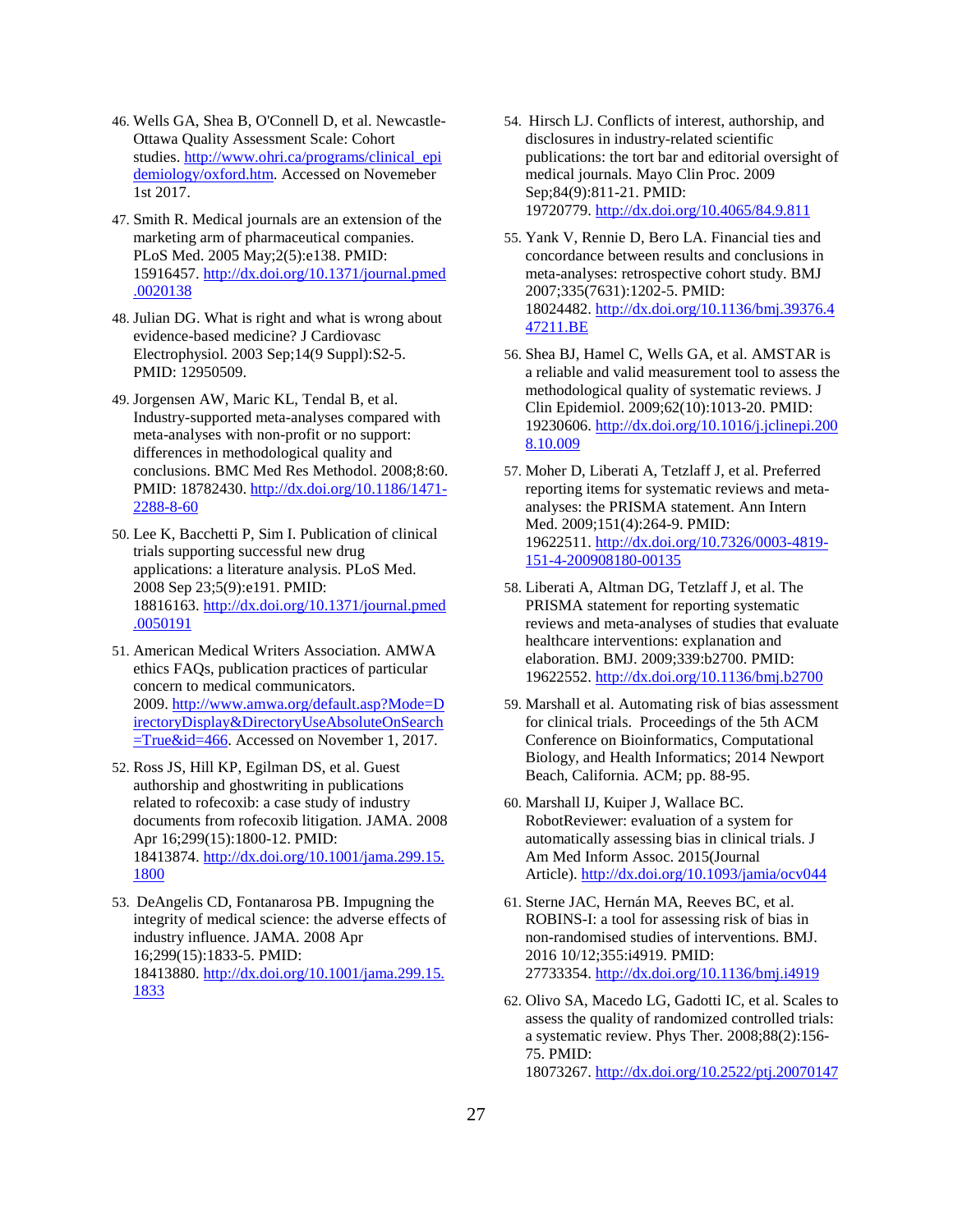- 63. Sanderson S, Tatt ID, Higgins JP. Tools for assessing quality and susceptibility to bias in observational studies in epidemiology: a systematic review and annotated bibliography. International Journal of Epidemiology. 2007;36(3):666-76. PMID: 17470488[. http://dx.doi.org/10.1093/ije/dym018](http://dx.doi.org/10.1093/ije/dym018)
- 64. Whiting P, Rutjes AW, Dinnes J, et al. A systematic review finds that diagnostic reviews fail to incorporate quality despite available tools. J Clin Epidemiol. 2005 Jan;58(1):1-12. PMID: 15649665[. http://dx.doi.org/10.1016/j.jclinepi.200](http://dx.doi.org/10.1016/j.jclinepi.2004.04.008) [4.04.008](http://dx.doi.org/10.1016/j.jclinepi.2004.04.008)
- 65. West SL, King V, Carey TS, et al. Systems to rate the strength of scientific evidence. Evidence Report/Technology Assessment No. 47. AHRQ Pub. No. 02-E016. Rockville, MD: Agency for Healthcare Research and Quality; 2002.
- 66. Zeng X, Zhang Y, Kwong JS, et al. The methodological quality assessment tools for preclinical and clinical studies, systematic review and meta‐analysis, and clinical practice guideline: a systematic review. J Evid Based Med 2015;8(1):2-10. PMID: 25594108[. http://dx.doi.org/10.1111/jebm.12141](http://dx.doi.org/10.1111/jebm.12141)
- 67. Sun X, Briel M, Busse JW, et al. Credibility of claims of subgroup effects in randomised controlled trials: systematic review. BMJ. 2012;344:e1553. PMID: 22422832[. http://dx.doi.org/10.1136/bmj.e1553](http://dx.doi.org/10.1136/bmj.e1553)
- 68. Sun X, Ioannidis JP, Agoritsas T, et al. How to use a subgroup analysis: users' guide to the medical literature. JAMA. 2014;311(4):405-11. PMID: 24449319[. http://dx.doi.org/10.1001/jama.2013.2](http://dx.doi.org/10.1001/jama.2013.285063) [85063](http://dx.doi.org/10.1001/jama.2013.285063)
- 69. Whitlock EP, Eder M, Thompson JH, et al. An Approach to Addressing Subpopulation Considerations in Systematic Reviews. . Submitted to Systematic Reviews, 10/2016 2016.
- 70. Sun X, Briel M, Walter SD, et al. Is a subgroup effect believable? Updating criteria to evaluate the credibility of subgroup analyses. BMJ. 2010;340(Journal Article):c117. PMID: 20354011[. http://dx.doi.org/10.1136/bmj.c117](http://dx.doi.org/10.1136/bmj.c117)
- 71. Ioannidis JP, Evans SJ, Gotzsche PC, et al. Better reporting of harms in randomized trials: an extension of the CONSORT statement. Ann Intern Med. 2004 Nov 16;141(10):781-8. PMID: 15545678.
- 72. Chou R, Aronson N, Atkins D, et al. AHRQ series paper 4: assessing harms when comparing medical interventions: AHRQ and the effective health-care program. J Clin Epidemiol. 2010 May;63(5):502-12. PMID: 18823754[. http://dx.doi.org/10.1016/j.jclinepi.200](http://dx.doi.org/10.1016/j.jclinepi.2008.06.007) [8.06.007](http://dx.doi.org/10.1016/j.jclinepi.2008.06.007)
- 73. Ioannidis JP, Lau J. Improving safety reporting from randomised trials. Drug Saf. 2002;25(2):77- 84. PMID: 11888350.<http://dx.doi.org/250202> [pii]
- 74. Ioannidis JP, Lau J. Completeness of safety reporting in randomized trials: an evaluation of 7 medical areas. JAMA. 2001 Jan 24- 31;285(4):437-43. PMID: 11242428.
- 75. Madigan D, Ryan PB, Schuemie M. Does design matter? Systematic evaluation of the impact of analytical choices on effect estimates in observational studies. Ther Adv Drug Saf. 2013;4(2):53-62. PMID: 25083251[. http://dx.doi.org/10.1177/2042098613](http://dx.doi.org/10.1177/2042098613477445) [477445](http://dx.doi.org/10.1177/2042098613477445)
- 76. Foisy M, Fernandes RM, Tianjing L, et al. Chapter 22 Overviews of Reviews. In: Higgins JPT, Green S, eds. The Cochrane Handbook for Systematic Reviews of Healthcare Interventions. Update 2016, under review.: Cochrane; 2016.
- 77. Robinson KA, Chou R, Berkman ND, et al. Twelve recommendations for integrating existing systematic reviews into new reviews: EPC guidance. J Clin Epidemiol. 2016;70:38-44. PMID: 26261004[. http://dx.doi.org/10.1016/j.jclinepi.201](http://dx.doi.org/10.1016/j.jclinepi.2015.05.035) [5.05.035](http://dx.doi.org/10.1016/j.jclinepi.2015.05.035)
- 78. Robinson K, Chou R, Berkman N, et al. Integrating Bodies of Evidence: Existing Systematic Reviews and Primary Studies. Methods Guide for Comparative Effectiveness Reviews (Prepared by the Scientific Resource Center under Contract No. 290-2012-00004-C). AHRQ Publication No. 15-EHC007-EF. Rockville, MD: Agency for Healthcare Research and Quality. February 2015[. www.effectivehealthcare.ahrq.gov/reports/f](http://www.effectivehealthcare.ahrq.gov/reports/final.cfm) [inal.cfm.](http://www.effectivehealthcare.ahrq.gov/reports/final.cfm) 2008.